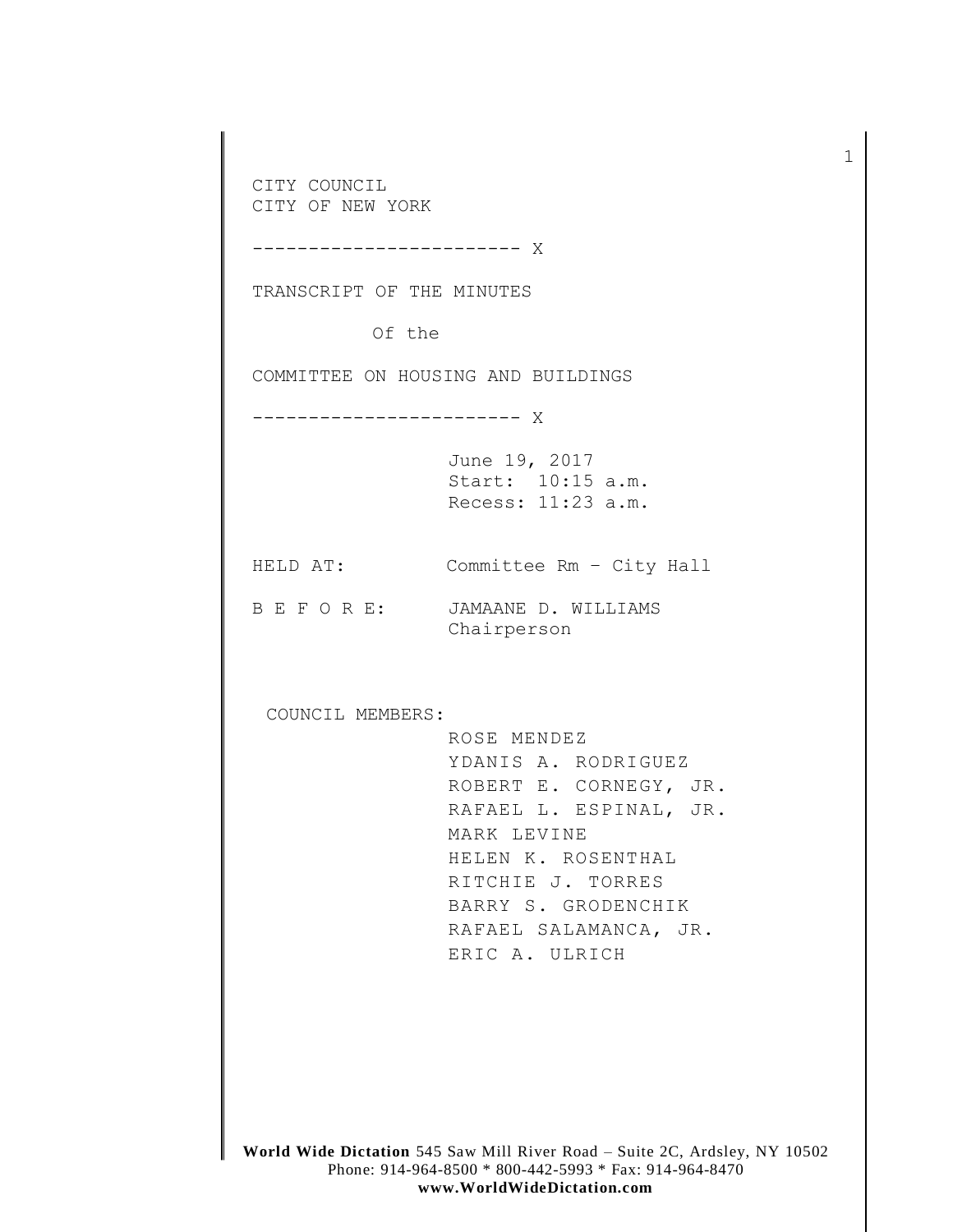## A P P E A R A N C E S (CONTINUED)

Louise Carroll Associate Commissioner for Housing Incentives With the New York City Department of Housing Preservation and Development

Mario Ferrigno Assistant Commissioner of Code Enforcement with The Office of Enforcement and Neighborhood Services

Meryl Block Weissman HPD's Assistant Commissioner of Performance Management, Analytics, and Audit

Debra Nagen Director of Healthy Homes Program, DOHMH

Matthew Chachere Northern Manhattan Improvement Corporation, New York City Coalition to End Lead Poisoning

Frank Ricci Director of Government Affairs for the Rent Stabilization Association

Paula Segal Community Development Project, Urban Justice Center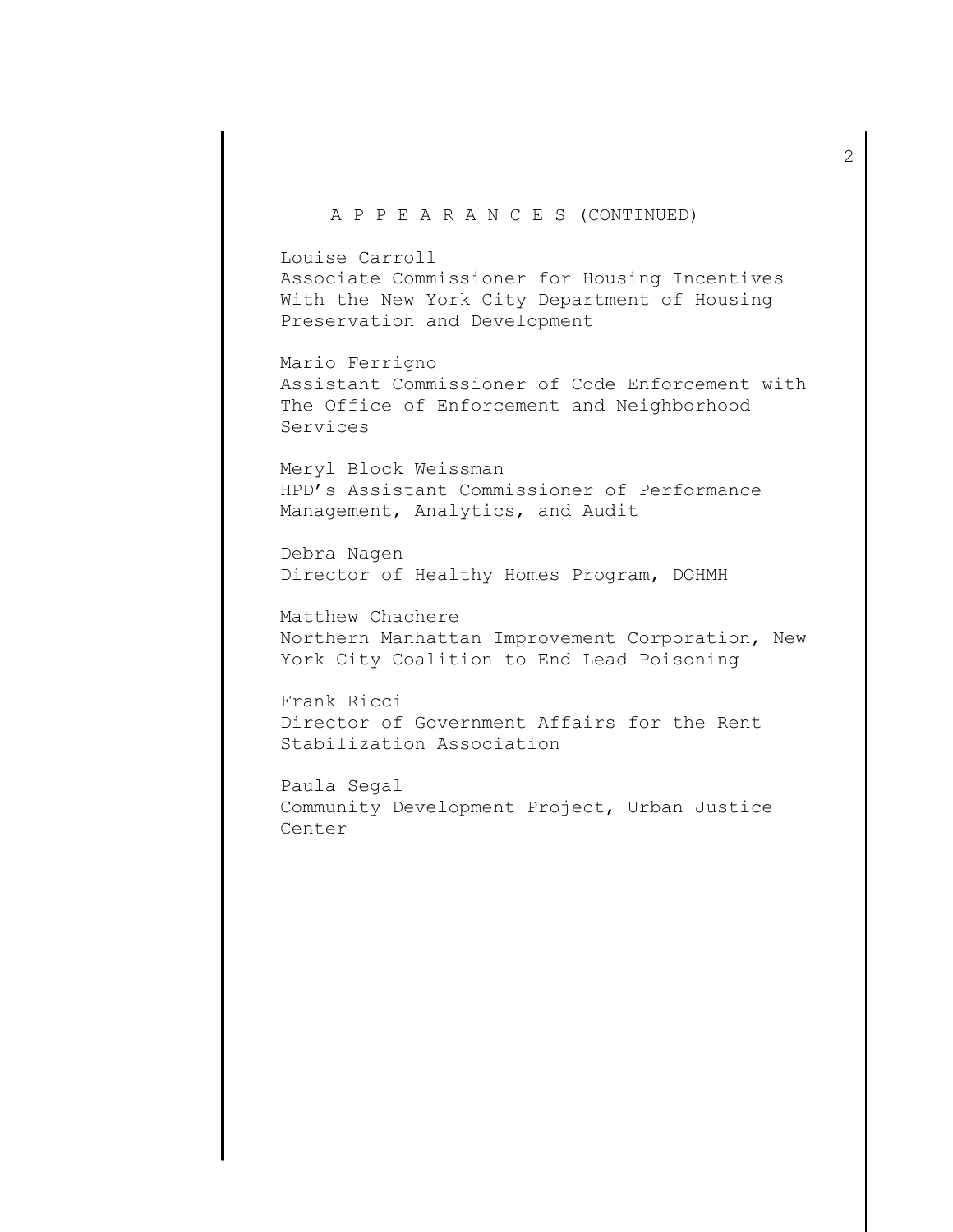## [gavel]

1

2

3 4 5 6 7 8 9 10 11 12 13 14 15 16 17 18 19  $20$ 21 22 23 24 25 CHAIRPERSON JUMAANE: Good morning everyone. My name is Jumaane Williams, Chair of the Committee on Housing and Buildings. Today I've been joined by Council Members Grodenchik and Dromm both from Queens. We are here to hold a hearing on five bills, four of the bills related to affordable housing and reporting requirements and the last relates to lead. Intro Number 305 sponsored by the Public Advocate, would require HPD to report on a biannual basis the number of dwellings and dwelling units created, sponsored, or preserved through department programs. Proposed Intro Number 336A, sponsored by Council Member Lander would require HPD to periodically report on certain information related to the voluntary inclusionary housing and the mandatory inclusionary housing programs. Proposed Intro Number 942A, sponsored by Council Member Rodriguez would require HPD to report on housing development projects. Intro Number 1645 sponsored by Council Members Richards would require HPD to report quarterly on the Affordable Housing Fund and the mandatory inclusionary housing developments that fund it. Finally, Intro Number 427 sponsored by Council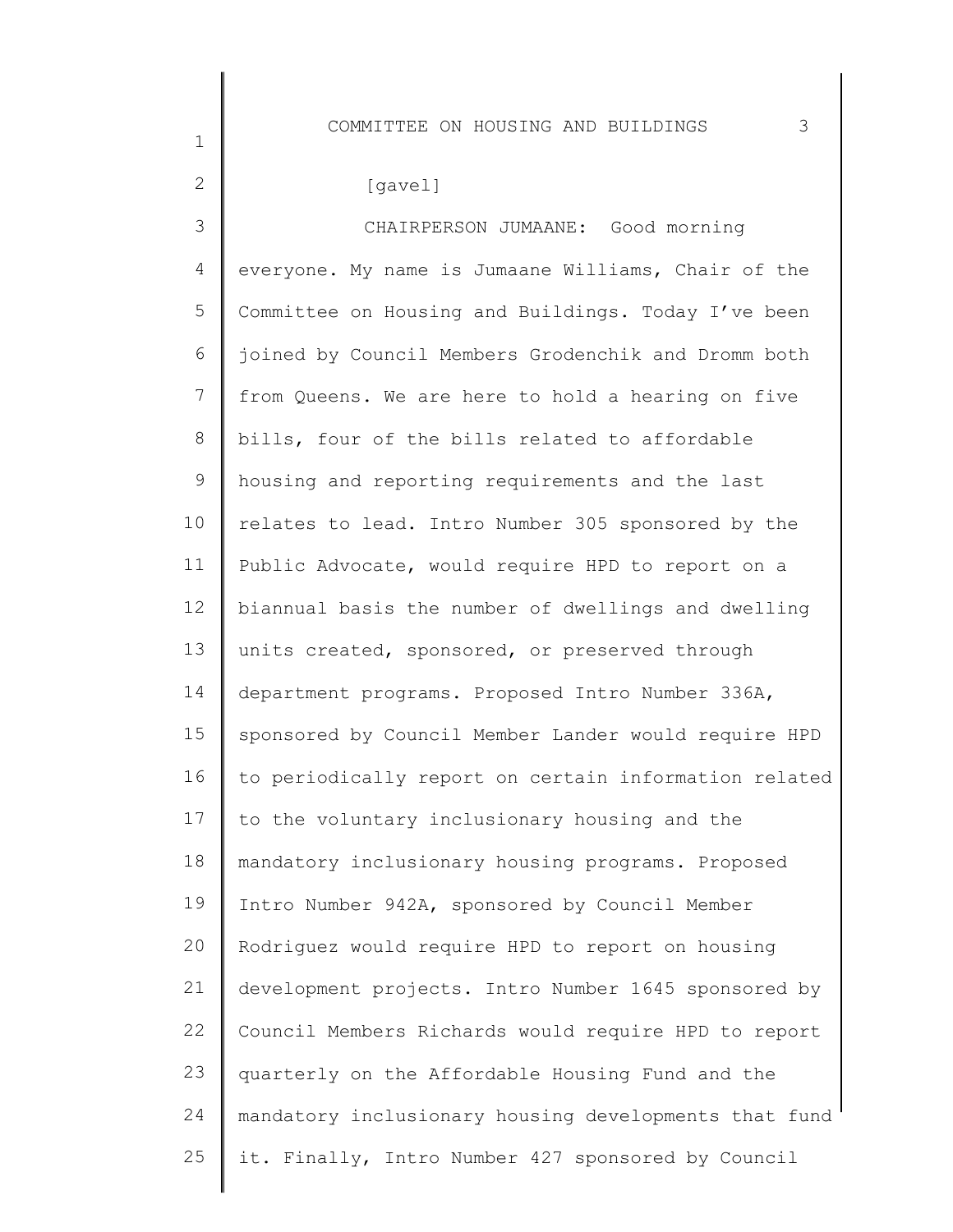| $\mathbf{2}$   | Member Dromm would add a definition for the words     |
|----------------|-------------------------------------------------------|
| 3              | reside and residency to the city's lead law. It would |
| 4              | define residency as spending 15 or more hours in an   |
| 5              | apartment in a typical week. With that we're going to |
| 6              | have Council Member Dromm give an opening statement.  |
| $7\phantom{.}$ | COUNCIL MEMBER DROMM: Thank you Chair                 |
| $8\,$          | Williams for hearing my bill on a serious public      |
| 9              | health crisis facing many of New York's children,     |
| 10             | lead poisoning. Over ten years ago the city council   |
| 11             | took action to try to protect children from the risk  |
| 12             | of being exposed to lead but a recent court of        |
| 13             | appeals decision made it clear that more needs to be  |
| 14             | done. The court ruled that a young girl who spent 50  |
| 15             | hours a week at her grandmother's apartment did not   |
| 16             | quote, unquote "reside" in the apartment. This        |
| 17             | absolved the landlord from any responsibility to      |
| 18             | abate the lead based paint. Intro 427. 1427, excuse   |
| 19             | me, will resolve this issue by adding definitions for |
| 20             | reside and residency to the administrative code. Now  |
| 21             | young children present in a dwelling for 15 or more   |
| 22             | hours a week will be covered under the law and learn  |
| 23             | landlords will have an obligation to remove dangerous |
| 24             | lead based paint. Families should not have to suffer  |
| 25             | through the pain of having a child exposed to lead.   |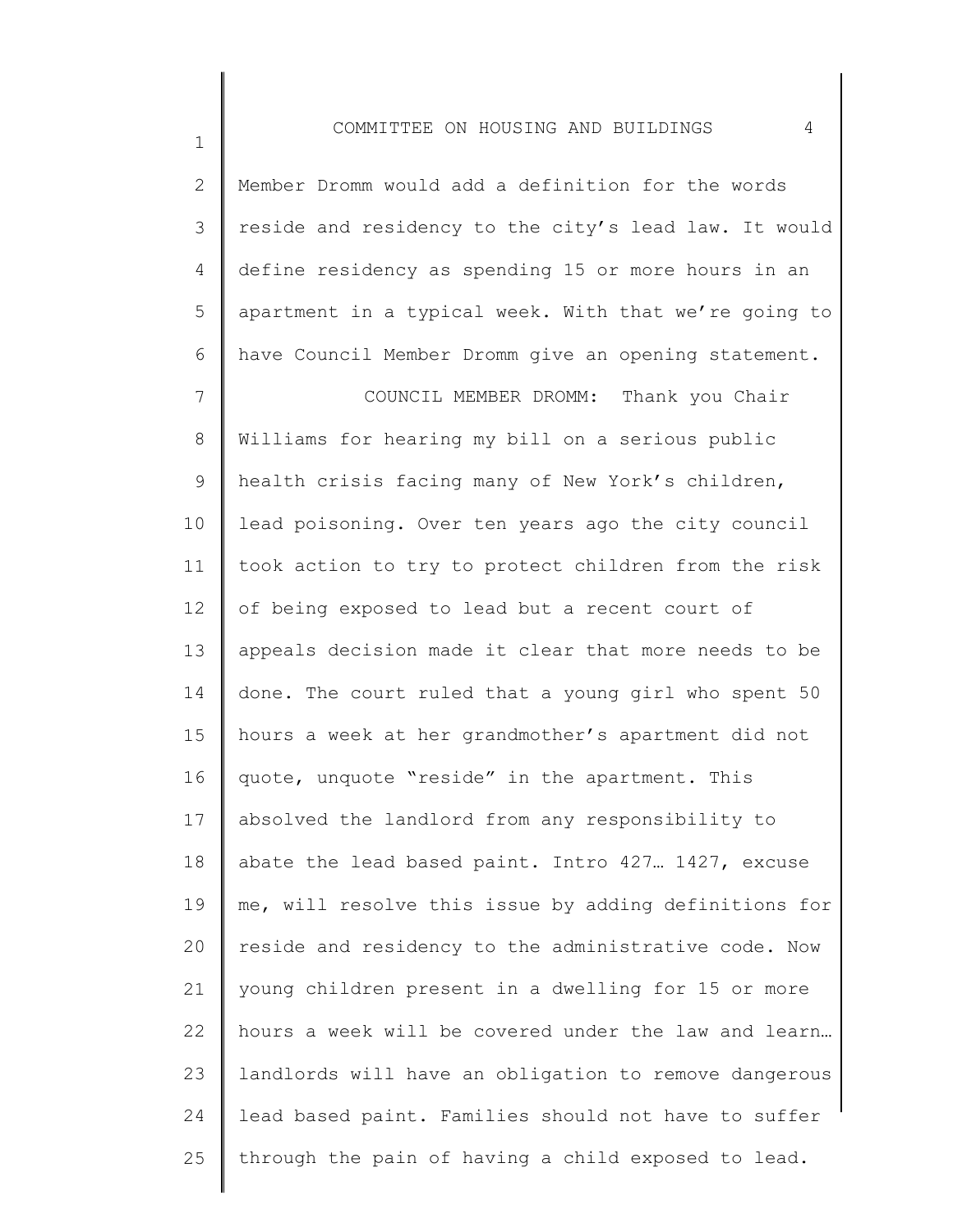1

25

| $\mathbf{2}$   | This bill fills a major public health gap in the      |
|----------------|-------------------------------------------------------|
| 3              | previous code and will protect New York's children    |
| 4              | from the mariet health risks associated with lead     |
| 5              | poisoning. For example, lead poisoning can            |
| 6              | irreversibly impair a child's neurological            |
| $7\phantom{.}$ | development, cause behavioral disorders, and reduce   |
| $8\,$          | educational attainment. I look forward to hearing     |
| $\mathsf 9$    | from the administration and the advocates on this     |
| 10             | measure. Thank you very much.                         |
| 11             | CHAIRPERSON JUMAANE: Thank you Council                |
| 12             | Member. I'd like to thank my staff for the work they  |
| 13             | did to assembly this hearing including Mike Toomey,   |
| 14             | my Legislative Director; Meghan Chaney; Gino Patino,  |
| 15             | Council to the Committee: Jose Conde, Policy Analyst  |
| 16             | to the Committee; and Sarah Gaston, the Committee's   |
| 17             | Finance Analyst. I'd like to remind everyone who      |
| 18             | would like to testify today to please fill a card out |
| 19             | with the Sergeant at Arms. Our first panel; Mario     |
| 20             | Ferrigno, Assistant Commissioner of HPD; Louise       |
| 21             | Carroll; Meryl Block Weissman, Assistant Commissioner |
| 22             | of HPD and Debra Nagen from Director of Healthy       |
| 23             | Homes Program, DOHMH. Can you please all raise your   |
| 24             | right hand? Do you affirm to tell the truth, the      |

whole truth and nothing but the truth in your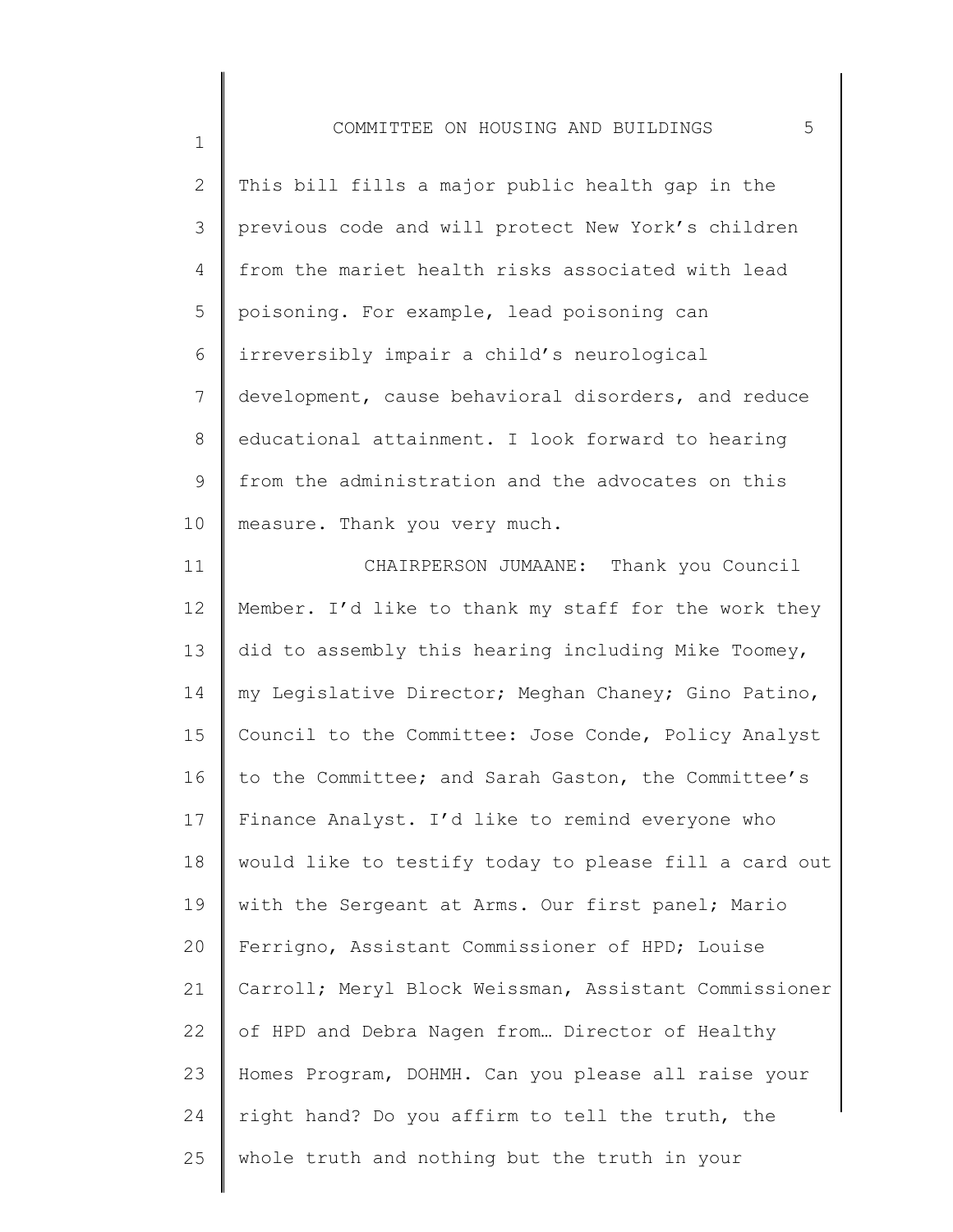2 3 4 5 6 7 8 testimony before this committee and to respond honestly to council member questions? Thank you. Do you want to come up? Are you going… can we get another chair Sergeant? We… no, we can get a… there, the big one there, one of the adult chairs there… okay, you can begin in the order of your preference, thank you.

9 10 11 12 13 14 15 16 17 18 19 20 21 22 23 24 25 LOUISE CARROLL: Good morning Chairman Williams and members of the New York City Council Committee on Housing and Buildings. My name is Louise Carroll and I'm the Associate Commissioner for Housing Incentives with the New York City Department of Housing Preservation and Development. At the table with me is Meryl Block Weissman, HPD's Assistant Commissioner of Performance Management, Analytics, and Audit and Mario Ferrigno, Assistant Commissioner of Code Enforcement with the Office of Enforcement and Neighborhood Services who will be available for questions at the completion of this testimony. In addition, we have Debra Nagen from Department of Health who will also be available for questions at the end of this testimony. Thank you for the opportunity to testify on Introductions 305, 336, 942, and 1645 which would outline new requirements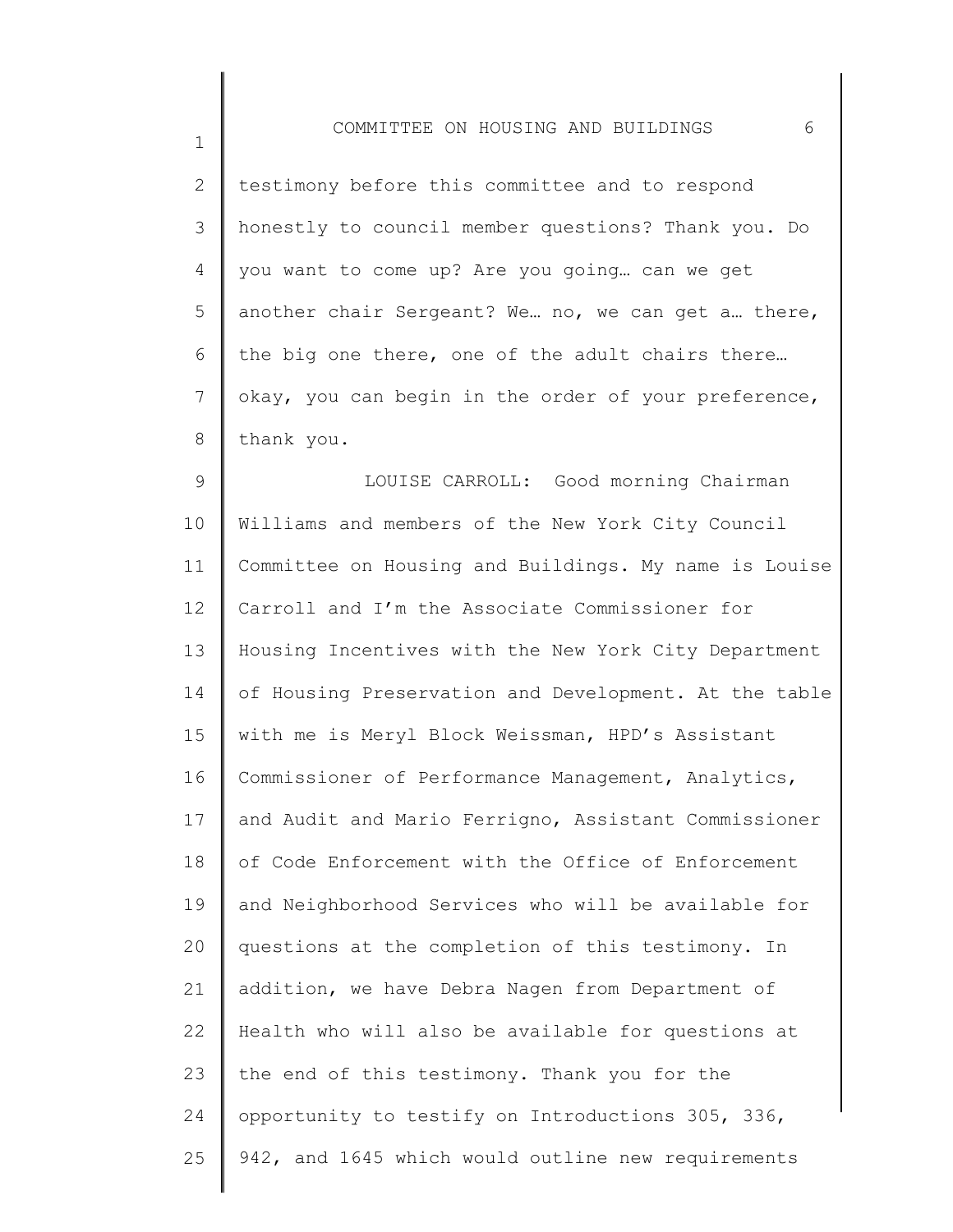1

2 3 4 5 6 7 8 9 10 11 12 13 14 15 16 17 18 19 20 21 22 23 24 25 related to reporting on housing production and Introduction 1427 which would add a definition for residency to the lead paint abatement law. I will also discuss the legislation focused on… I will first discuss the legislation focused on affordable housing reporting. This administration has taken historic steps in partnership with the city council to increase transparency and accessibility for all New Yorkers. In accordance with the New York City's open date of law, Local Law 11 of 2012, HPD works with the Department of Information of Technology and Telecommunications, DoITT and the Mayor's Office of Analytics to publish housing data in a format that is publicly available for examination and analysis. As of June  $15^{th}$ , 2017, there are nine areas in which HPD publishes data sets on the open data portal, three for housing production and six related to enforcement. We are pleased to use this public forum to share what we've been working on and to raise public awareness and city accountability. HPD is voluntarily reporting a large amount of housing production data including on projects, buildings, units that are accounted to its housing New York plan. Data is presented on the open data website both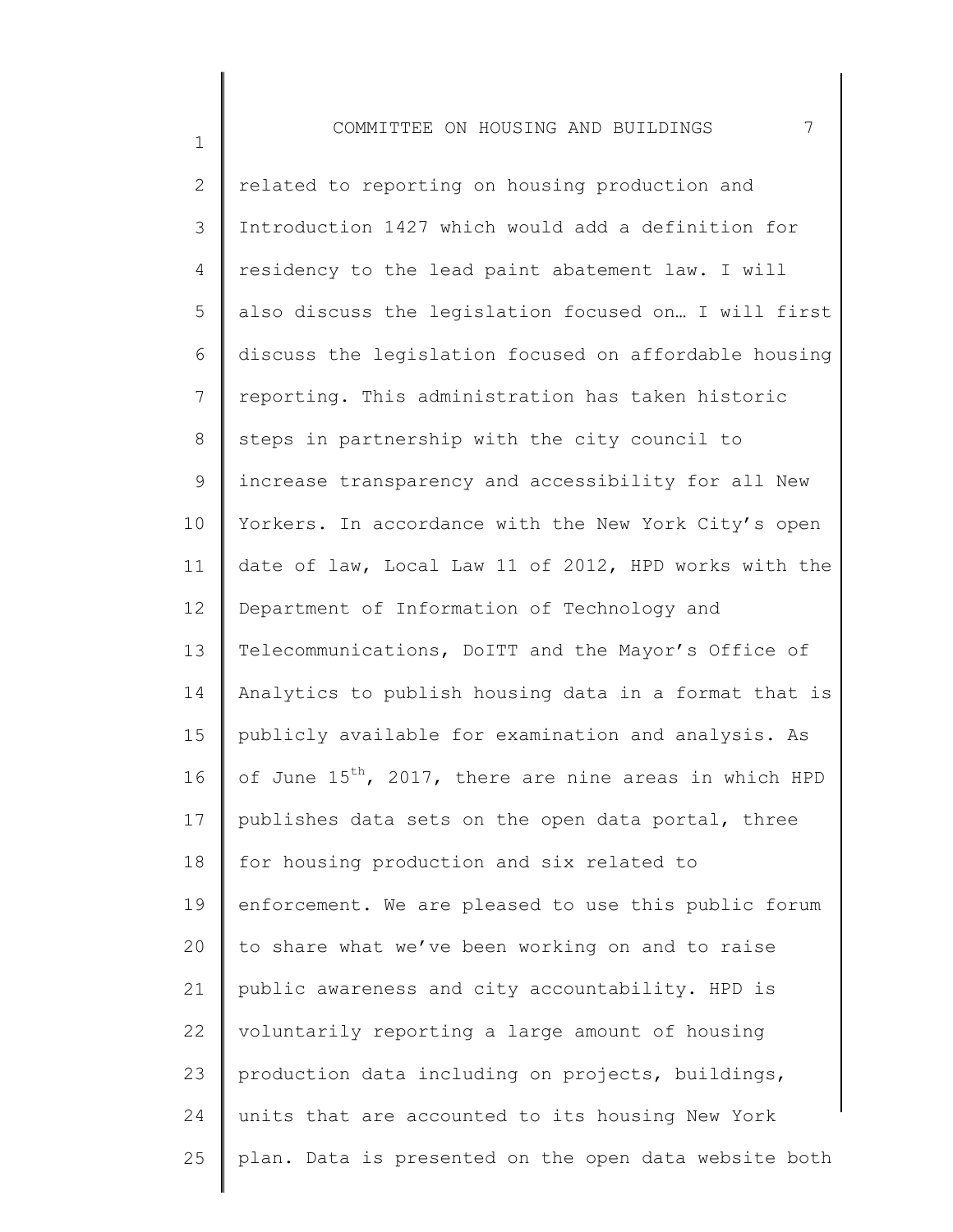1

2 3 4 5 6 7 8 9 10 11 12 13 14 15 16 17 18 19 20 21 22 23 24 25 by building and by project. If you search the open data website by using the housing New York units by project tab you will find data on a project level such as the number of senior units per project. If you search using the housing New York units by building tab you can find building level data including house number, street name, borough, block, and lot, building information number, community board, council district, and census tract in which the building is located. In addition, a search by building or project will give you the following information; project ID, project name, project start date, project completion date, extended affordability status, prevailing wait status, the number of units within each average median income, and number of rental units. Also, you will find the number of homeownership units and the number of total units. Another function of open data is that it allows the public to create specialized searches and save them for future use and for the general public to access. For instance, data can be accessed by district, by community district or council district. For illustration, we created and saved the housing New York by council district quarry providing information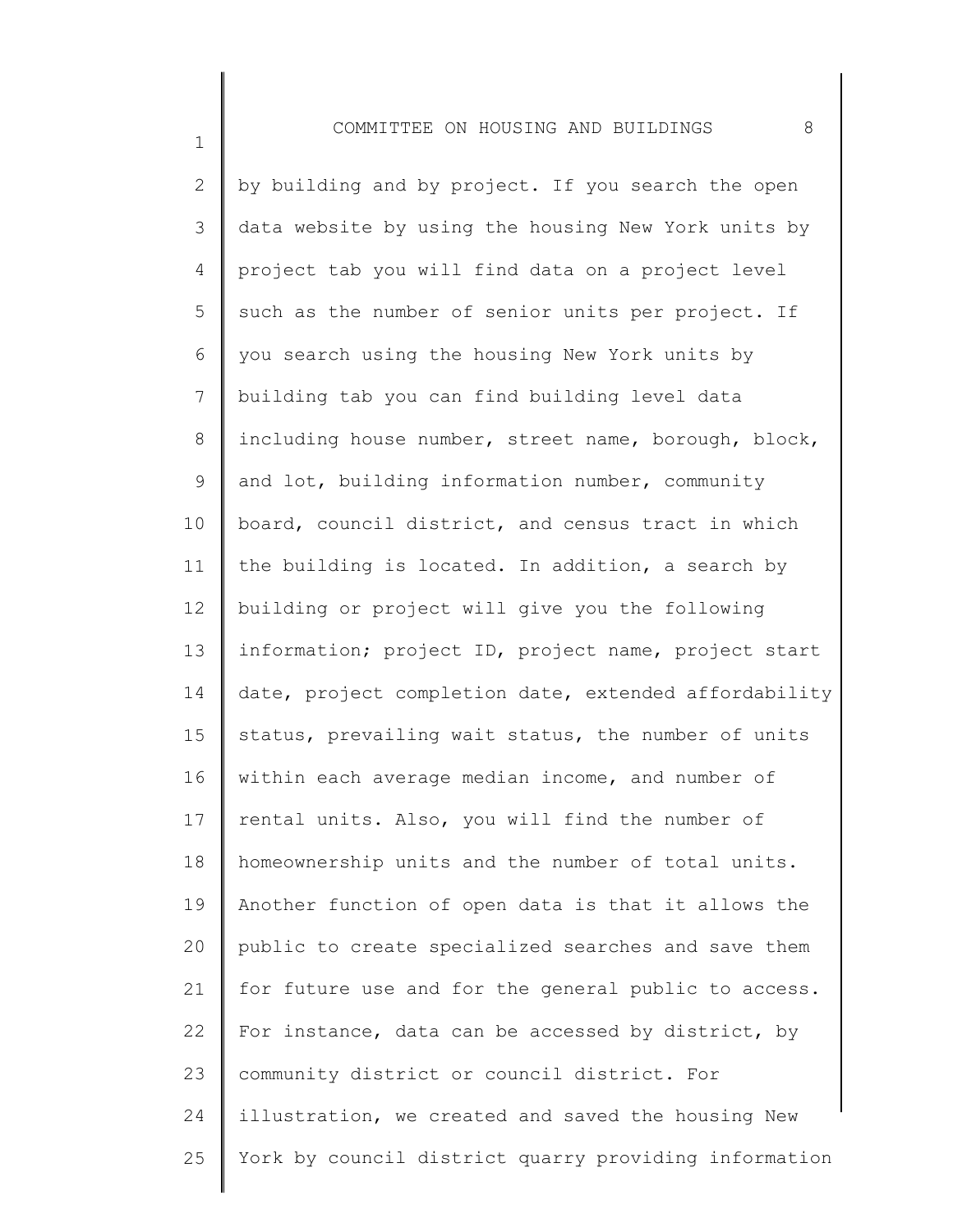1

2 3 4 5 6 7 8 9 10 11 12 13 14 15 16 17 18 19 20 21 22 23 24 25 at a glance related to specific council districts. HPD is committed to ensuring that this data is not only available for public use but for public analysis which is why open data is the best way to publish information as opposed to static reports. We commit to providing open data trainings for council members and their staff and to always be a resource for further support on this site's data and analysis capabilities. Concerning inclusionary housing, as promised to the council during the mandatory inclusionary housing process our interactive inclusionary housing map was launched on HPD's website on October 2016. It allows users to identify for the voluntary inclusionary housing program one, generating sites and the compensated developments that purchased floor area from those sites including the street address, block, and lot information. Two, the amount of floor area a generating site produced. Three, how much was transferred to each compensated development and how much remains unused if any. Four, the stage of construction of that generating site and five, the community board and council district in which both generating sites and compensated developments are located. For the mandatory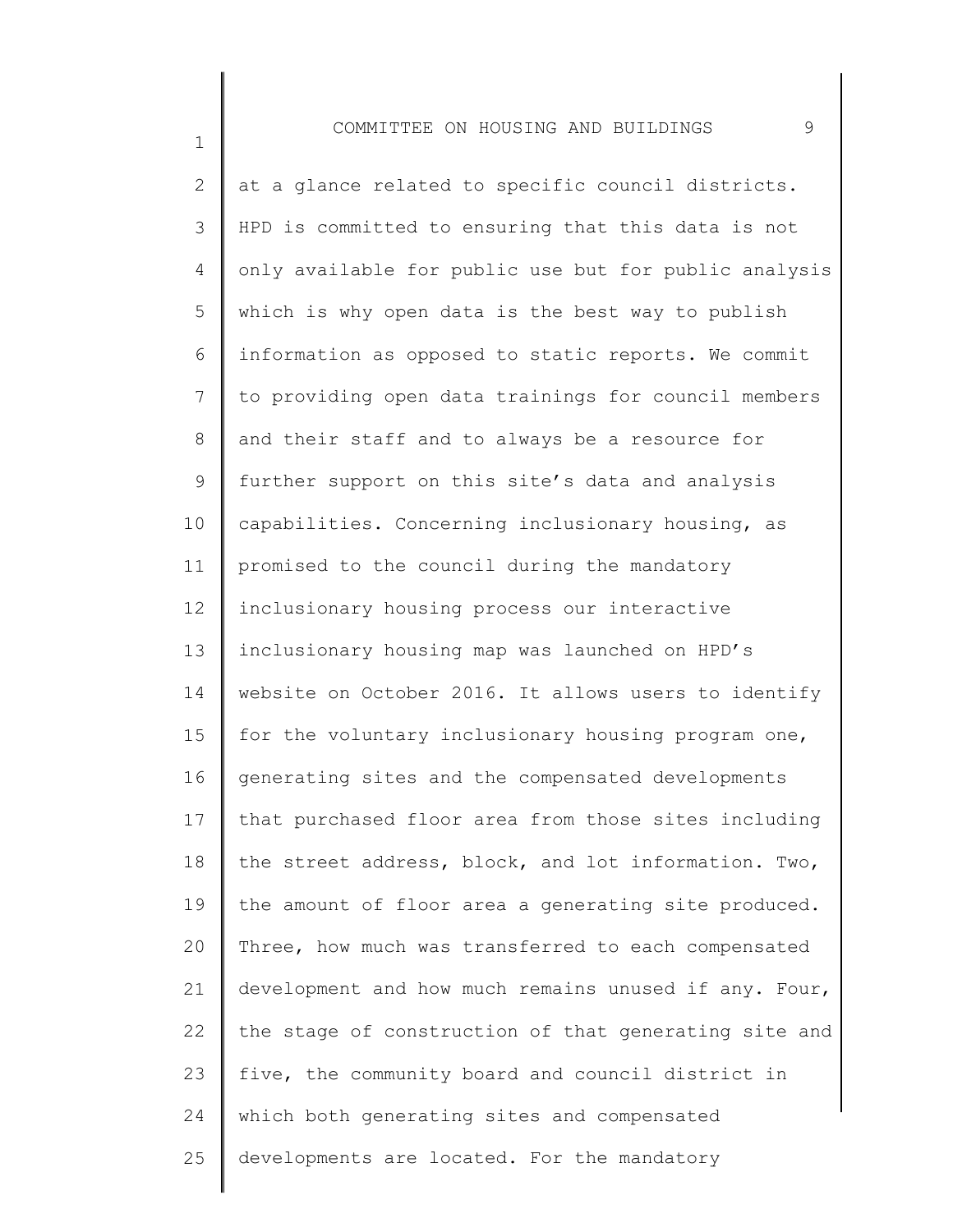1

2 3 4 5 6 7 8 9 10 11 12 13 14 15 16 17 18 19 20 21 22 23 24 25 inclusionary housing program, we just updated the map to include two MIH projects that will close this fiscal year. This requires us to provide similar information as we currently do for voluntary inclusionary housing. For these two projects and all MIH sites you'll be able to see the corresponding MIH development including address, block, and lot information. Two, the amount of floor area in that MIH site. Three, the stage of construction of the MIH site and four, the community board and council district in which both the MIH site and development is located. Users of the inclusionary housing map can search by city council district to see all of the inclusionary housing production in the district of interest or for information about a specific project you can quarry by address or by borough block and lot. In addition, the layers tool lets users see other information such as underlying zoning in the… in… and the city zoning districts. While the data comes from HPD, the source of most of the layers in the map is the New York City Department of City Planning and we thank them for their support in our efforts to put information up. Finally, users can find information about developers and contractors by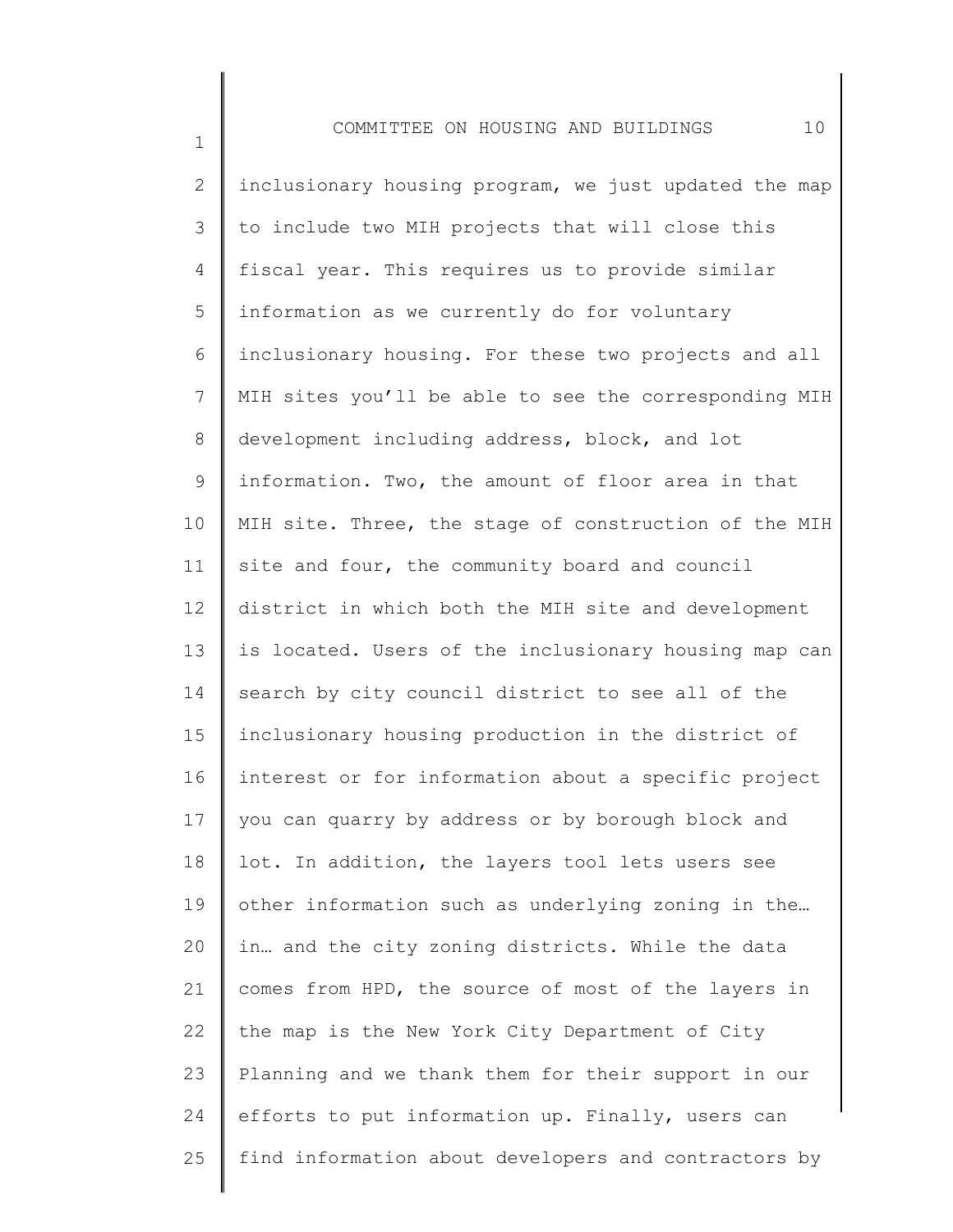2 3 4 5 6 7 8 9 10 11 12 13 14 15 16 17 18 19 20 21 22 23 24 25 searching data at HPD publish pursuant to Local Law 44 of 2012. Pursuant to Local 44 HPD requires housing production project information to be published biannually including project location, developers, contractors, city financial assistance, and affordability information. This legally required information can be accessed by our open data allowing for the public to analyze it through various meaningful lenses. We now turn to the proposed legislation. It is clear that both the council and HPD are committed to transparency and HPD agrees with the spirit of Introduction 305, 336, and 942. We thank Public Advocate Latisha James and Council Members Lander and Rodriguez for putting these bills forward for further discussion. Much of the data required in these bills is now being published through the recently created housing New York open data inclusionary housing map and Local Law 44 open data. We are open to codifying appropriate provisions such as the indexing of data by council district in a non-proprietary format as proposed by Introduction 942 and to further discussing what is not currently being captured but would be meaningful to the council. HPD is also in the process of adding the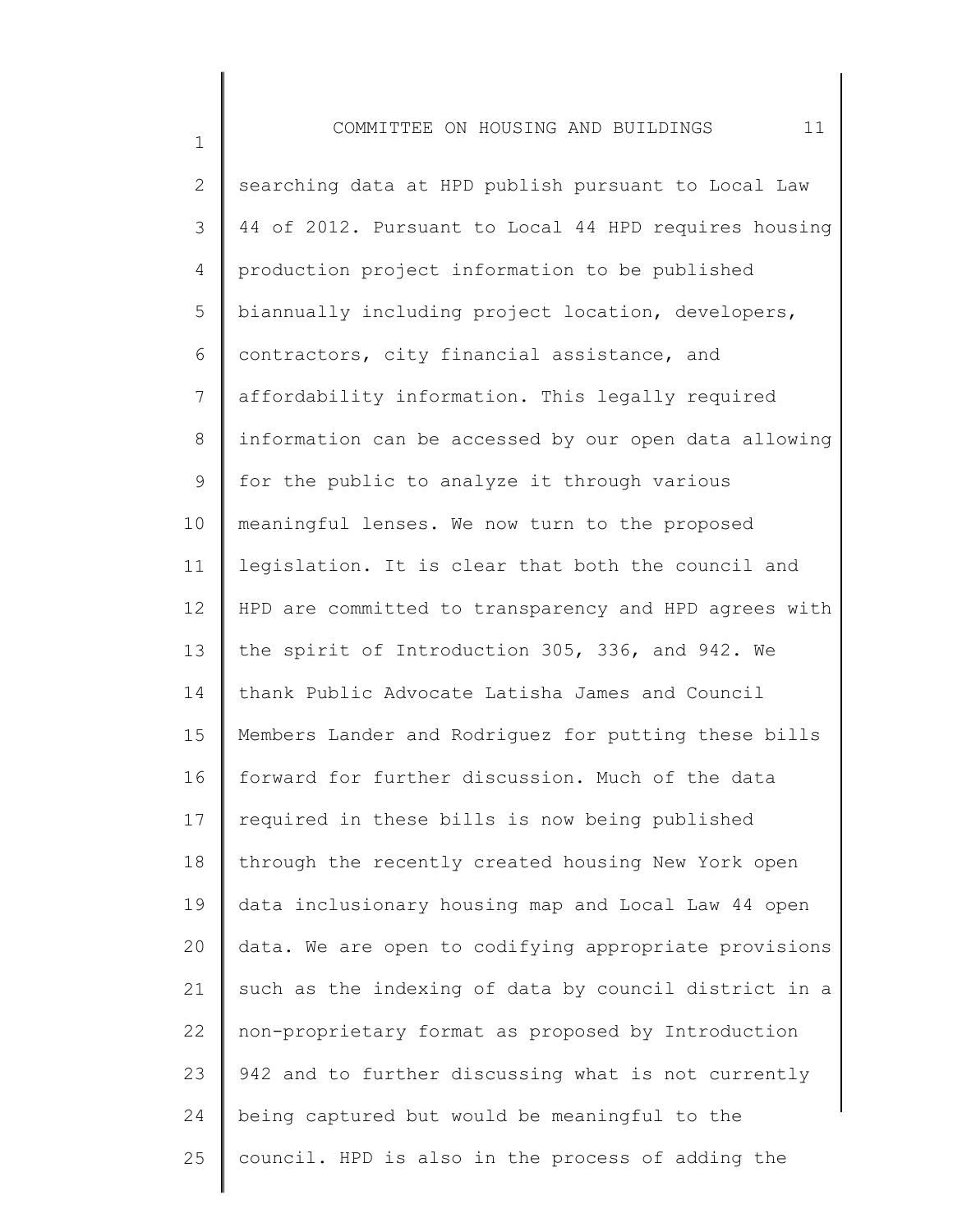1

2 3 4 5 6 7 8 9 10 11 12 13 14 15 16 17 18 19 20 21 22 23 24 25 administering agent to the inclusionary housing map. As I noted previously HPD wants to ensure the published information is available for public to use and analysis so we will conduct council trainings and provide continued support for how to best utilize open data, the open data portal for analysis. We do have concerns about some of the specific provisions of these bills. For example, HPD would need more time following the end of the fiscal year close in June to collect and conduct a data quality review for the information requested in Introduction 942. We would suggest October  $31^{st}$  for a more realistic timeframe. We also have concerns with the requirement to identify anticipated or considered development sites in Introduction 305. Publishing possibly prematurely our recommendations for particular projects would significantly impeded the city's ability to finance the preservation and creation of affordable housing at the lowest possible cost. Such a list might encourage developers to demand exorbitant prices for properties near our parcel thereby inhibiting our ability to assemble land for a project. Finally, as part of the process to enact the mandatory inclusionary housing program HPD and the city council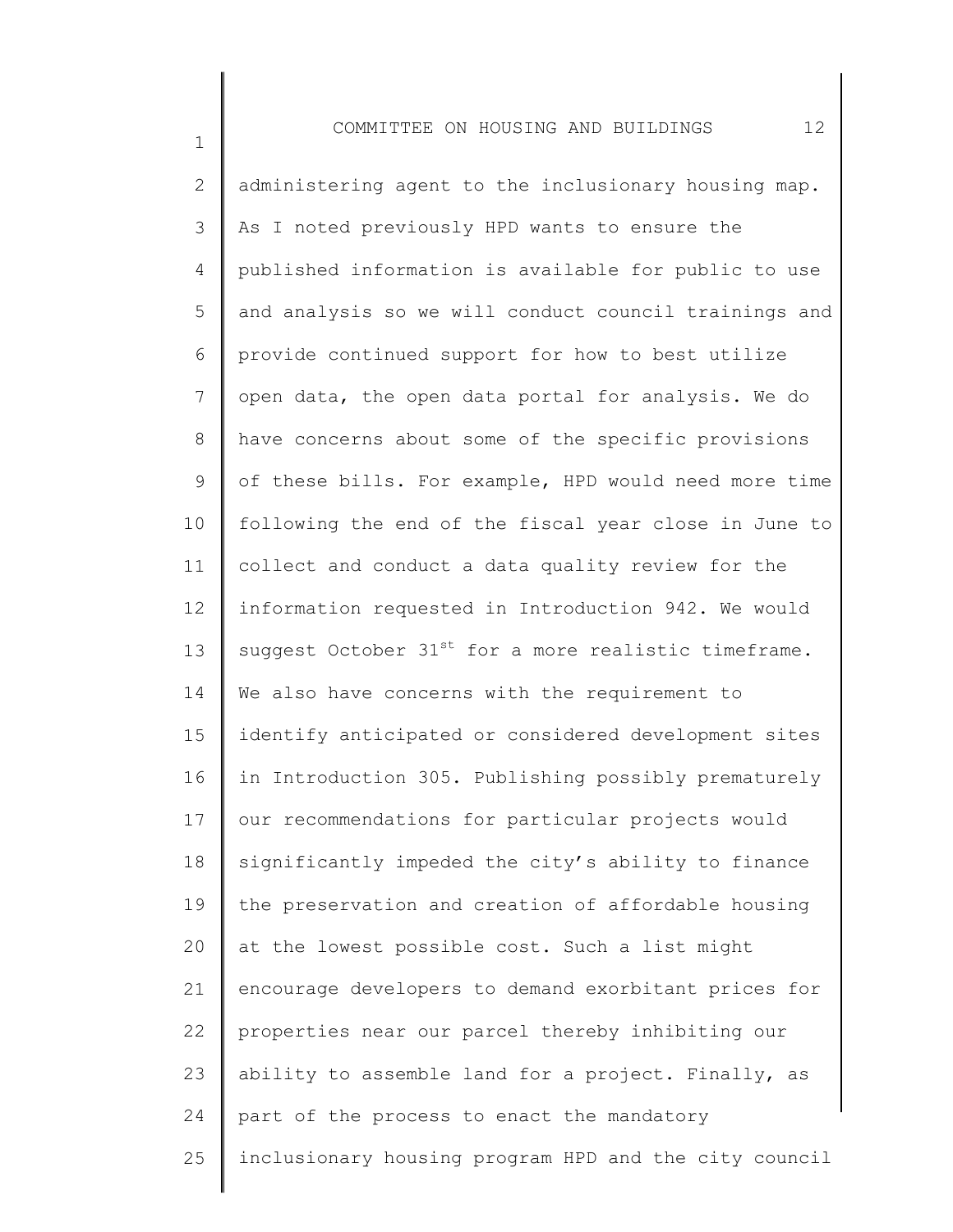1

2 3 4 5 6 7 8 9 10 11 12 13 14 15 16 17 18 19 20 21 22 23 24 25 agreed that an annual report on in lieu fees and the affordable housing fund would be incorporated into the zoning text. Given that there is already an agreed upon reporting framework HPD cannot support Introduction 1645. Now I will quickly discuss Intro 1427 on behalf of HPD's Office of Enforcement and Neighborhood Services. HPD is committed to creating safe homes for all New Yorkers and it takes very seriously any complaint related to lead based paint. According to the Department of Health and Mental Hygiene since 2005 there has been an 86 percent decline in childhood lead poisoning. HPD has concerns that Introduction 1527 would have unintended consequences that could greatly impact tenants, property owners, HPD Enforcement Operation. Although not defined in Local Law 1 of 2004 the term reside is commonly understood to mean that a person lives at a, a location that is their primary dwelling. Local Law 1 includes several provisions that require the owner to affirmatively determine if a child resides in a unit. When a child under six years old resides in an apartment there are a significant number of requirement imposed on property owners including annual notices, annual inspections, and work practice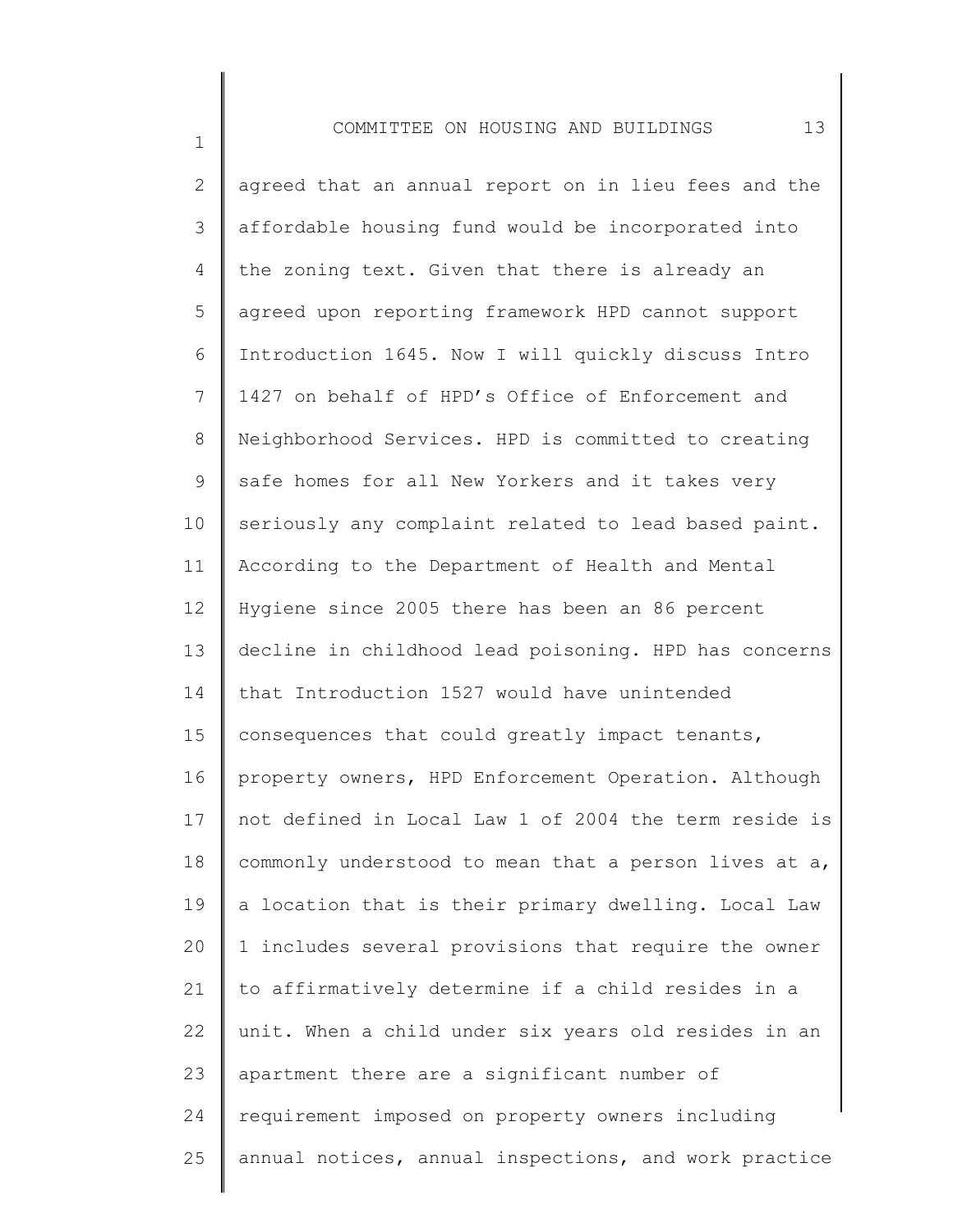1

2 3 4 5 6 7 8 9 10 11 12 13 14 15 16 17 18 19 20 21 22 23 24 25 requirements. If the tenant responds yes to the annual notice the owner must conduct an inspection for lead based paint habits, if the tenant does not respond owner is required to attempt to inspect the dwelling unit to determine if a child of applicable age resides there. Owners must also inspect for lead paint hazards when a tenant notifies them that a child has come to live in the unit or makes a complaint about a condition that may cause a lead paint hazard or request an inspection. The law also provides the tenants may not refuse or fail to provide information about child residency or refuse to act… access to the owner for the purpose of investigation and repair of lead paint hazards. All of these provisions assist in establishing knowledge by the owner of the presence of a child under six in units in the building. The HPD also has substantial procedures for addressing lead based paint. Due to the increased risk for children our inspectors ask tenants if there's a child under six years old residing at the home at every in… single inspection we conduct and 311 operators are trained to ask if a child under the age of six resides in the home for any service requests regarding paint. If a complaint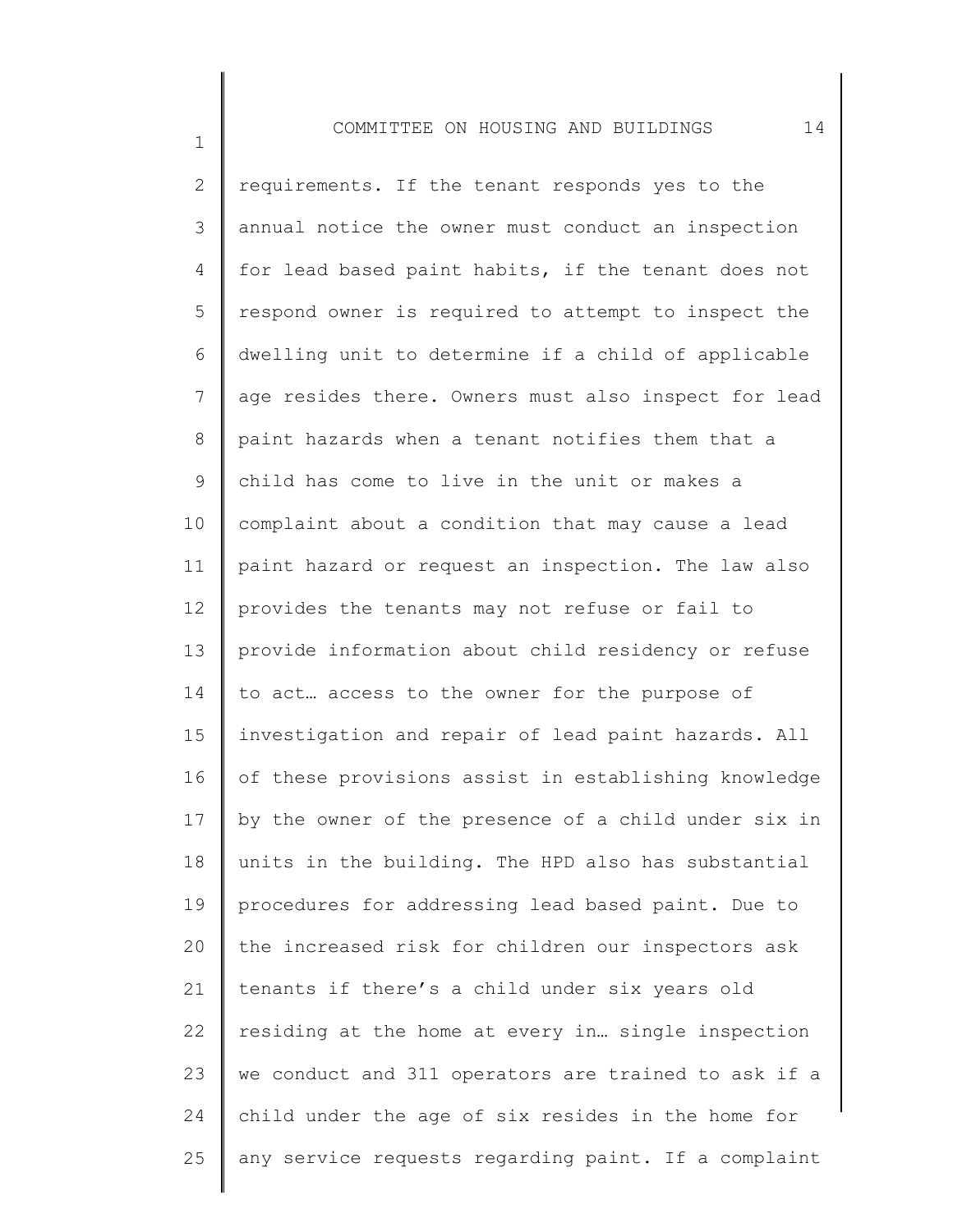1

2 3 4 5 6 7 8 9 10 11 12 13 14 15 16 17 18 19 20 21 22 23 24 25 is filed and the tenant does not indicate that a child under six is residing in the apartment but the inspector confirms that such a child who lives in the dwelling at the time of inspection HPD will conduct a preliminary lead based… lead based paint survey and if peeling paint is found conduct a second inspection to confirm the presence of lead based paint. A lead based paint inspection requires the inspector to test the paint using an x-ray fluorescent machine which requires the lead content which measures… excuse me, the lead content in the paint. The inspector must test any painted surface that has peeling paint and all windows and doors. Violations will be issued if a lead based paint hazard is identified and the property owner will be advised about how to correct the condition safely which includes hiring a company certified by the Environmental Protection Agency for abatement and a dust wipe contractor to follow up. If the property owner fails to address the lead based paint condition HPD will attempt to do so and bill the property owner for the work. Many of these operational standards also have notification components and are required by law. While we understand the intent of Intro 1427 we need to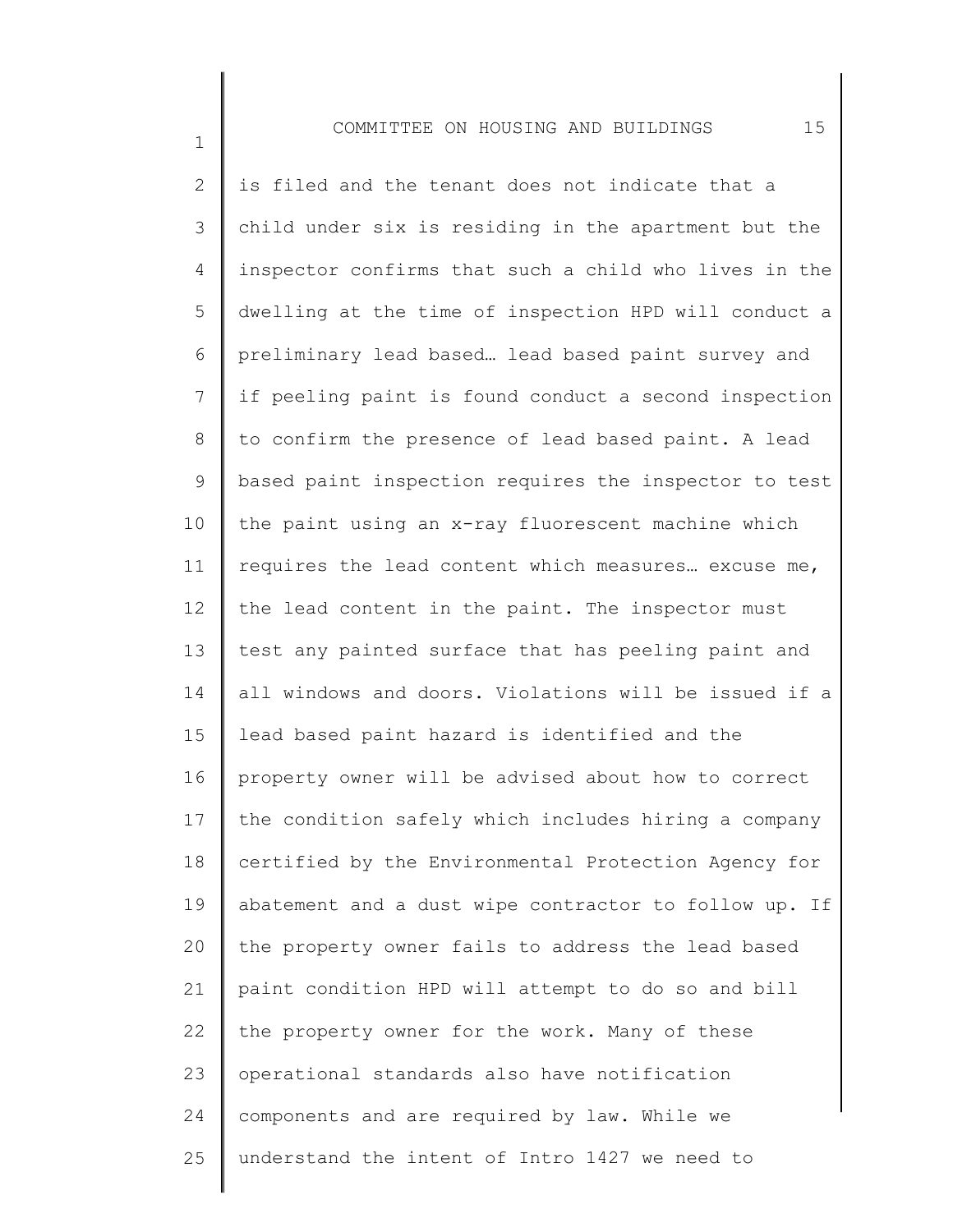1

2 3 4 5 6 7 8 9 10 11 12 13 14 15 16 17 18 19 20 21 22 23 24 25 evaluate how a definition of reside would be incorporated operationally into our lead based paint complaint inspection and emergency repair program processes. With a proposed threshold changing from primary residences to anywhere a child under six spends 15 hours a week it can be assumed that the Department of Universal Buildings would greatly expand, however to what extent the impact of this expansion would have it is not yet known. More time would be needed to appropriately realize the additional cost to the Department related to staffing, office space, equipment, emergency repair work, and litigation. We look forward to continuing conversations with Council Member Dromm on this topic. We thank you again for the opportunity to share the existing transparency work done by the administration and to discuss ways of ensuring that all New Yorkers can live in safe and comfortable homes. We would be happy to, to answer any questions you may have at this time. CHAIRPERSON JUMAANE: Thank you very much for the testimony, we've been joined by Council Member's Lander, Rosenthal, and Rodriguez. I'm going to allow Council Member's Lander and Rodriguez to do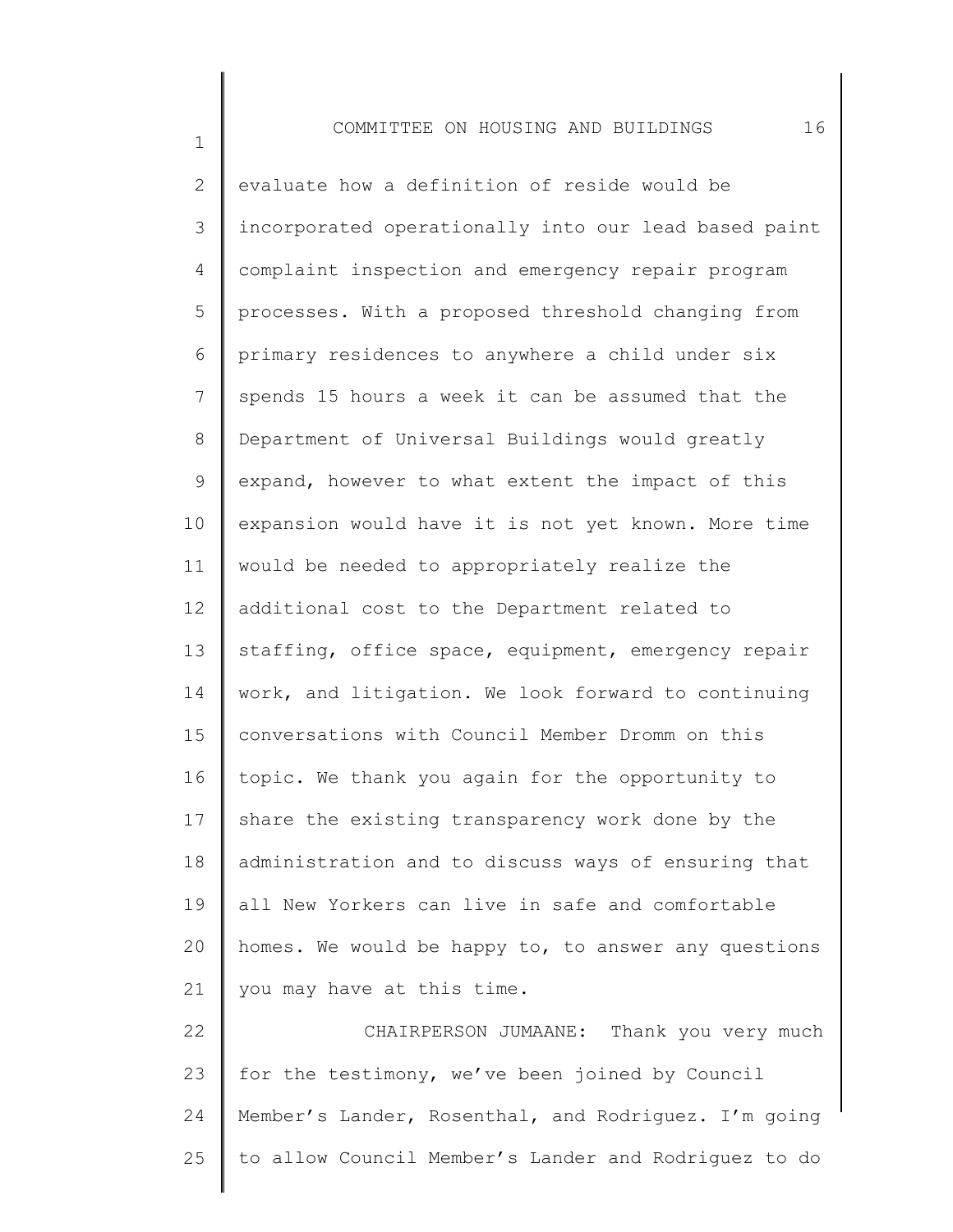2 3 4 opening statements, no questions at this time though. If you have questions we can put you on full out questions after.

5 6 7 8 9 10 11 12 13 14 15 16 17 18 19 20 21 22 23 24 25 COUNCIL MEMBER RODRIGUEZ: Thank you Council Member Williams and I'm sorry for being late. I want to thank you for your great work on housing chair and for choosing to hear this bill today. Intro 942 will increase transparency in city supported housing development project an issue that I know many of colleagues are concerned by often project take longer than initially anticipated leaving residents or communities in the dark about when they will be able to move into renovated house… home. I introduced this bill because we on the council should know where projects stand in the timeline, who the developers are and the… and the address of these buildings. Without these oversights of transparency, we do little to hold developers to the fire when they let a project drag on for months or even years past the original completion date. When city resources go to support the housing development project this project must be a model for how development is done in our society, this should mean that strict deadlines are being met, work site conditions are safe, employees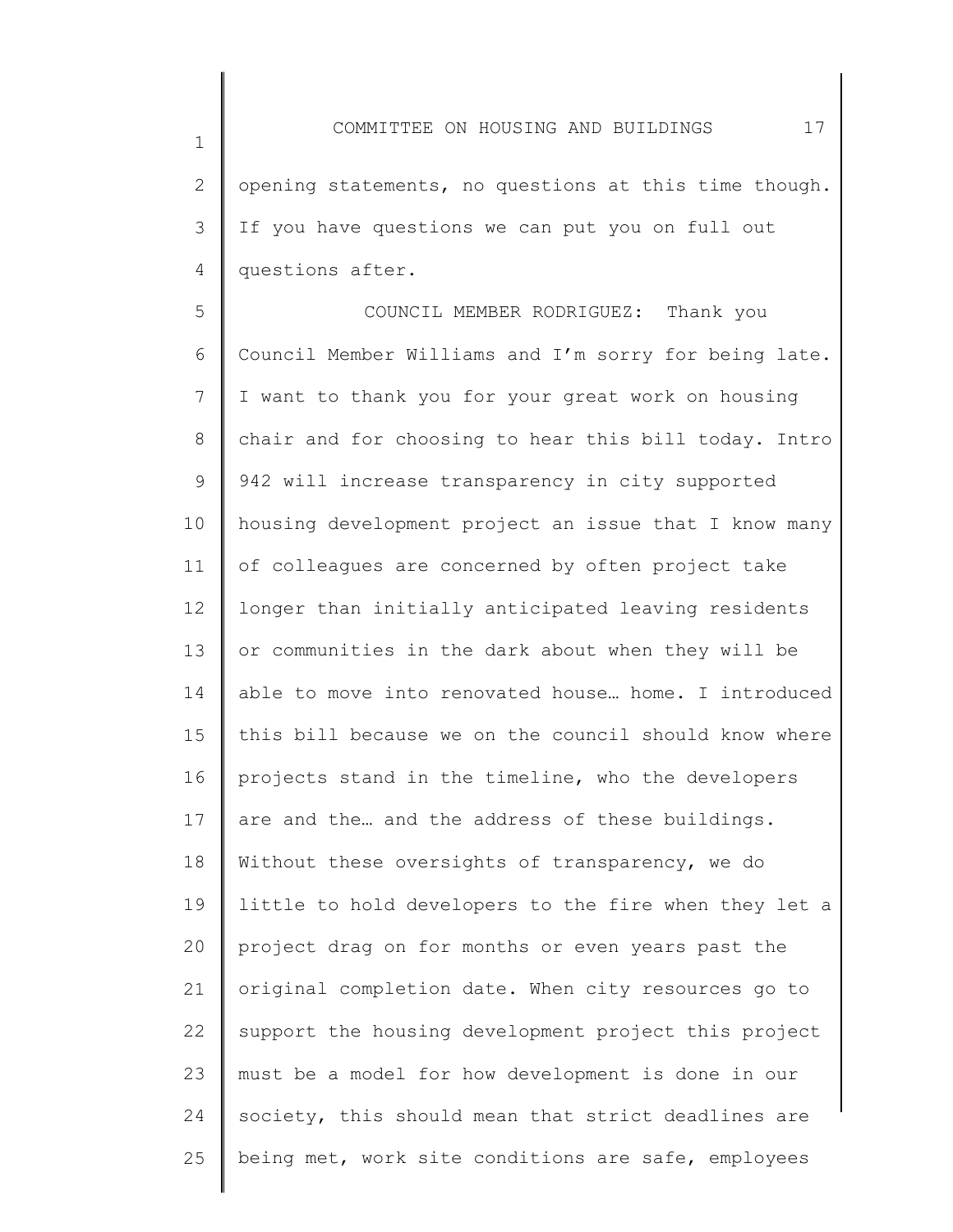1

2 3 4 5 6 7 8 9 10 11 12 13 14 15 16 17 18 19 20 21 22 23 24 25 are paid a prevailing wage, wage and that the project is delivered on time on, on a… on budget. Often these projects are for the creation or, or restoration of affordable units. Our city is in a homeless crisis and the longer a unit remains in construction the higher the chances a family is forced out on the street for lack of affordable options. We owe it… we owe it to our city's residents to address concerns of a project delay. I want to specifically highlight that this legislation will call for the listing of developers of this project so that we can see if any are consistently going over the projected timeline. We work to find those that provide quality on time work instead. They said that sunlight and transparency are the best remedies and with this bill I hope we can provide that to our city's housing development project. Thank you again. CHAIRPERSON JUMAANE: Thank you very much. I have a… just a couple of questions then I want to go to the sponsors; Council Member's Dromm, Lander, and then signed up as Council Member Rosenthal which everybody will have five minutes. But I just want to make sure I clarify, it looked like for bills 305, 336, and 942 you agree in concept and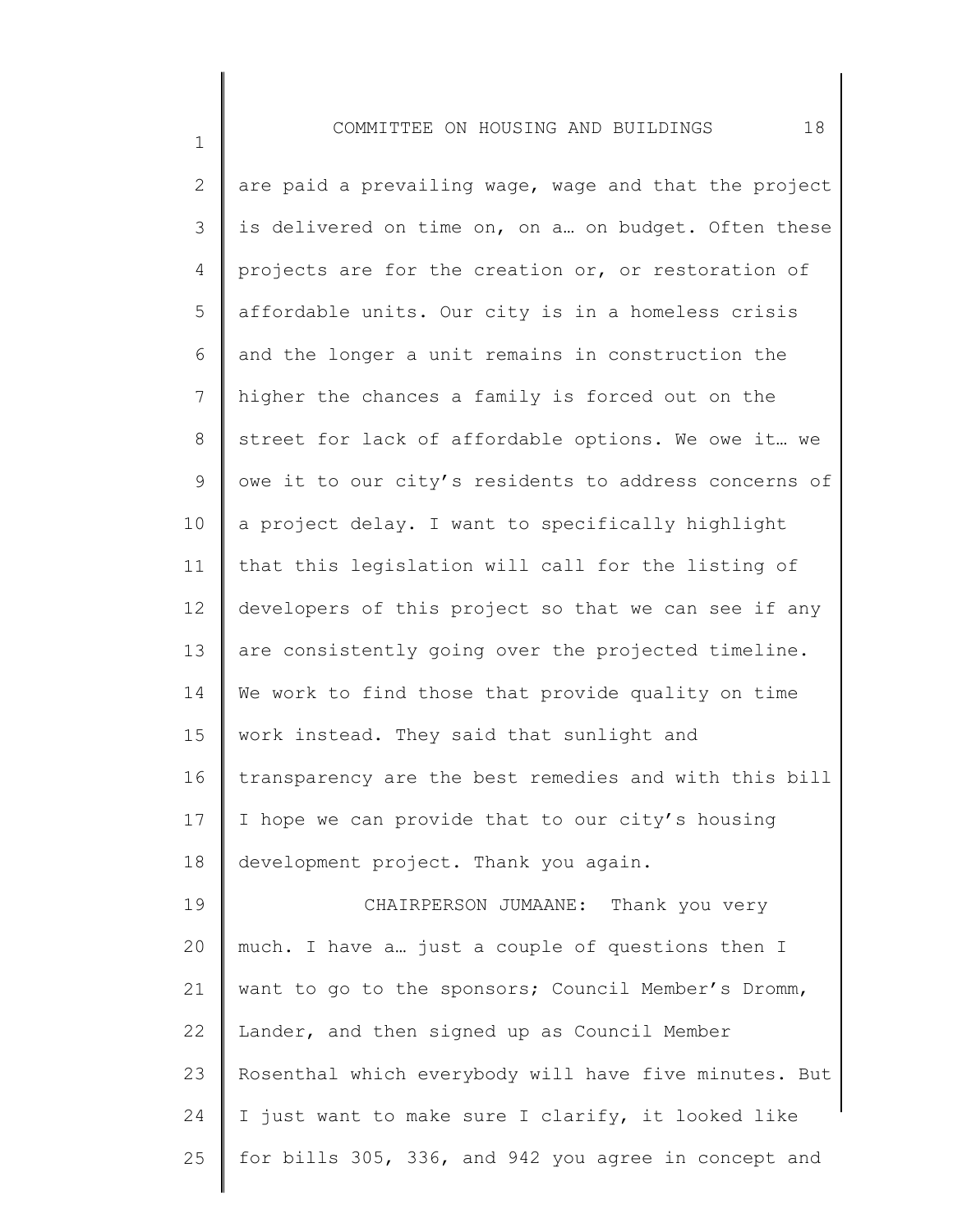2 3 think you could agree with some modifications, is that right?

1

4 5 6 7 8 9 10 11 12 13 14 15 16 17 18 19 20 21 LOUISE CARROLL: We, we agree… yes, Council Member we agree in concept however we already publish much of the data in… that's required by the proposed bills and so we feel that much of this data is already out there and its already out there in, in a manipulatable forms. For example, through the open data portal or for example through the inclusionary map where you can find the address, the block and lot of both generating sites and compensated developments, you can find the, the status progress of the development for example whether it's in construction, whether its completed. So, we're already putting all this information out there so we feel that, you know if there are tweaks to what we're doing we're happily… we're happy to incorporate some of the council's suggestions into what we're already doing. CHAIRPERSON JUMAANE: Just for clarity, I

22 23 mean having it out there I guess would make it easier to agree with us to codify it?

24 25 LOUISE CARROLL: I'm sorry, can… [crosstalk]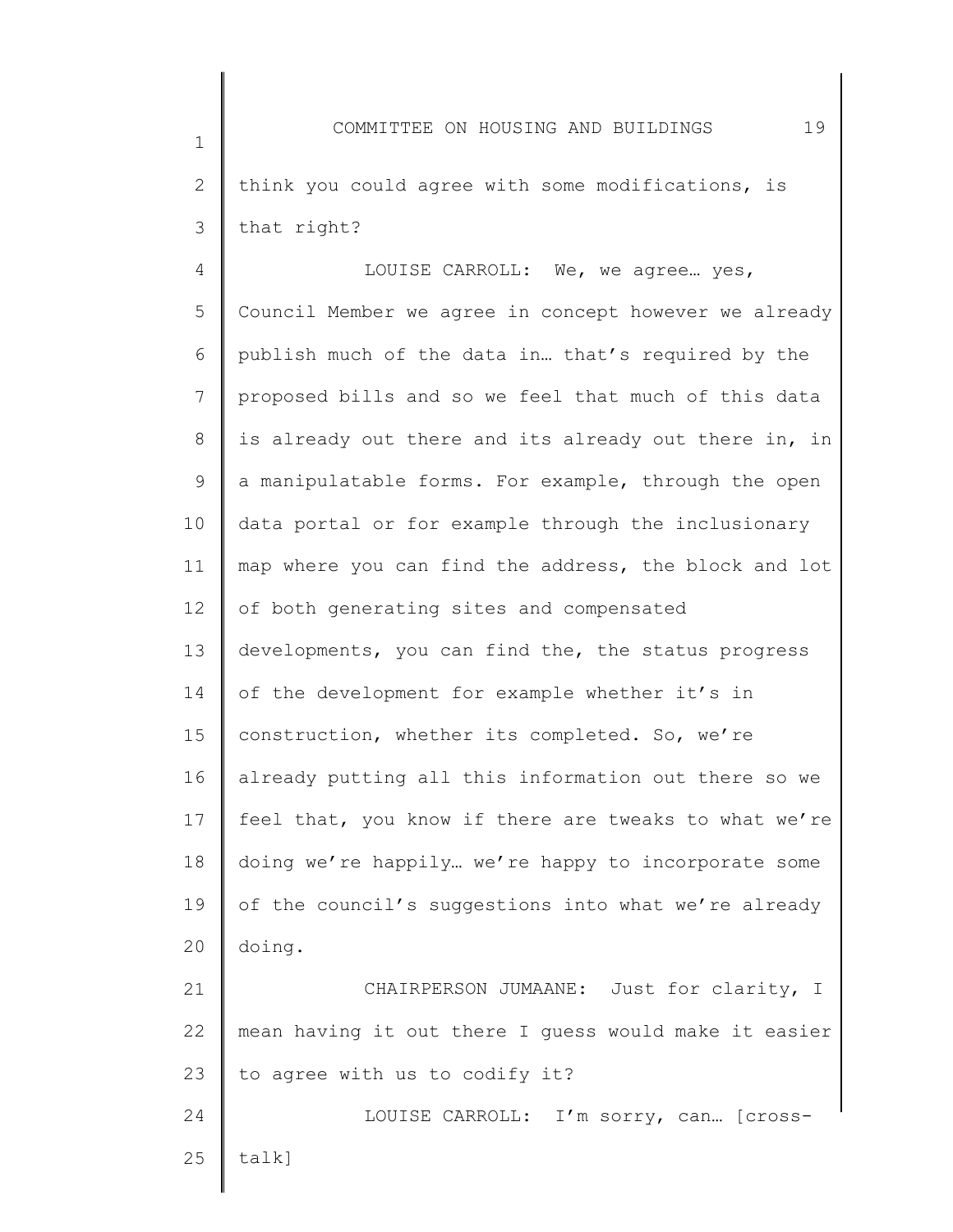| $\overline{2}$ | CHAIRPERSON JUMAANE: Having already,                  |
|----------------|-------------------------------------------------------|
| 3              | already having it out there should make it easier to  |
| $\overline{4}$ | agree with making it law to have it out there.        |
| 5              | LOUISE CARROLL: So, I'm going to let our              |
| 6              | Assistant Commissioner for Performance and Analytics  |
| 7              | respond but we are already complying with several     |
| 8              | with Local Law 44. We have promised the council as    |
| 9              | part of the MIH process that we would have increased  |
| 10             | transparency and we kept that promise by putting the  |
| 11             | inclusionary housing data out in October 2016 which   |
| 12             | is a few months after the council passed the MIH law. |
| 13             | So, we're, we're responding to you and we're putting  |
| 14             | information out there in response to laws or in       |
| 15             | response to your request and so we feel if we're      |
| 16             | already doing that, if there are gaps in what we're   |
| 17             | producing we're happy to add to our data but we, we   |
| 18             | don't think that it's necessary to have it codified   |
| 19             | in a bill.                                            |
| 20             | CHAIRPERSON JUMAANE: So, just I mean                  |

21 22 23 24 25 there always seems to be a philosophical difference with most of the agencies when we present bills to codify even if its codifying things that are already being done I just want to understand it a little bit better from our point of view, we want to codify it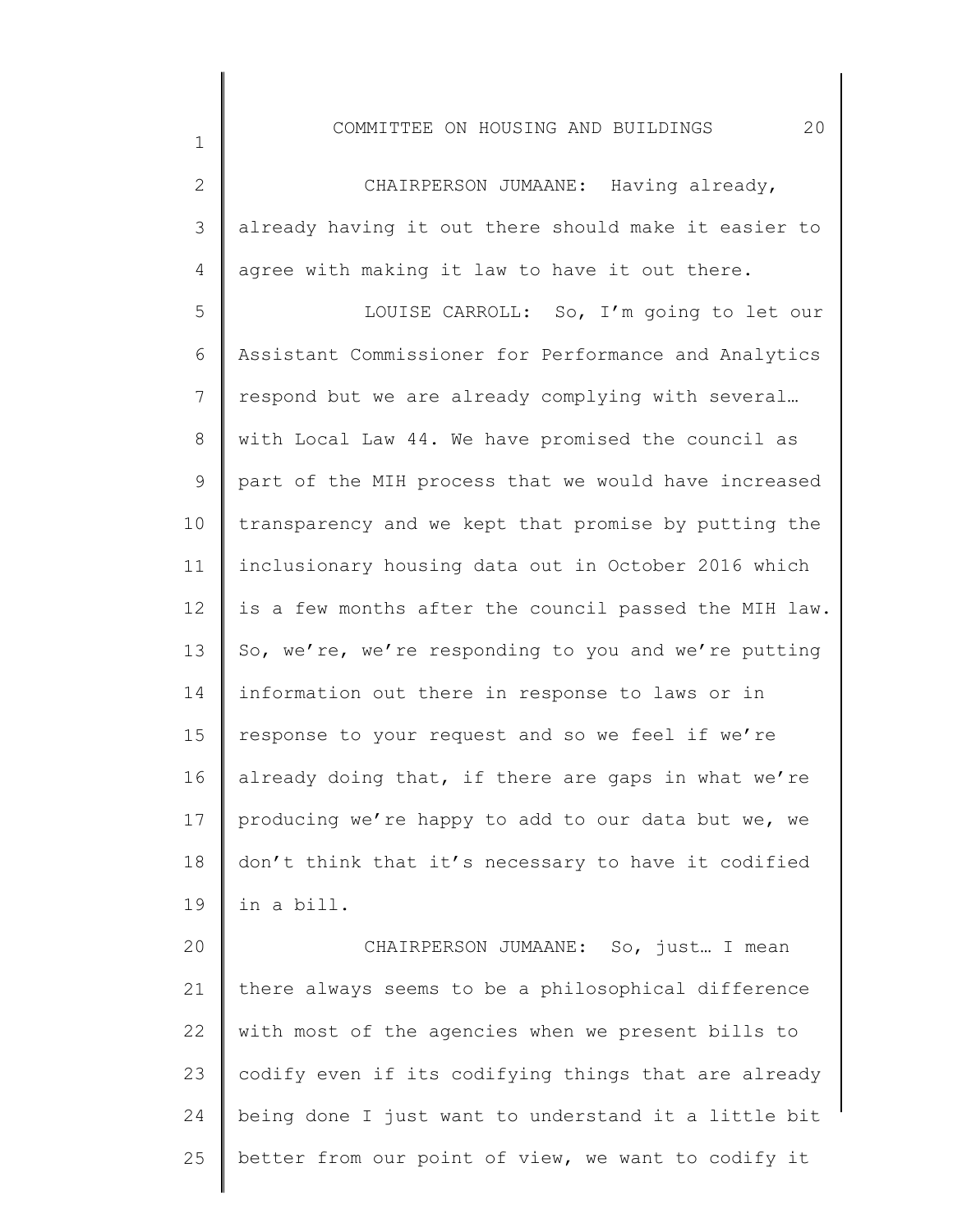1 2 3 4 5 6 7 8 9 10 11 12 13 14 15 16 17 18 19 20 21 22 23 24 25 COMMITTEE ON HOUSING AND BUILDINGS 21 because the next batch of HPD folks or the people after them may not be… may not do as good a job as you're doing in a certain purview so I just need to understand the opposition from codifying things that is already being done? LOUISE CARROLL: So, I will let Meryl answer the question. MERYL BLOCK WEISSMAN: So, for 942 especially the point that… [cross-talk] CHAIRPERSON JUMAANE: Can you just get close to the mic? MERYL BLOCK WEISSMAN: Sorry, for the… for such… for 942 for Local Law 44… the one that's related to Local Law 44, the points that were raised are all actually part of the legislation already so our primary… we're definitely open obviously to discuss any of the previsions that were heard to be codified. One of the main things that we're concerned about is the legislation calls for a specific report, the data that's required by Local Law 44 is actually incredibly complex and lends itself best to open data. It is not something because there's very complicated relationships it cannot be created as a physical report. My team is happy to spend time as we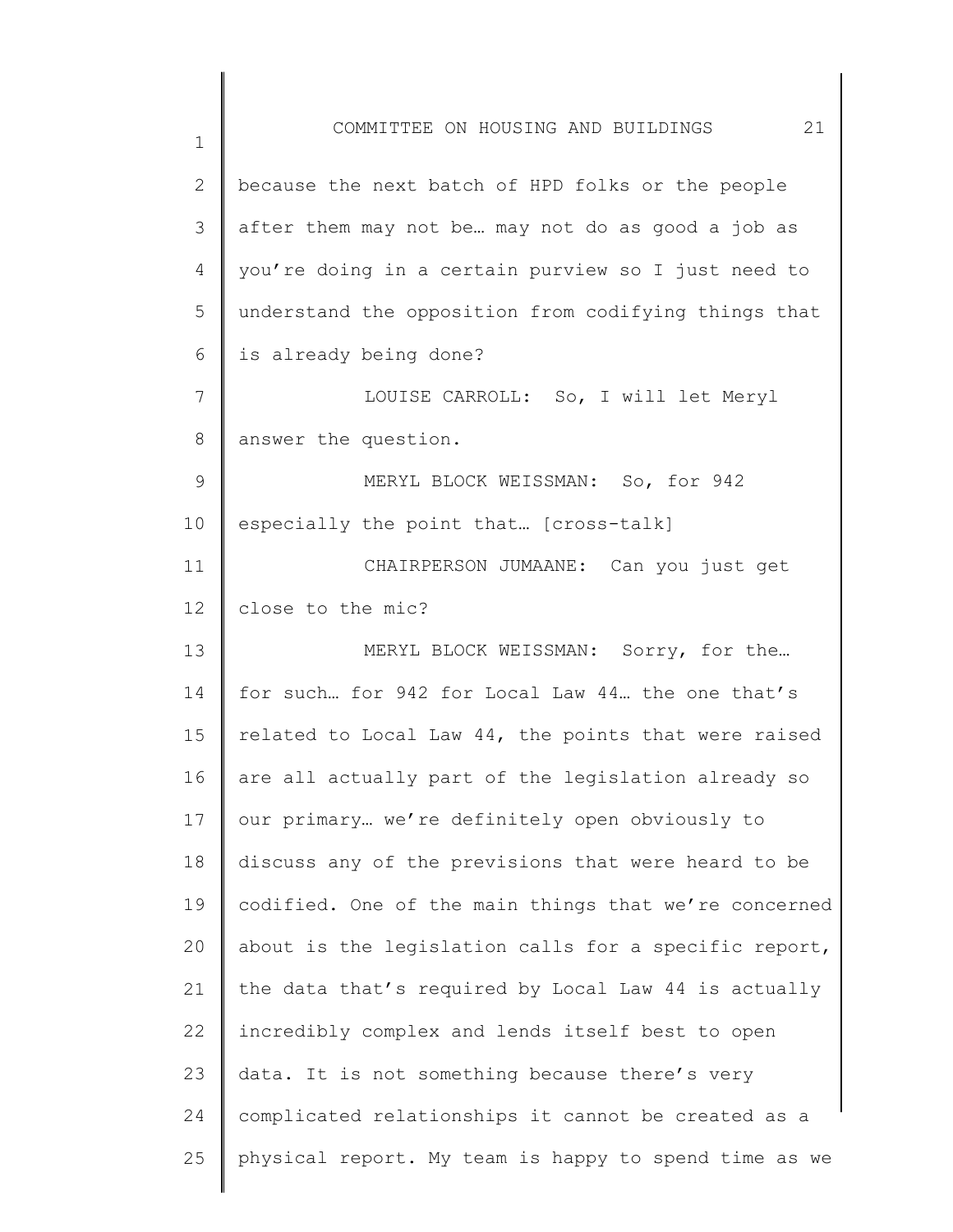| $\mathbf{2}$ | said training or providing one on one assistance so  |
|--------------|------------------------------------------------------|
| 3            | people know how to use the open data but then the    |
| 4            | other provisions we're welcomed to discuss but       |
| 5            | especially the report requirement, I think is really |
| 6            | counterintuitive so it involve the type of data that |
| 7            | is required for Local Law 44. Sorry                  |
| 8            | CHAIRPERSON JUMAANE: So, I'm, I'm going              |
| 9            | to have the, the, the Council Members I assume are   |
| 10           | going to ask specific questions about the bill just  |
| 11           | in general I wanted to stay on the point of [cross-  |
| 12           | talk]                                                |
| 13           | MERYL BLOCK WEISSMAN: Yes [cross-talk]               |
| 14           | CHAIRPERSON JUMAANE: it seemed there's               |
| 15           | opposition to even codify what you're already doing  |
| 16           | so is that is that the case even some of the stuff   |
| 17           | LOUISE CARROLL: No, we're saying that                |
| 18           | its already codified in Local Law 44 so we're        |
| 19           | providing a lot of information that you're [cross-   |
| 20           | $talk$ ]                                             |
| 21           | CHAIRPERSON JUMAANE: Well that was                   |
| 22           | [cross-talk]                                         |
| 23           | LOUISE CARROLL:  requesting [cross-                  |
| 24           | $talk$ ]                                             |
| 25           | CHAIRPERSON JUMAANE: one bill                        |
|              |                                                      |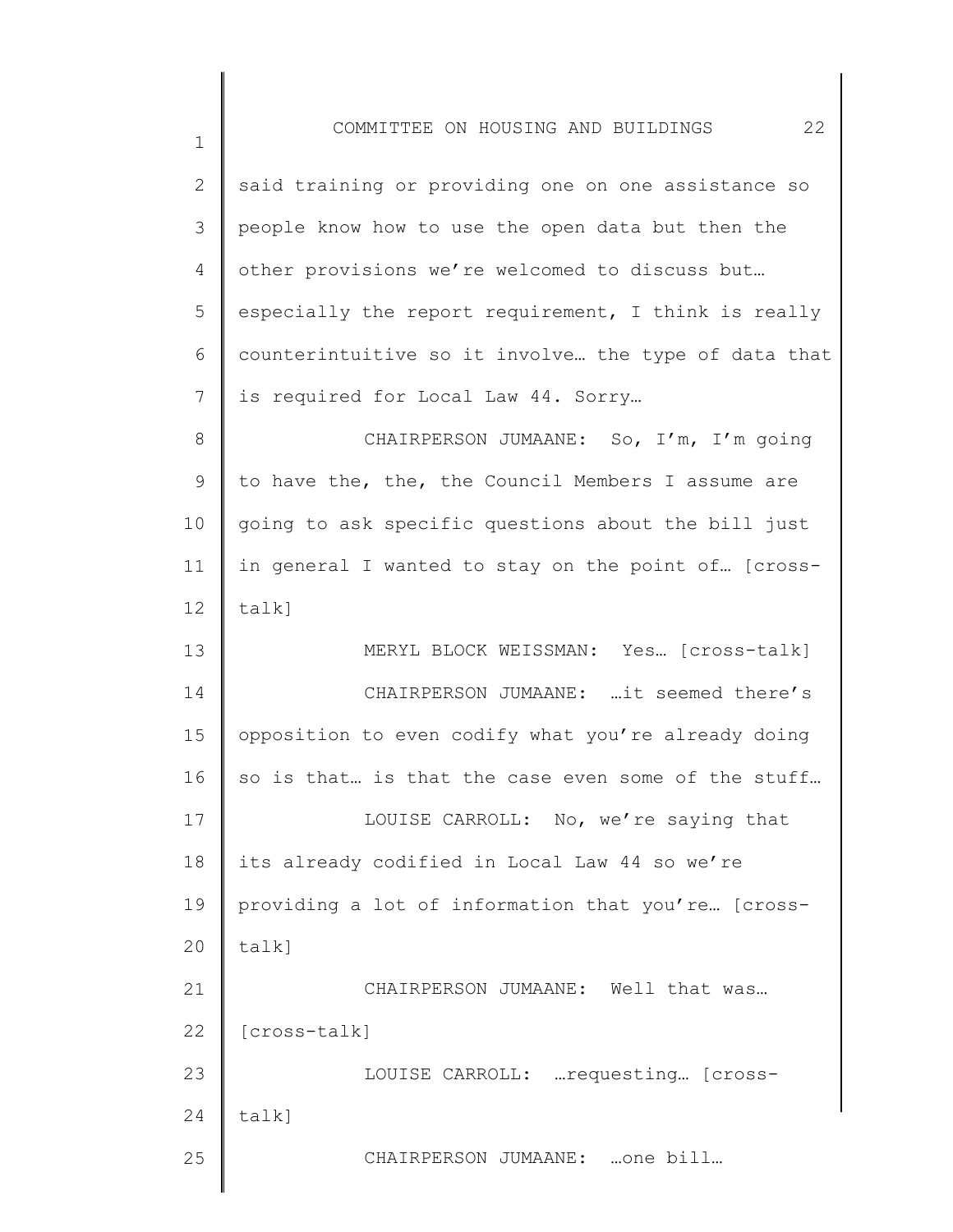1

2 3 4 5 6 7 8 9 10 11 12 13 14 15 16 17 18 19 20 21 22 23 24 25 LOUISE CARROLL: …in, in one bill. For example the inclusionary housing requirement's already codified in the zoning resolution and we have agreed with the council on, on what we're going to publish as part of that process and we put into the zoning resolution that the in lieu fees will be held at the community district level for ten years after which it can be used at the borough level and that an annual report would be published by HPD and all of this was in negotiations with you and so we're saying some of the bills have… which… the age of the bills basically some of those bills that may be three years old and subsequent to those bills being put out we have come to arrangements with the council to put some of those requirements in the zoning resolution for example or we're publishing voluntarily through open data or we're already publishing through Local Law 44. CHAIRPERSON JUMAANE: So, so for 1645 that's the… Council Member Richards, your, your opposition is because you're saying there's already a framework that was put into the zoning… [cross-talk] LOUISE CARROLL: Yes… [cross-talk] CHAIRPERSON JUMAANE: …law?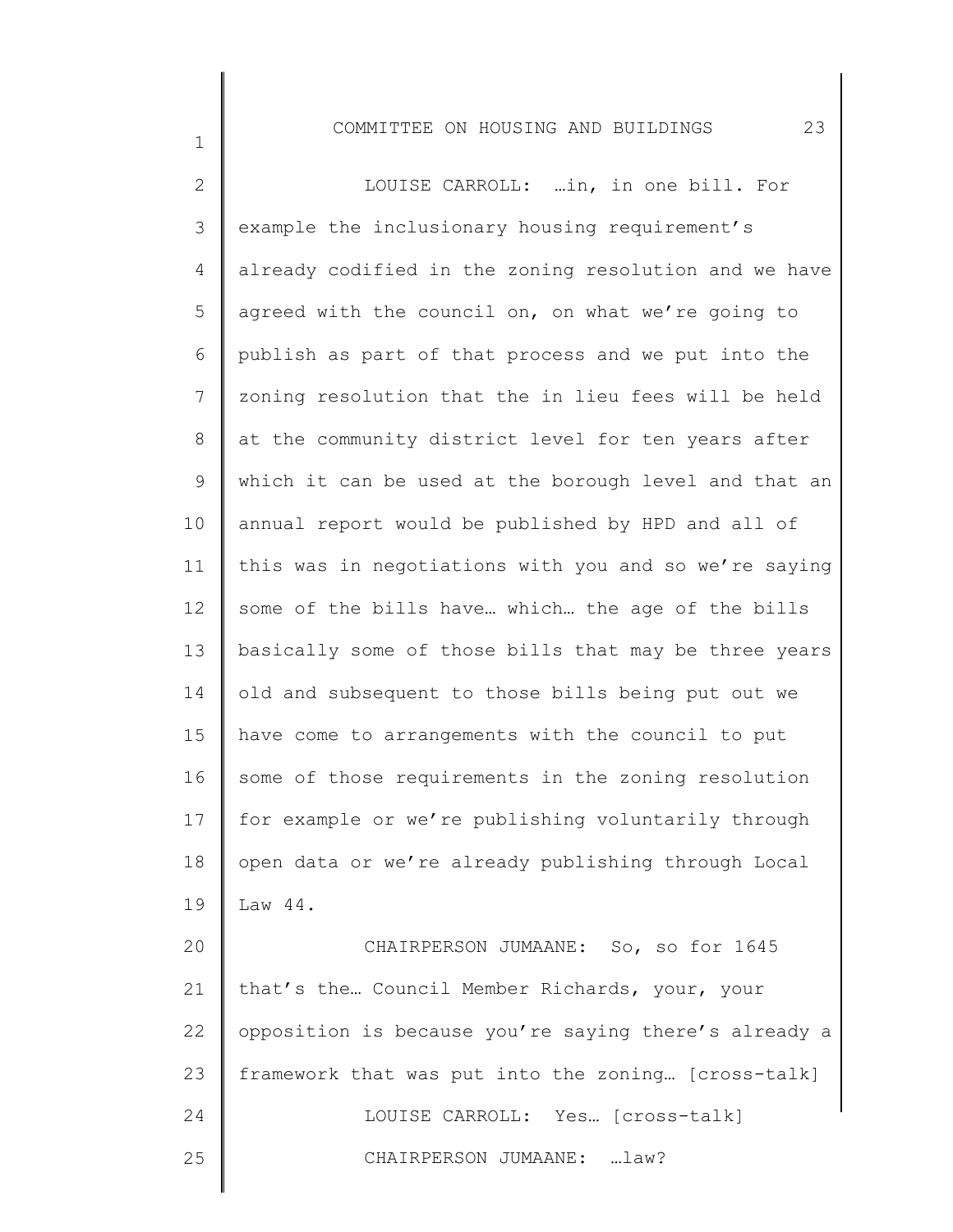| $\overline{2}$ | LOUISE CARROLL: Yes, and that framework               |
|----------------|-------------------------------------------------------|
| 3              | was put into the zoning resolution in negotiations    |
| 4              | with the council. So, we, we all agreed that that's   |
| 5              | where it would lie and we put it in the zoning        |
| 6              | resolution and so we have in lieu fees that are       |
| 7              | published now that state how much the fee would be    |
| $8\,$          | and when the fee would be changed.                    |
| $\mathsf 9$    | CHAIRPERSON JUMAANE: I'm sorry                        |
| 10             | LOUISE CARROLL: Alright, so we have                   |
| 11             | rules out now for the in-lieu fee that say what the   |
| 12             | fee is and how often that fee would be changed but in |
| 13             | terms of the things that you're looking for holding   |
| 14             | the, the funds at the community district level for    |
| 15             | ten years after which it could be released at the     |
| 16             | borough level and that we should report annually, all |
| 17             | of that with your agreement was put in the zoning     |
| 18             | resolution.                                           |
| 19             | CHAIRPERSON JUMAANE: Alright, well that               |
| 20             | that council member is not here, my I imagine that    |
| 21             | what he's saying I guess either wasn't good or it     |
| 22             | needs to be tweaked, personally I voted against it so |
| 23             | I don't I don't have a particular bearing on what we  |
| 24             | put in there but my assumption is that if, if there's |
| 25             | something else that's not there or needs to be        |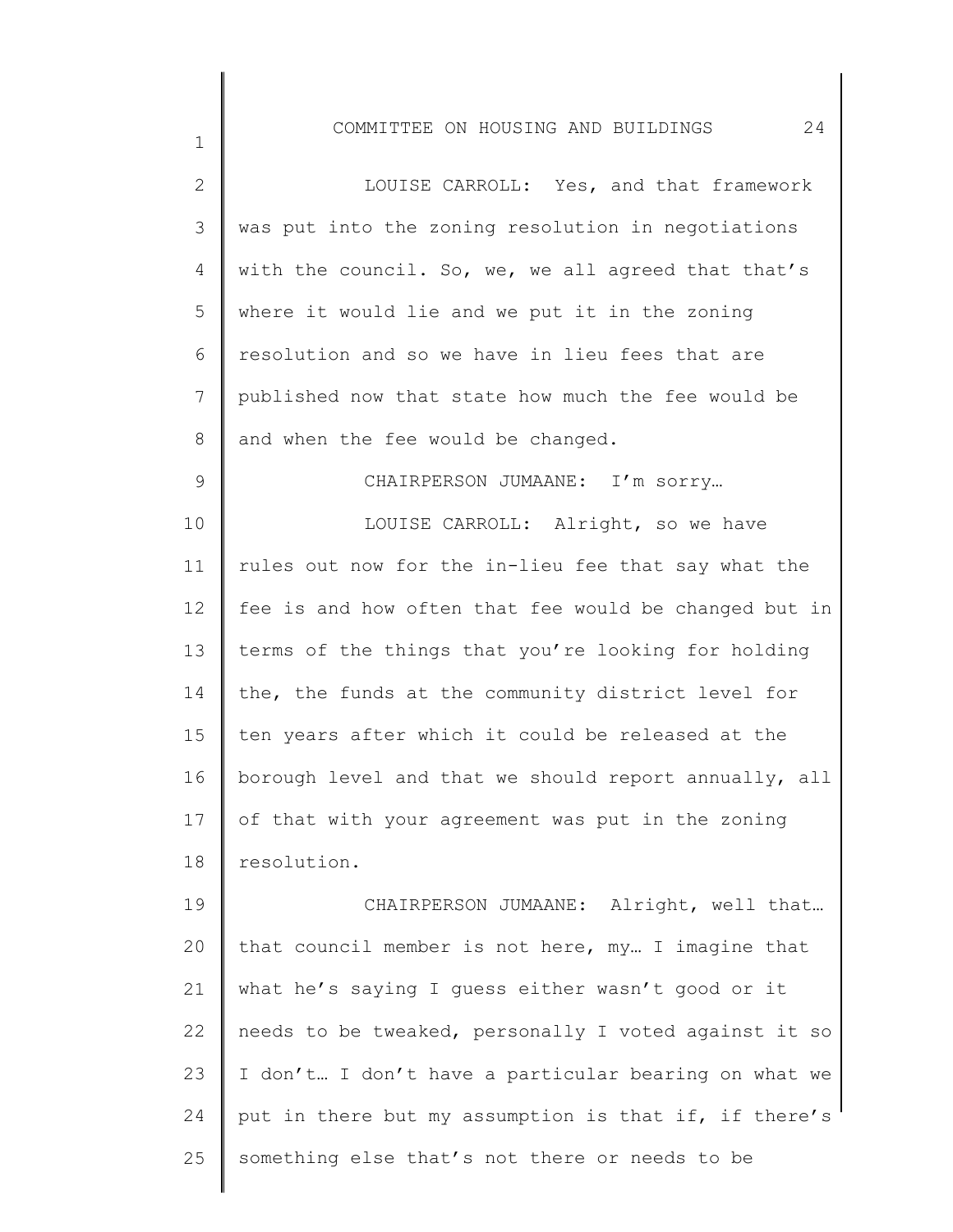2 3 4 5 tweaked is the reasoning that we're, we're putting this forward. So, are you saying that in 1645 its exactly what was already put in there or its different and you don't want to change it?

1

6 7 8 9 10 11 12 13 14 15 16 17 18 19 20 LOUISE CARROLL: The main parts of the bill where the fund… the collection of the funds where they will be used, for how long, for ten years at the council district level after which it can be used at the borough level, an agreement that an annual report would be more beneficial than less a reporting because we do not expect to collect a lot of fees as part of that program, all of this was discussed and placed in the zoning resolution. We also agreed through a side letter with you some of the specifics of what a report would look like and, and we feel that because of the age of the bill the council accomplished what it wanted subsequent to that bill and that we should adhere it to what we accomplish together.

21 22 23 24 CHAIRPERSON JUMAANE: Do you have a citation of where in the law its… this bill already covers? LOUISE CARROLL: So, there's a definition

25 of affordable housing fund, the definition in the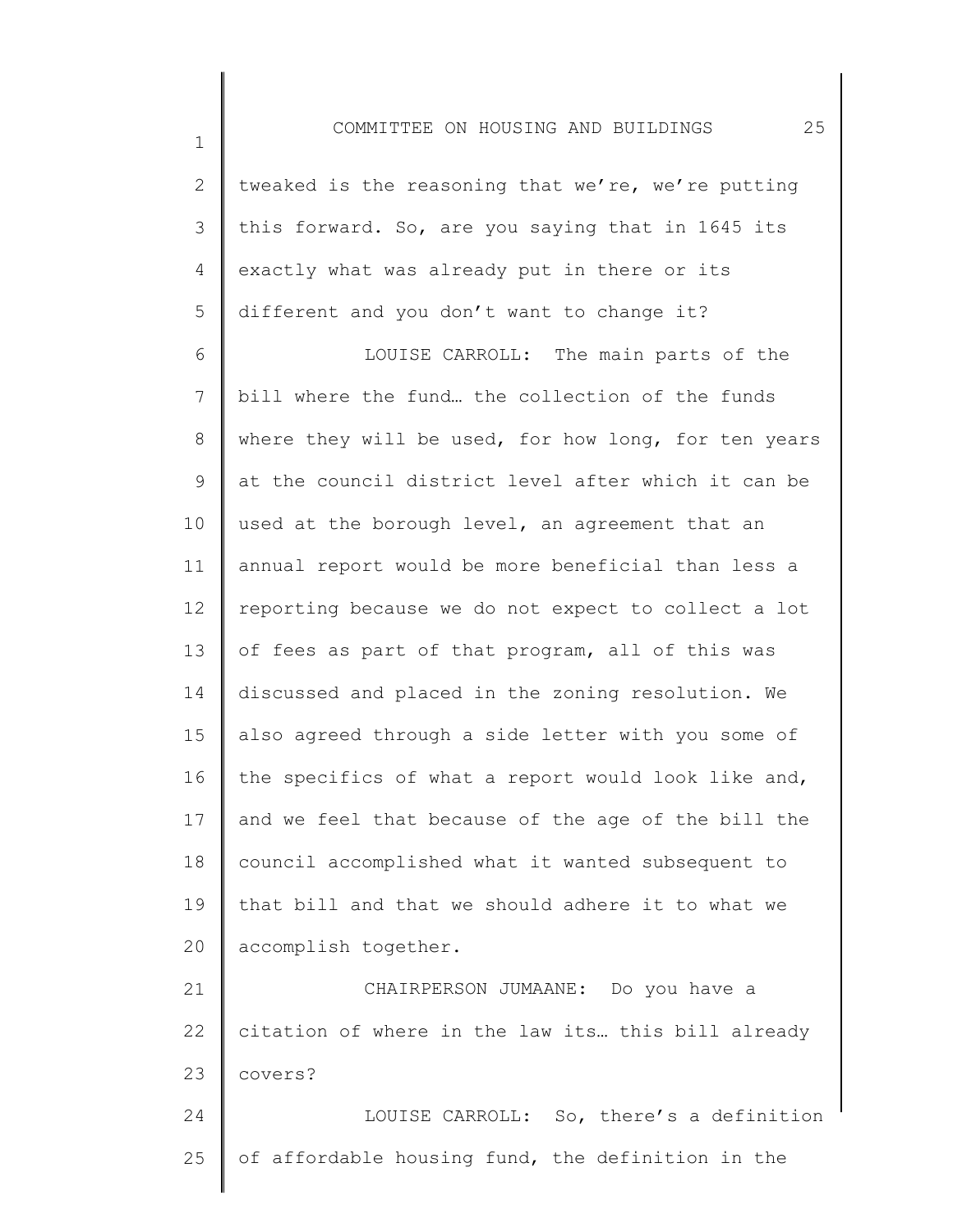1 2 3 4 5 6 7 8 9 10 11 12 13 14 15 16 17 18 19 COMMITTEE ON HOUSING AND BUILDINGS 26 zoning resolution I think its section 23911 definition of affordable housing fund basically states that the fund is administered by HPD, all contributions shall use… shall be used for the development, acquisition, rehabilitation, or preservation of affordable housing or as specified in HPD rules such contribution to the fund shall be reserved for use within the borough in which the MIH development making such contribution is located and for a minimum of ten years shall be reserved for use in the same community district in which the MIH development making such contribution is located. The HPD shall issue a public report on the use of such funds no less frequently than an annual basis. For the provisions for the use of such funds may be set forth in the guidelines IE through cap rules and all of this was done and written in consultation with the council.

20 21 22 23 24 25 CHAIRPERSON JUMAANE: Thank you. I'm going to call up now Council Member Dromm, just from your testimony it seemed like most of that opposition had to do with how much additional work would have to be given on HPD. I'm also part of the work on this, when I was an organizer, a tenant organizer one of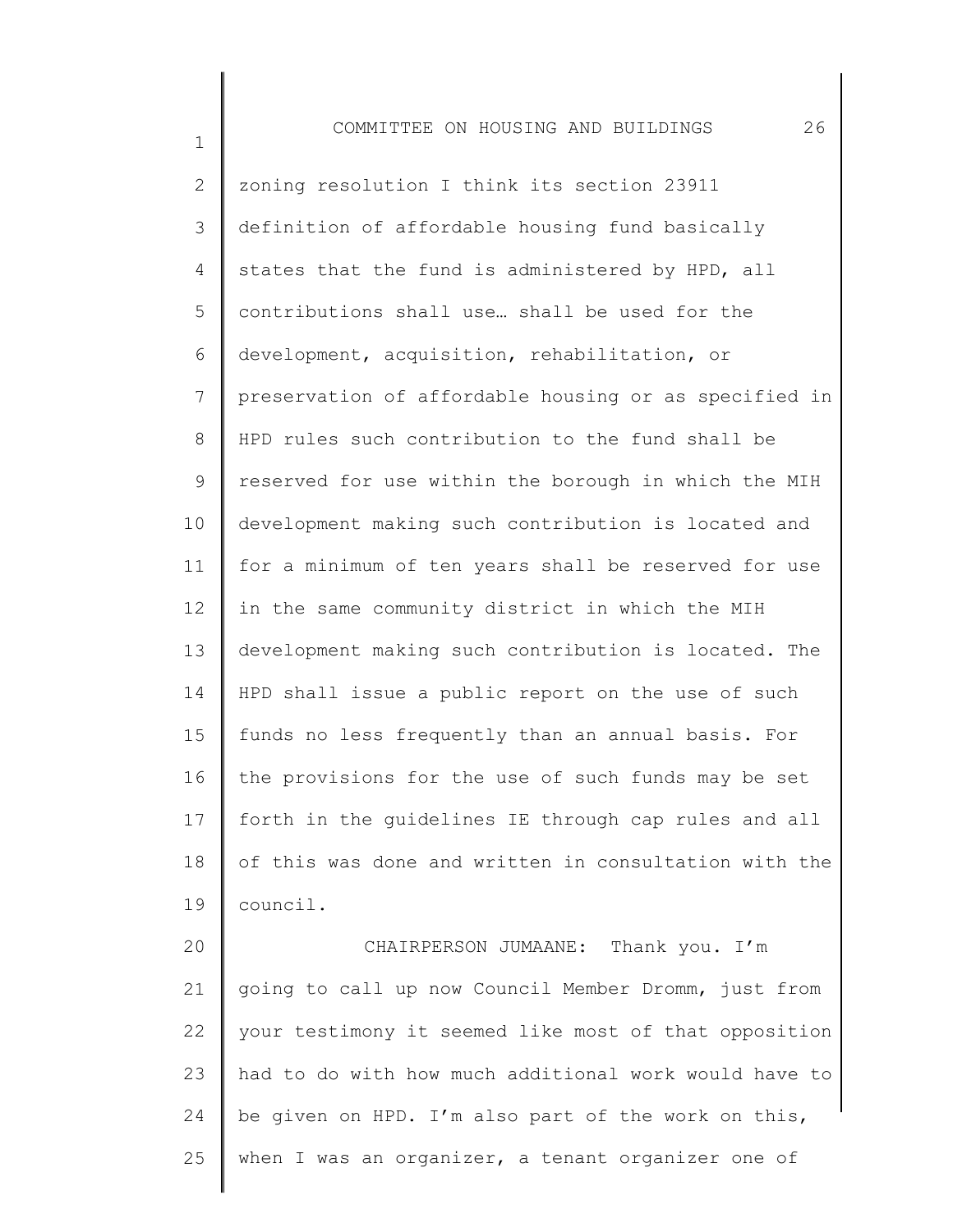1 2 3 4 5 6 7 8 9 10 11 12 13 14 15 16 17 18 19 20 21 22 23 24 25 COMMITTEE ON HOUSING AND BUILDINGS 27 the first things we worked on was getting Local Law 1 passed so… unfortunately we still haven't gotten exactly where we wanted to but Council Member Dromm. COUNCIL MEMBER DROMM: Thank you very much Mr. Chair and I'm sorry I, I have three hearings this morning so… all back to back in hearing my legislation but what is… what is the current definition of reside and residency in the city's lead law and how did the Yaniveth decision affect the definition if at all? LOUISE CARROLL: So, there isn't currently a definition and it is a dictionary definition of reside but what the agency is saying is that the definition of reside may not be the issue, we've come a long way since the Yaniveth case in the way we approach inspections of units and in the way we approach prevention and so what we're saying is if you put a bar… a, a, an amount of time somebody maybe who has a child ten hours sudden… who may have an issue doesn't have an opportunity to be savvy and when the HPD inspector goes by and says does a child reside here, anybody can say yes and that is the end of the question, HPD will go ahead and inspect for peeling paint or other paint violations, if they find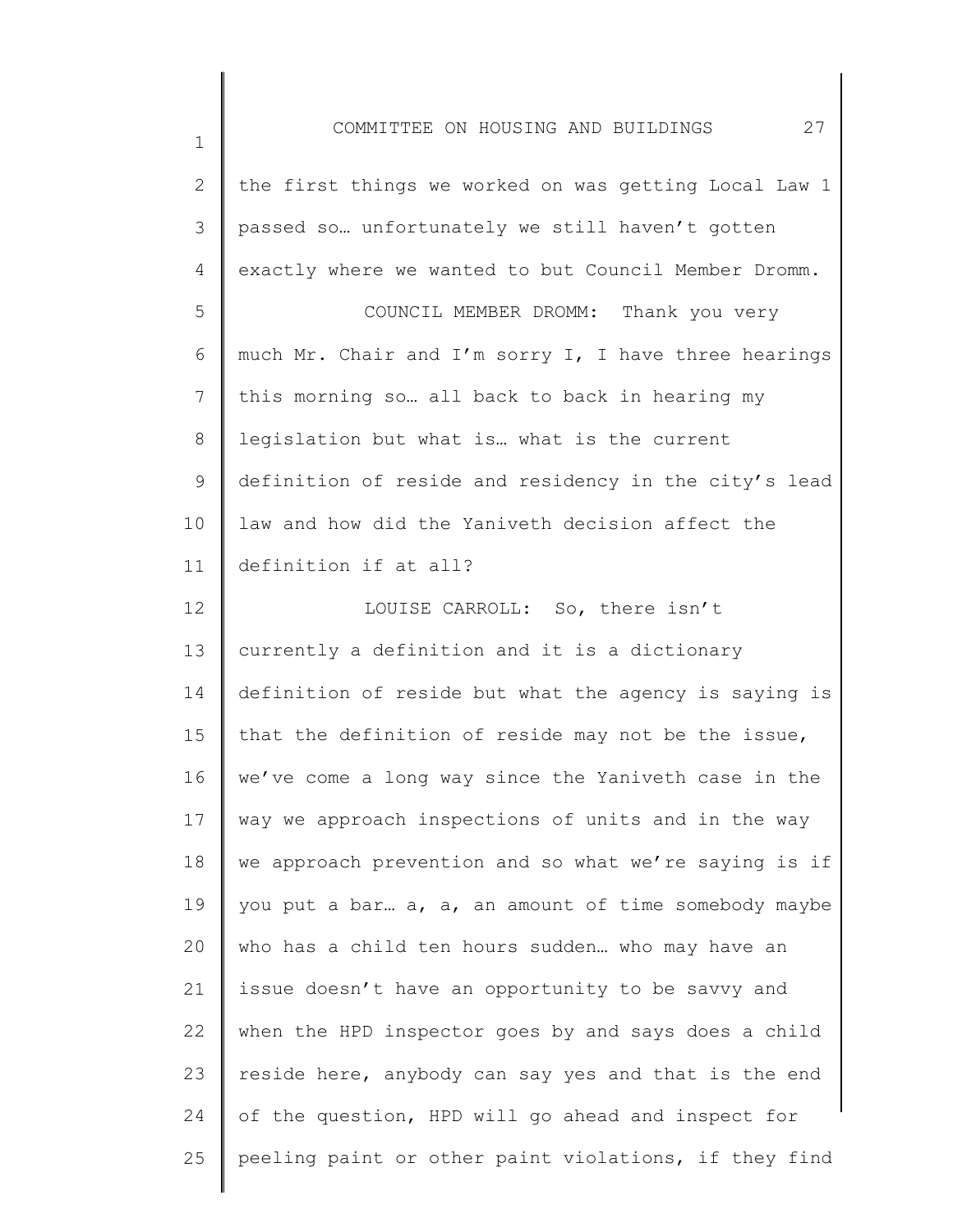| $\mathbf{2}^{\prime}$ | anything they will require the landlord to make       |
|-----------------------|-------------------------------------------------------|
| 3                     | repairs. What we're saying is let's have a discussion |
| $\overline{4}$        | with the Department of Health, let's have a           |
| 5                     | discussion with HPD to see what the right tool is in  |
| 6                     | today's world as opposed to when that case occurred   |
| $\overline{7}$        | back in 1982 under a prior Local Law.                 |
| $\,8\,$               | COUNCIL MEMBER DROMM: So, what is                     |
| 9                     | currently required of landlords to remediate lead     |
| 10                    | based paint hazards in apartments of young children?  |
| 11                    | LOUISE CARROLL: So, I will turn to Mario              |
| 12                    | Ferrigno to answer that question.                     |
| 13                    | MARIO FERRIGNO: So, when the department               |
| 14                    | receives a 311 complaint and the tenant indicates     |
| 15                    | that the child under six resides in the apartment our |
| 16                    | lead program will go out and conduct an inspection    |
| 17                    | using XRF testing, if a violation is issued for a     |
| 18                    | lead paint hazard landlord is required to, to hire an |
| 19                    | EPA certified contractor to have the, the contractor  |
| 20                    | has to have the work done with using safe work        |
| 21                    | practices, the owner is also once the work is done    |
| 22                    | required to hire an independent EPA certified         |
| 23                    | contractor to perform dust clearance tests, all of    |
| 24                    | such documents are to be submitted to HPD for         |
| 25                    |                                                       |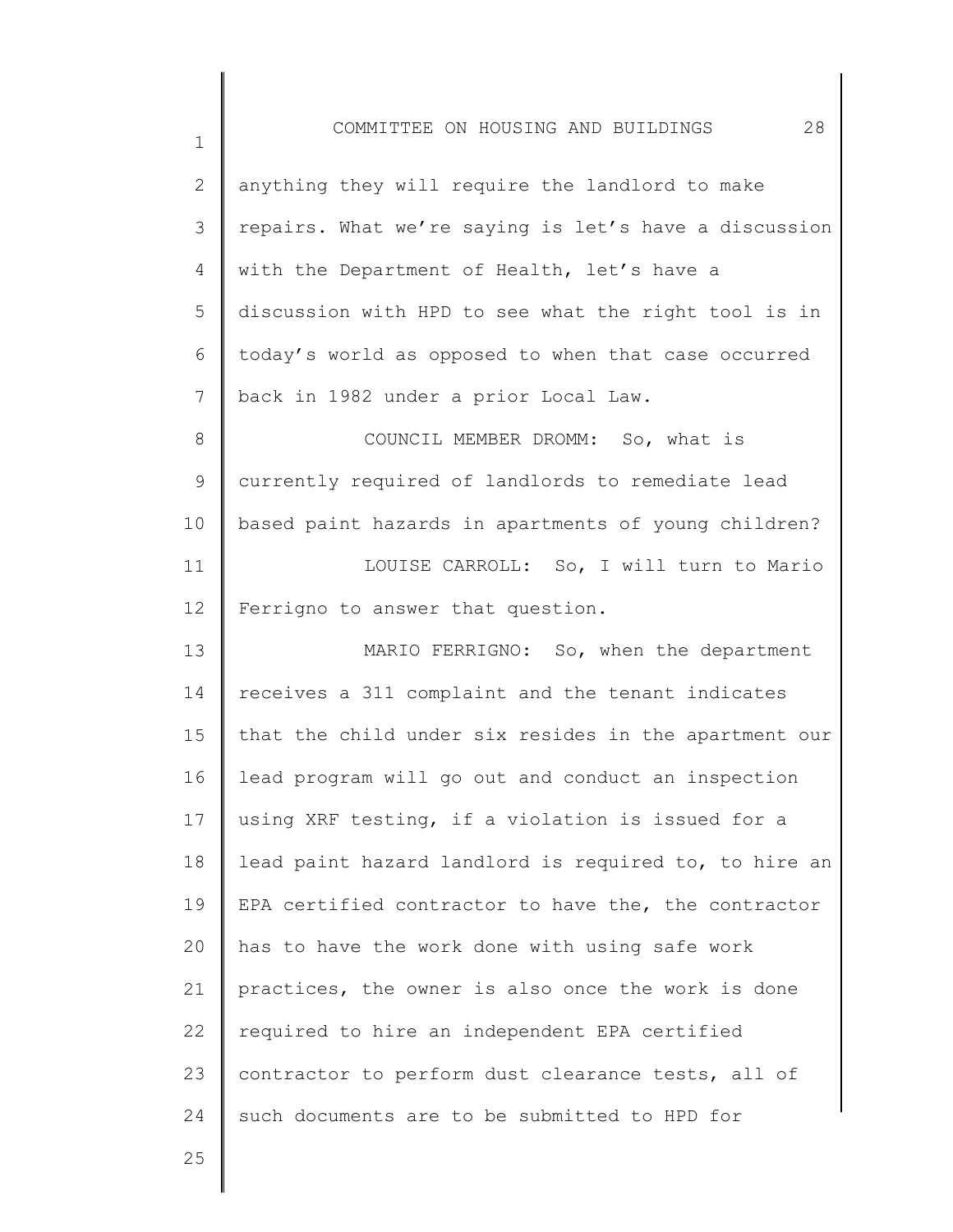1 2 3 4 5 6 7 8 9 10 11 12 13 14 15 16 17 18 19 20 21 22 23 24 25 COMMITTEE ON HOUSING AND BUILDINGS 29 consideration of the removal of the violations which we will have to inspect. COUNCIL MEMBER DROMM: Does HPD conduct audits for compliance with Local Law 1? MARIO FERRIGNO: HPD will, will… as audits of what… you have a specific… [cross-talk] COUNCIL MEMBER DROMM: Do you… how do you enforce it? MARIO FERRIGNO: We will issue the violations, conduct reinspection's, conduct, you know follow up inspections, proactive inspections when access is not achieved our emergency repair program is out trying to do emergency repairs where the owner has not submitted to us documentation that the violations have been corrected or submitted a certification that they have used… submitted the proper documentation. COUNCIL MEMBER DROMM: Can you tell us how many violations for Local Law 1 is an issue in 2015 or '16? MARIO FERRIGNO: I, I can tell you in FY '16 we issued 11,567 violations. COUNCIL MEMBER DROMM: So, looking at the report from 2015 I see that it appears that very few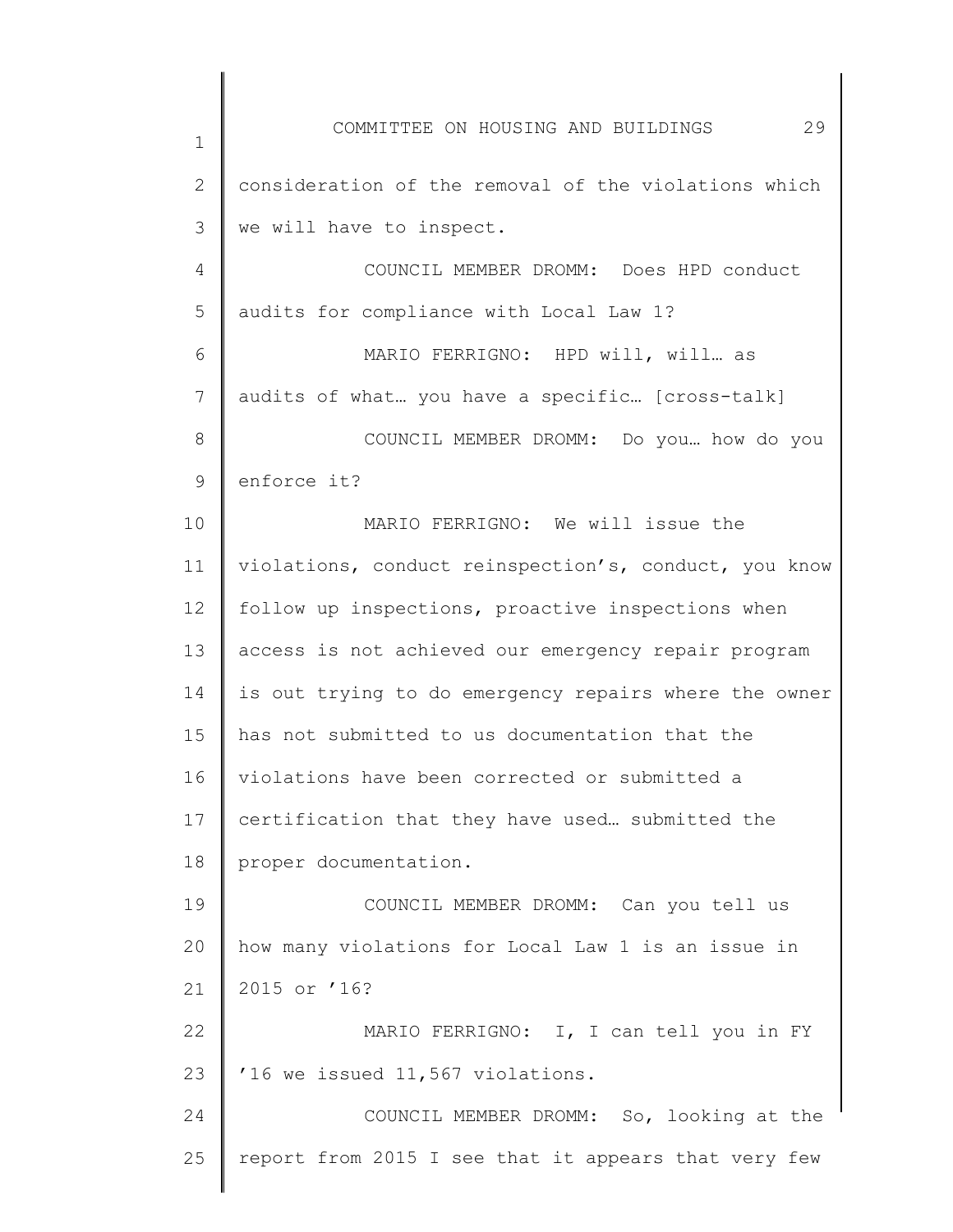2 3 4 5 violations are issued for Queens, it seems the highest concentration is in Upper Manhattan and the Bronx, can you explain why the numbers are so low for Queens?

6 7 8 9 MARIO FERRIGNO: Well our inspections are generated by 311 complaints so I don't have the exact answer, I assume that since Queens is… has more one and two-family homes the complaint intake is less.

10 11 12 13 14 COUNCIL MEMBER DROMM: Well in my district which is one of the most densely populated districts, so district 25 mostly apartment buildings for example it has from zero to 110 violations, is there any explanation for that?

15 16 17 MARIO FERRIGNO: At this point, no but we could certainly get back to you, research, you know the complaint activity from your district and…

18 [cross-talk]

1

19 20 21 22 COUNCIL MEMBER DROMM: And, and… so, just… and just the last one, how do you do education for the public on lead point poisoning and how to go about reporting lead paint?

23 24 25 MARIO FERRIGNO: Right, so HPD inspectors carry brochures, pamphlets which are handed out to tenants upon inspection in addition our website has…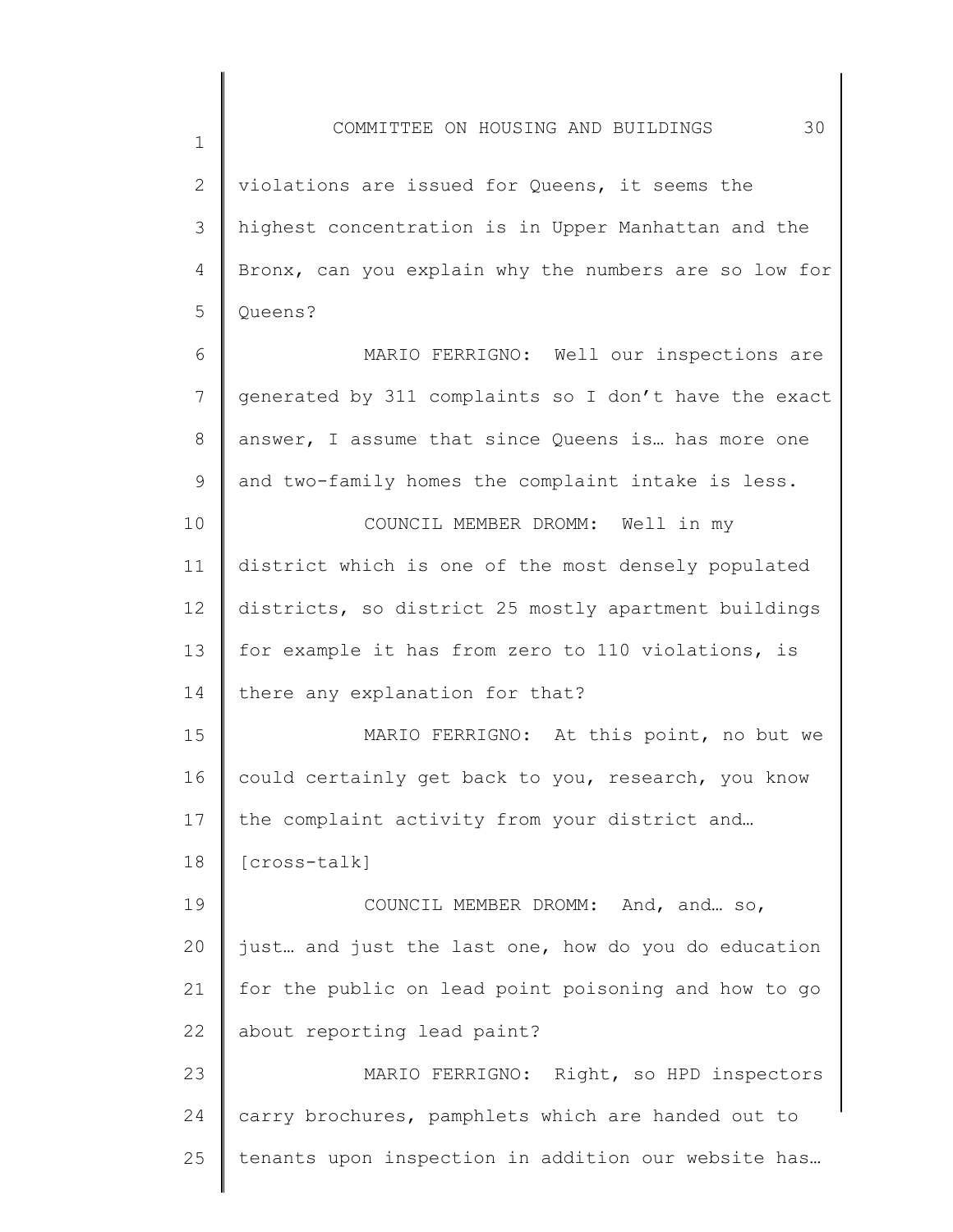| $\mathbf 1$ | 31<br>COMMITTEE ON HOUSING AND BUILDINGS              |
|-------------|-------------------------------------------------------|
| 2           | as, as well as the Department of Health and Mental    |
| 3           | Hygiene's website has a lot of information regarding  |
| 4           | lead paint hazards and how to prevent                 |
| 5           | COUNCIL MEMBER DROMM: Okay, thank you                 |
| 6           | very much.                                            |
| 7           | MARIO FERRIGNO: You're quite welcome.                 |
| 8           | CHAIRPERSON JUMAANE: Thank you Council                |
| 9           | Member, Council Member Lander?                        |
| 10          | COUNCIL MEMBER LANDER: Thank you Mr.                  |
| 11          | Chair and thank you to the HPD team, I know this was  |
| 12          | a lot of work so I want to start by appreciating that |
| 13          | and actually, you know the legislation that I         |
| 14          | introduced I actually drafted after a report my       |
| 15          | office did back in 2013 before MIH was created we did |
| 16          | a, a study to try to understand how the voluntary     |
| 17          | programs were and weren't working and found it very   |
| 18          | difficult to get the data and that's why we           |
| 19          | originally introduced this language for the voluntary |
| 20          | program, we went ahead and then amended it to include |
| 21          | the mandatory program but you have indeed made a lot  |
| 22          | of improvements and I know that that's been a lot of  |
| 23          | work, one of the challenges we found is that you had  |
| 24          | good information on the generating sites but the      |
| 25          | compensated developments were hard to track and I'm   |
|             |                                                       |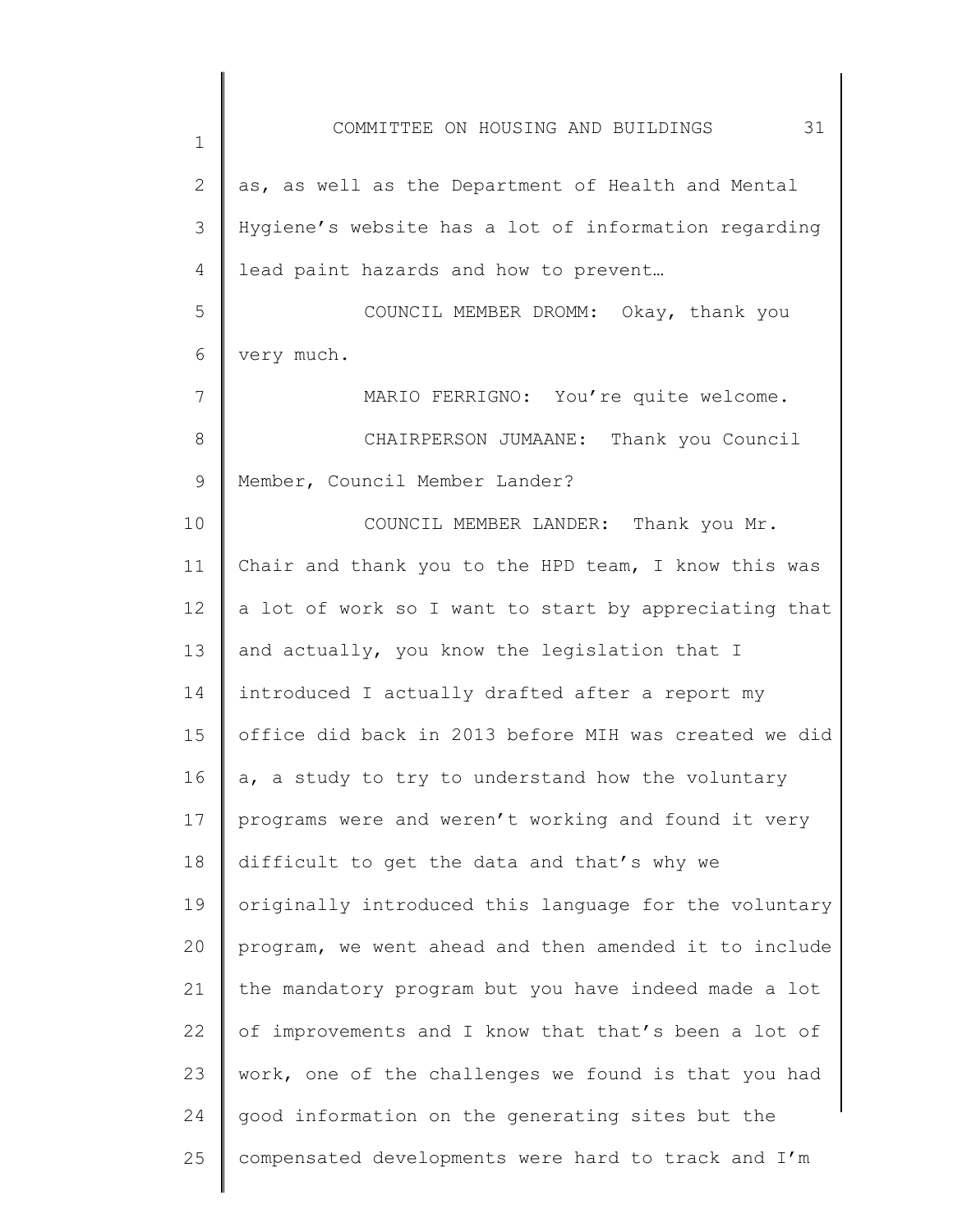1

2 3 4 5 6 7 8 9 10 11 12 13 14 15 16 17 18 19 20 21 22 23 24 25 sure it was a lot of work to put this together so I want to honor and appreciate all the work that went into it and I appreciate your willingness to add administering agent. I do want to talk through some pieces of it and I guess just ask about it, you know and I know its brand new and I feel like we're in beta testing so those things that I say I hope you'll take into beta testing spirit starting with just two bugs actually I was able to do search in safari but the search tool didn't work easily in chrome so if you could just have somebody kind of check the different browsers and similarly the dark blue of the address that appears in the box is hard to see so maybe change that color. Anyway, these are just small beta testing that I'm thrilled that exists but let's get it right but I guess some more substantive questions which are not in, in the bill but that I think might be useful to try to build out because it seems to me the goal of doing this is, is really twofold. One is to make sure for any individual site the rules are being followed and the other is to… you know have the analysis we need to make sure the programs are working to achieve its goals. So, one relatively simple thing that would be helpful for the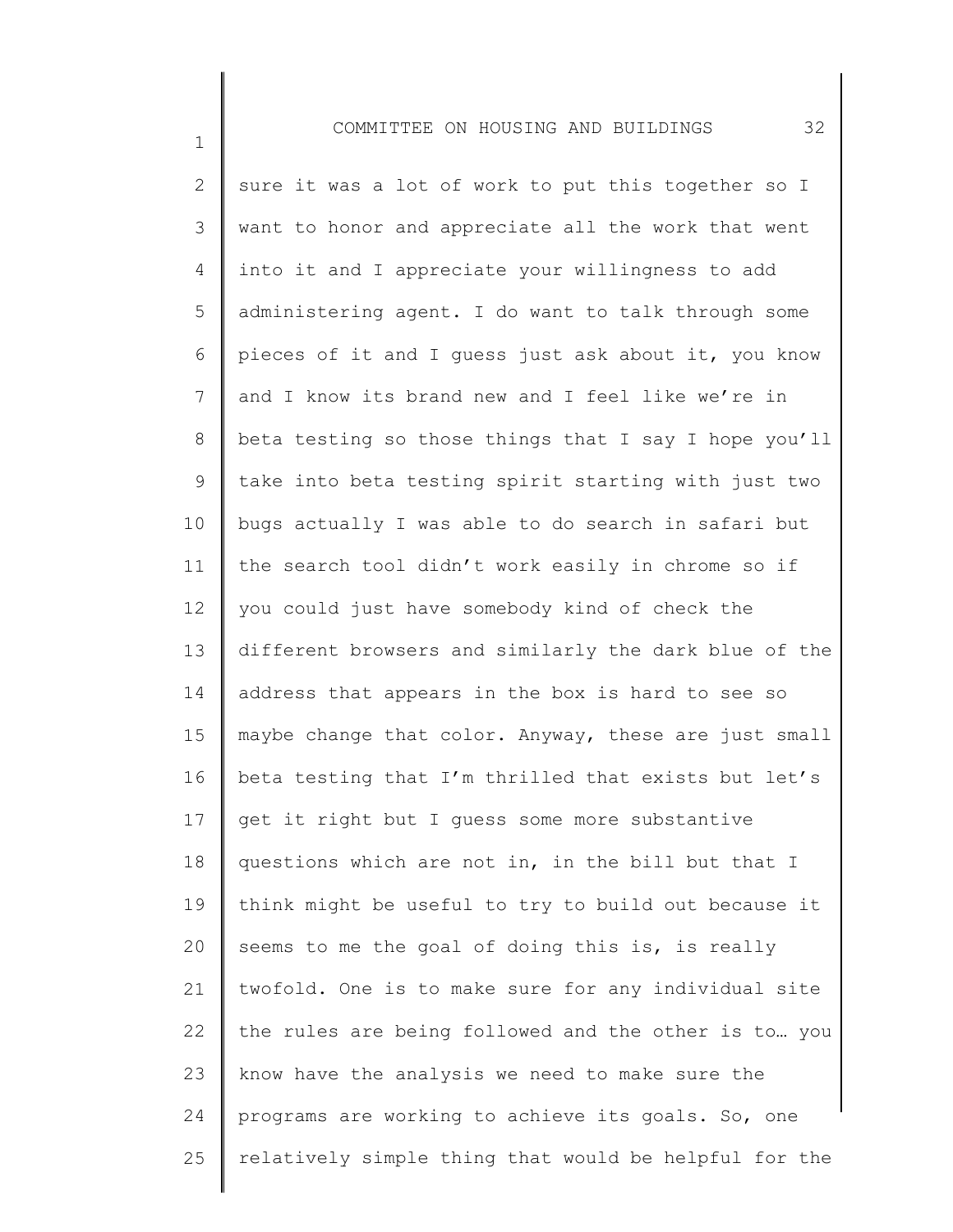1

2 3 4 5 6 7 8 9 10 11 12 13 14 15 16 17 18 19 20 21 22 23 24 25 first one would be a link to the regulatory agreement or governing document so that if you were trying to look up what it was about a particular site and obviously gathering them all and making sure they're all online is a different question but we're at least going forward or where we have them. One thing that would be great to look at… maybe I'll just list all these things and then you can… I don't need an answer today but… and we can… we can follow up after but it would be great to have a link to the regulatory agreements. There's some additional information that it would be wonderful to have so for example in the mandatory program which option… which MIH option people took would be very useful to know and it seems to me we, we really have four programs rather than two or maybe even more than that; there's the old R10 program, the designated areas voluntary program, of course each of those is in a designated area and then for mandatory distinguishing area wide applications and, and private applications I think over time would be very useful to that second goal of digging down and understanding how's the program working, what might we want to tweak about it, so I think adding which option a little more specificity to which kind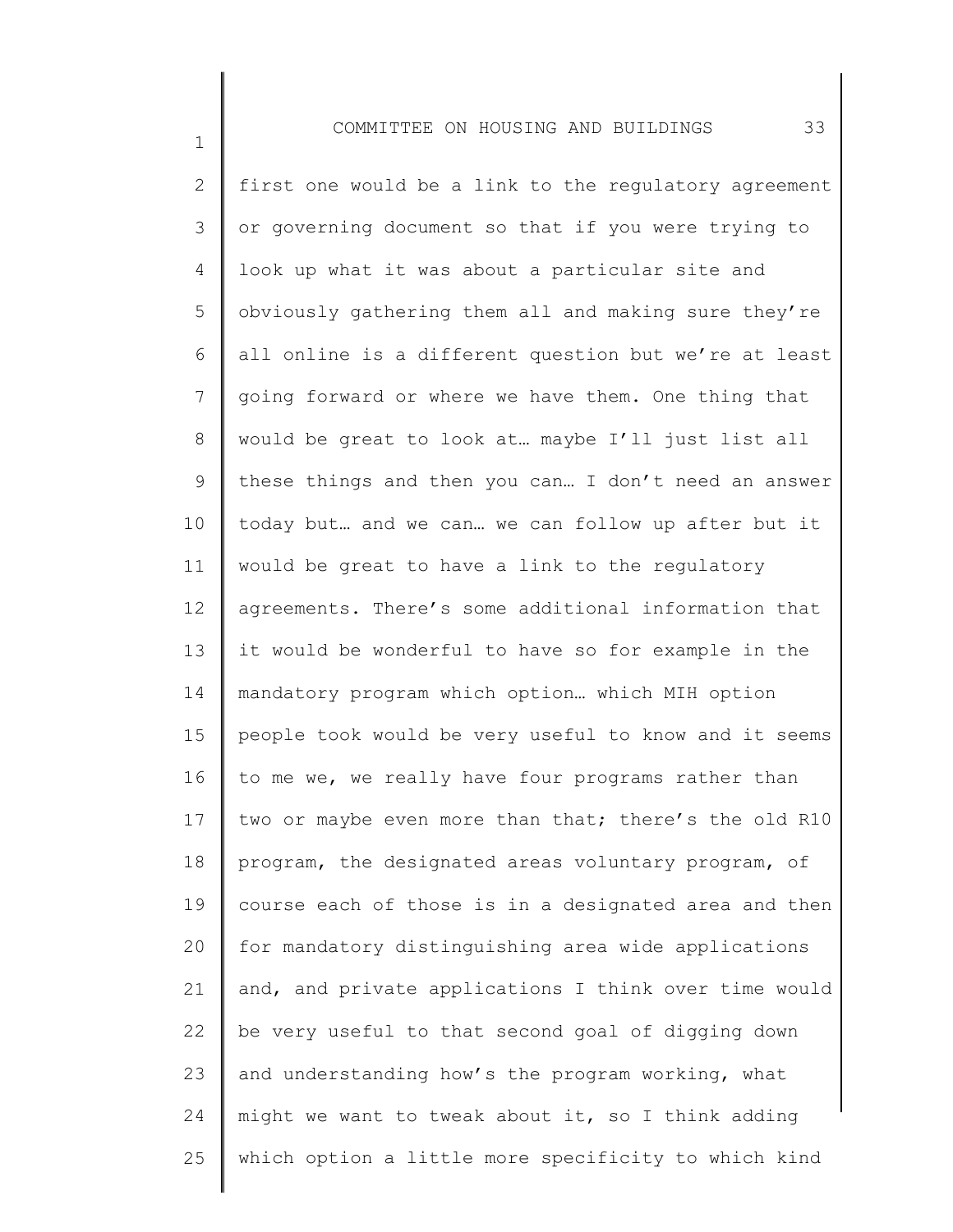| $\overline{2}$  | of program it was and maybe even in designated areas  |
|-----------------|-------------------------------------------------------|
| 3               | which area would then help us a lot to just figure    |
| 4               | out over time how to use this in an analytic way as   |
| 5               | well. So, all those things would be would be great    |
| 6               | if they if it I mean you guys can take a look at      |
| $7\phantom{.0}$ | how, how easy they would be or how well they'll all   |
| 8               | be challenging but how so if you have thoughts on     |
| 9               | any of them I'm happy to hear them, I'm also glad to  |
| 10              | follow up offline afterwards.                         |
| 11              | LOUISE CARROLL: You know I think it                   |
| 12              | would be best if we went back and took a              |
| 13              | comprehensive look at the map and then we can talk    |
| 14              | with your office and, and walk through.               |
| 15              | COUNCIL MEMBER LANDER: That sounds                    |
| 16              | great, you know I'm, I'm it's a very it's going to    |
| 17              | be useful tool and I, I guess what I will just end    |
| 18              | with is you know the goal The report that we          |
| 19              | produced was not about the access to the data, the    |
| 20              | report was is the voluntary program working and the   |
| 21              | answer to that was mixed, in some places better than  |
| 22              | others, it's part of what pushed us to help adopt a   |
| 23              | mandatory program which for all the chairs particular |
| 24              | issues I think is a whole lot better than the         |
| 25              | voluntary program that we had that is for sure but    |
|                 |                                                       |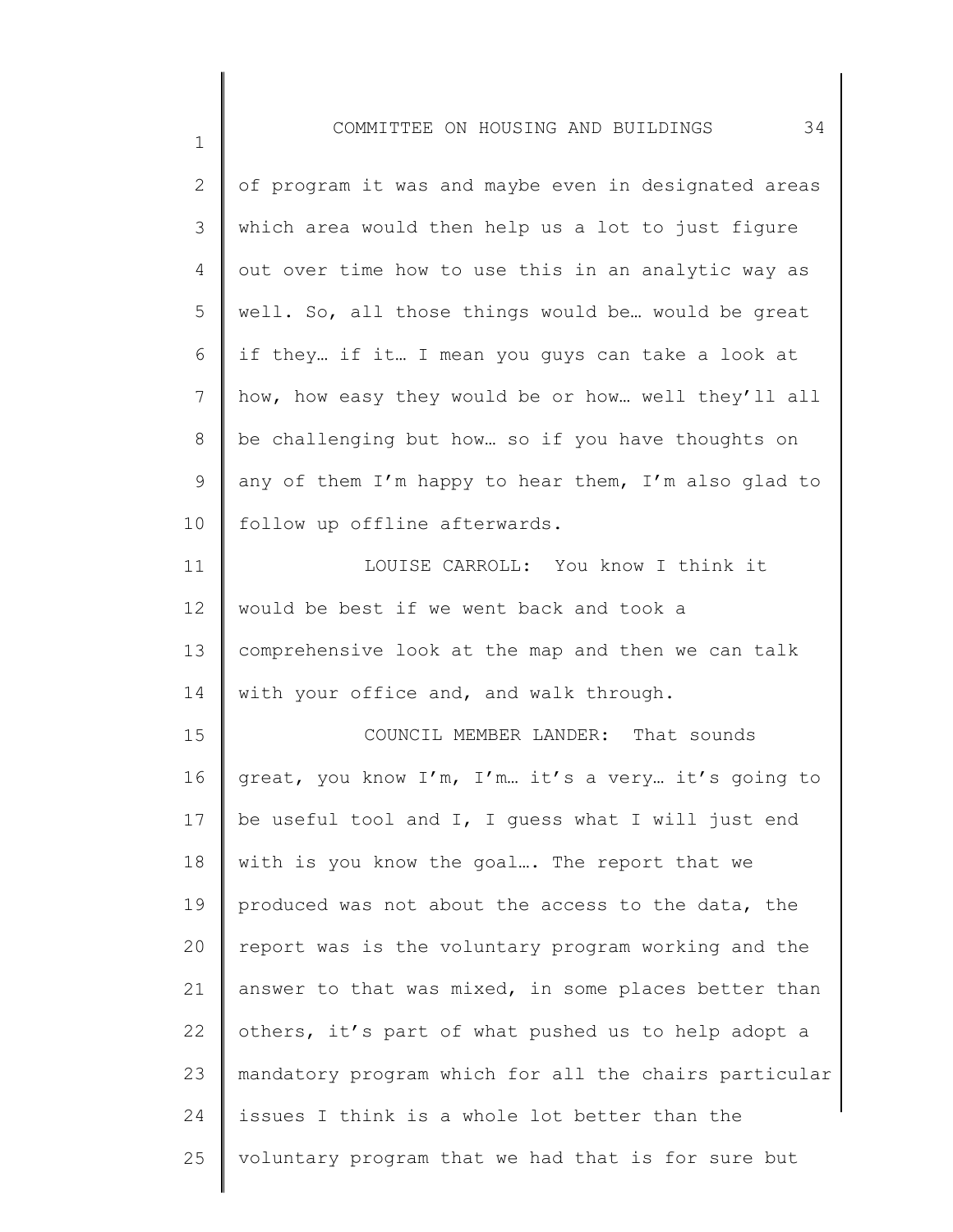1

2 3 4 5 6 7 8 9 10 11 12 13 14 15 16 17 you know I for one want to keep pushing us forward, you know I believed then, I believe now that we actually should have a genuinely citywide program that every multifamily development include some affordable housing whether you get a density bonus or a tax break or not, I think there will come a time to go back and look at the R10 and voluntary designated areas programs and think about whether we want to pull those towards the mandatory program so, the goal here is to… for today is to… is to say thank you for and help get an even better version and then pass a piece of legislation that codifies the, the tracking but I think it's just a useful reminder the goal of tracking that information is to help make sure the rules are followed and we keep a evolve… evolving the program to get better.

18 19 20 21 22 23 24 25 LOUISE CARROLL: So, I'd just like to answer a little bit of that. There was a time when the programs didn't produce many units of voluntary program and the, the administration and the agency went through tweaks in the processing and how we handled the program so that, you know we went from producing about 700 units to producing over 3,000 in FY '17, we're consistently producing over 1,000 units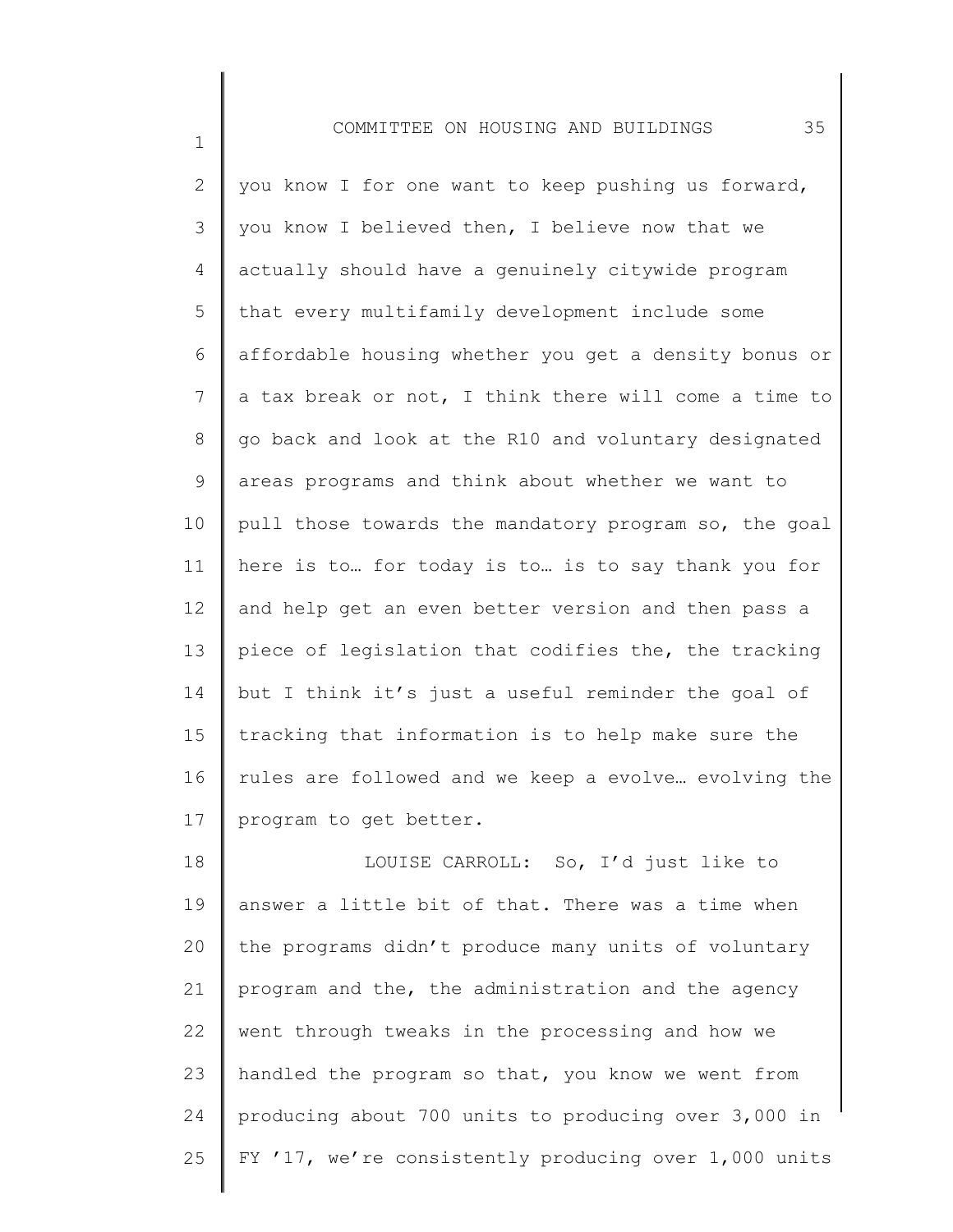| $\overline{2}$ | every fiscal year even without 421A so when 421A      |
|----------------|-------------------------------------------------------|
| 3              | comes back we expect to be back up in the thousand    |
| 4              | the 3,000's instead of the you know 1,500 units that  |
| 5              | I expect to produce this fiscal year. So, in terms of |
| 6              | is it working the way we handle projects and try to   |
| $\overline{7}$ | handle closings in real time has greatly boosted our  |
| 8              | numbers under those projects. I will remind the       |
| $\mathsf 9$    | council that we promised you we would get an          |
| 10             | enforcement in compliance division together in order  |
| 11             | to make sure that people were complying with not only |
| 12             | our tax exemption programs but our voluntary and      |
| 13             | mandatory inclusionary housing programs and we did    |
| 14             | hire that person, we have an Executive Director,      |
| 15             | she's currently pursuing enforcement actions in       |
| 16             | litigation on the taxing center side and is hiring so |
| 17             | we're checking off all the boxes for all the things   |
| 18             | you've requested.                                     |
| 19             | COUNCIL MEMBER LANDER: Mr. Chair can I                |
| 20             | have one more comment?                                |
| 21             | CHAIRPERSON JUMAANE: Go ahead.                        |
| 22             | COUNCIL MEMBER LANDER: Thank you. So, I,              |
| 23             | I want to both honor that and keep pushing us         |
| 24             | [cross-talk]                                          |
| 25             |                                                       |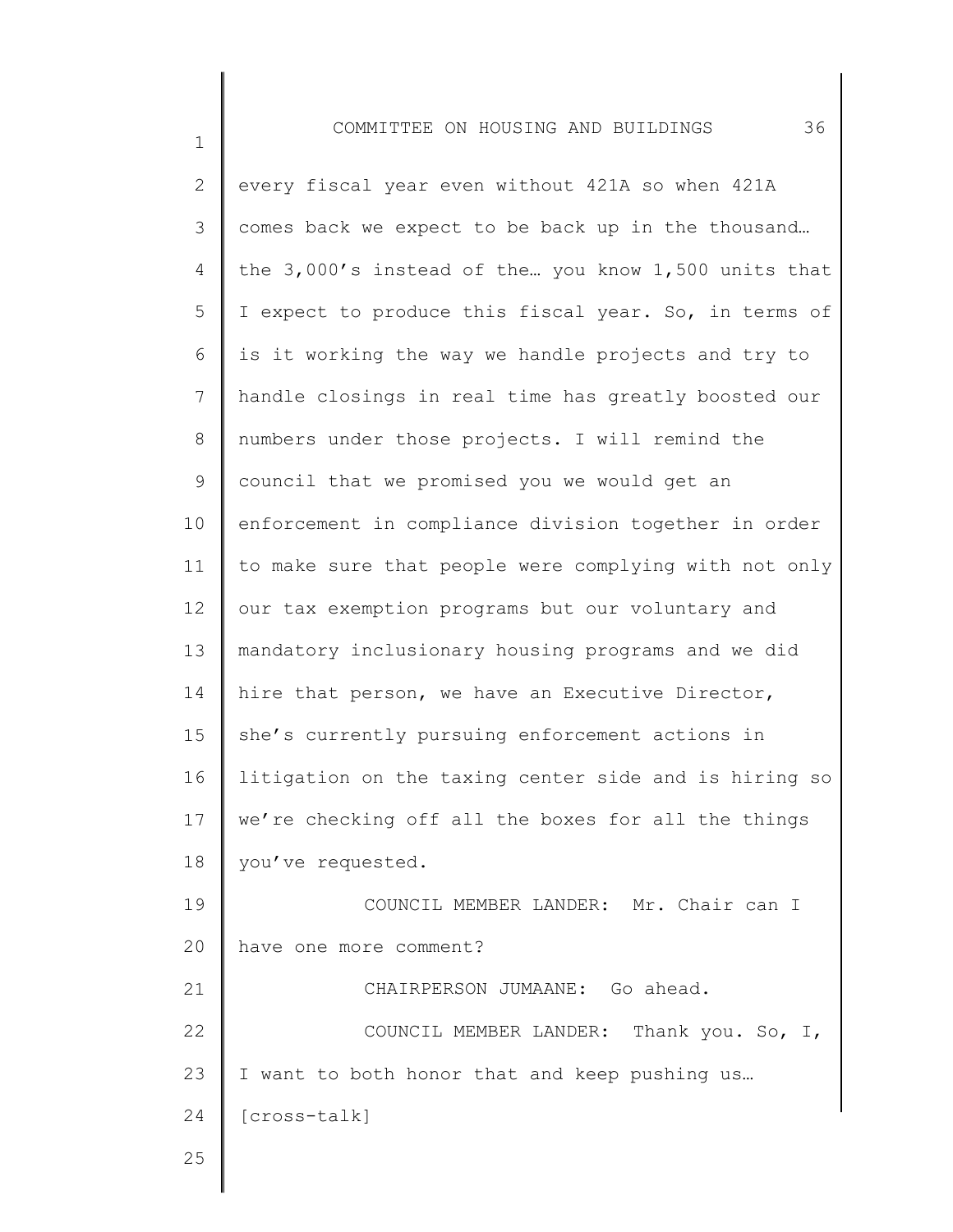2 3 LOUISE CARROLL: Yes, absolutely… [crosstalk]

4 5 6 7 8 9 10 11 12 13 14 15 16 17 18 19 20 21 22 23 24 25 COUNCIL MEMBER LANDER: … you know you have taken an… done… since… it depends how you look obviously, you know the, the 1987 program, you know the R10 program produced quite few units, you know up until 2006, that program produced a lot more units in its next decade than that first program had produced in 30 years, what has happened since 2014 is that… is an enormous amount of work and I appreciate the agency's significant improvement in the data that's available, significant improvement in your own internal processing and making it possible for developers to utilize all the programs and of course the mandatory program, which I think is going to be a very successful producer so I want to honor all that work. It is of course also true that the magnitude of our housing affordability crisis is, is probably bigger than it was in 2006 or 1987 and that's not because you guys haven't done enough work on the… on the, the IZ programs and I just think continuing to take this good work you've done, honor it and use it to push ourselves forward, you know I continue to believe we can pull the R10 and the designated area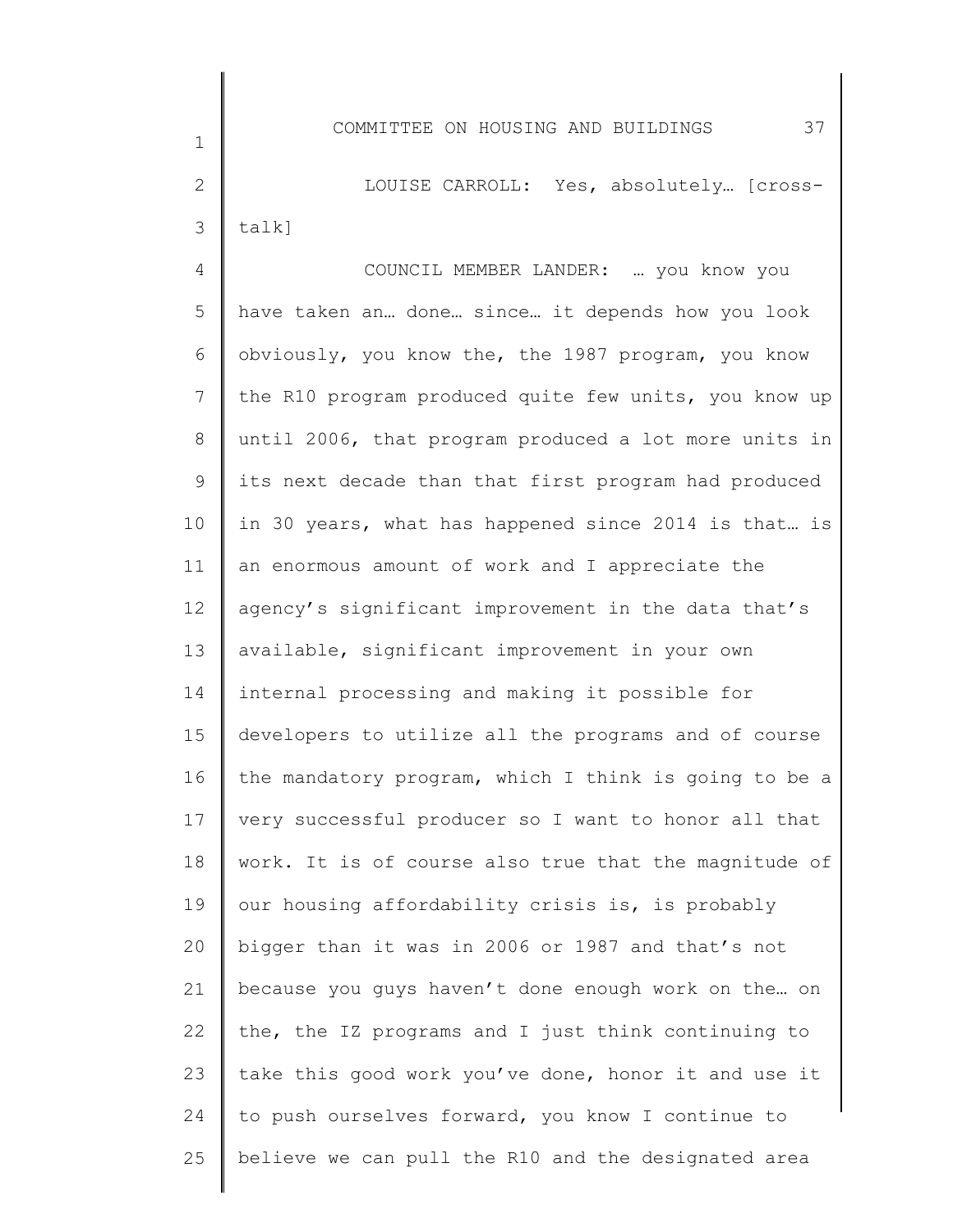1

2 3 4 5 6 7 8 9 10 11 12 13 14 15 16 17 18 19 20 21 22 23 24 25 programs forward with… based on what we've learned in the mandatory program and that we still should, I mean this is for the subject for a different hearing Mr. Chair but the idea that every multifamily developer in this city ought to make some contribution to help with our affordability crisis whether we give them a density bonus or a tax break or not that'll produce tens, tens of thousands of units and we just have to keep working to get there, this data helps us make this program work better so I appreciate it and I appreciate your time. CHAIRPERSON JUMAANE: Thank you very much and thank you. I concur with most of what my, my colleague said, I, I do think there's some, some good strides, I don't think we did everything that we could do, I think there was some good work particularly with MIH, I think we failed there very specifically and intentionally by not including a true mandatory on all of the options that were there, folks like me I think feel some sort of vindication because there are new term sheets that do exactly what it was that we were pushing to be done in MIH and haven't received no information of why now the change of heart but also I think there's been success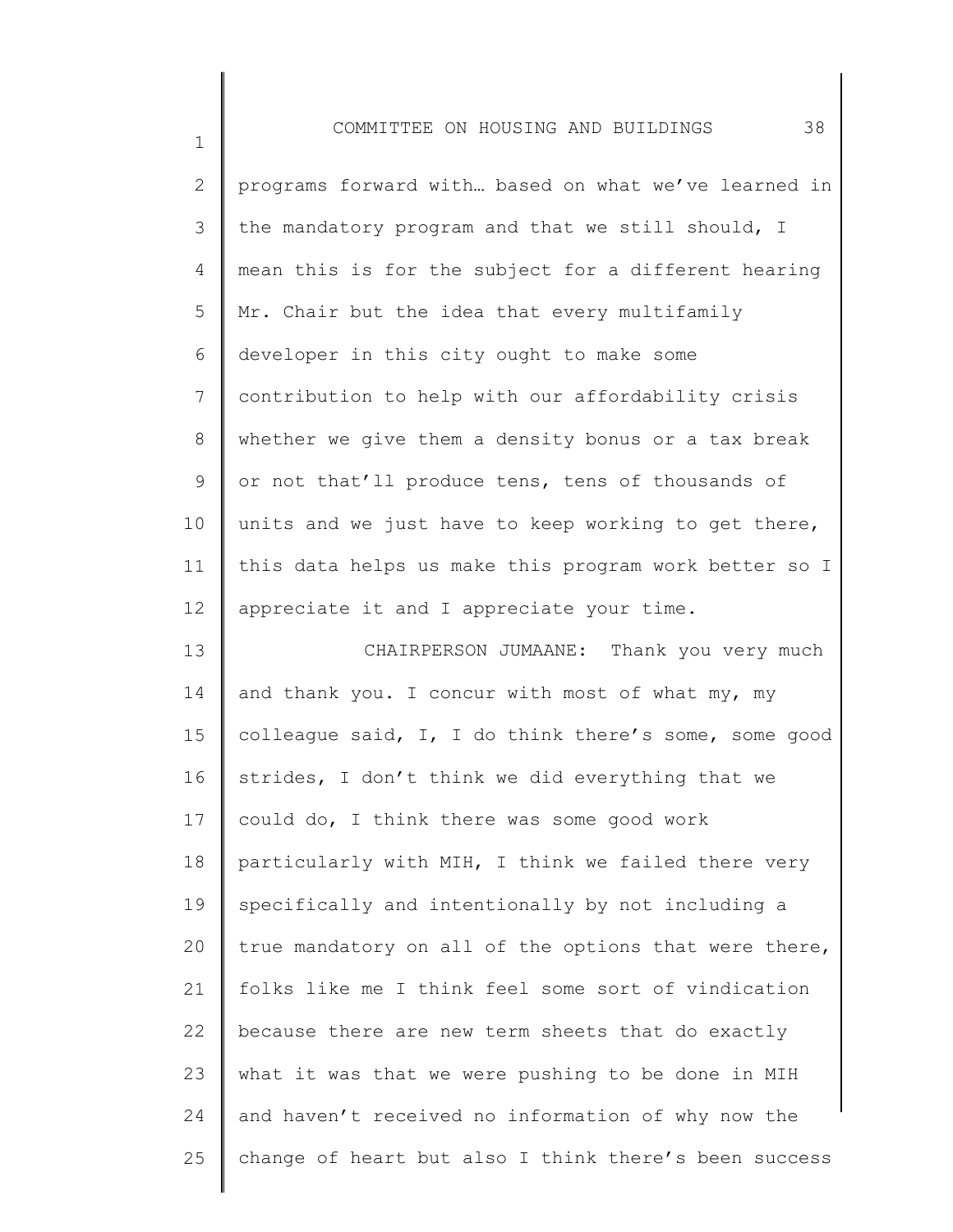| $\mathbf{2}^{\prime}$ | based against the numbers we said we would have but   |
|-----------------------|-------------------------------------------------------|
| 3                     | those numbers I think were not enough particularly on |
| $\overline{4}$        | the lower AMI's so we, we got to keep pushing because |
| 5                     | we are in a in a, a tremendous crisis. I do have      |
| 6                     | some additional questions on the lead bill that's     |
| $7\phantom{.}$        | what was it 1427, is that right? Does H does HPD      |
| 8                     | conduct audits for compliance with Local Law 1?       |
| $\mathsf 9$           | MARIO FERRIGNO: So, so, we conduct                    |
| 10                    | reinspection's often times or occasionally we will    |
| 11                    | not get access to do repair for lead violations, we   |
| 12                    | will audit those, go back out and reinspect to        |
| 13                    | determine if the lead work was done or if it's in     |
| 14                    | fact necessary for us to do the work so we're looking |
| 15                    | at those open violations regularly to see if A, they  |
| 16                    | were corrected and B, if the owner's used the proper  |
| 17                    | practices to move forward to remove the violations    |
| 18                    | where they were corrected.                            |
| 19                    | CHAIRPERSON JUMAANE: How many violations              |
| 20                    | for Local Law 1 have been issued in 2015 or 2016?     |
| 21                    | MARIO FERRIGNO: I believe I, I provided               |
| 22                    | the number for Fiscal Year '16, we issued 11,567      |
| 23                    | violations.                                           |
| 24                    | LOUISE CARROLL: Excuse me Council Member              |
| 25                    | I, I think we also want to add that the Department of |
|                       |                                                       |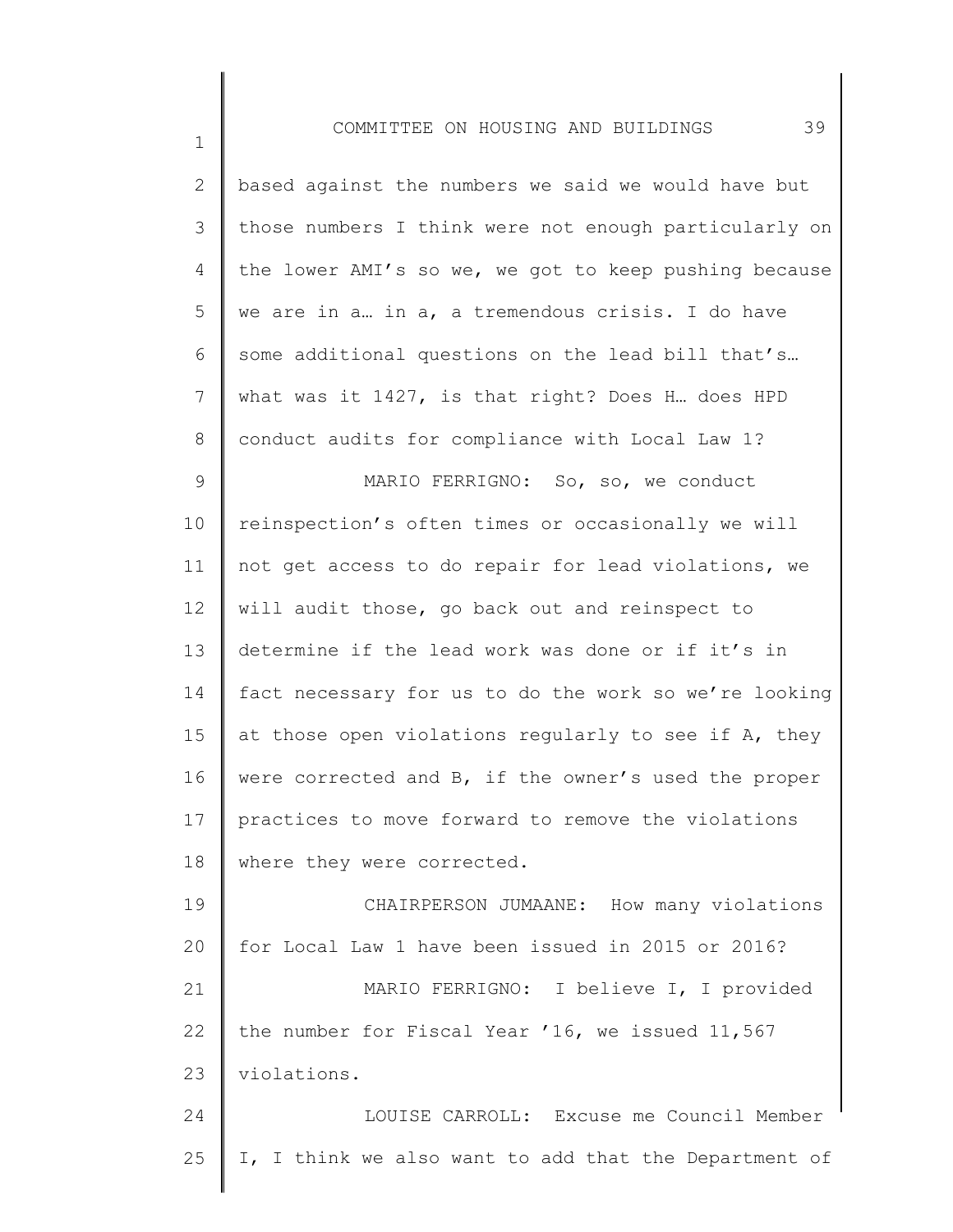2 3 4 Health makes referrals to HPD and HPD inspects and I'd like to give the Department of Health an opportunity to answer.

1

5 6 7 8 9 10 11 12 13 14 15 16 DEBRA NAGEN: I… we can… we can answer the questions about the… of Department of Health part of it but we, we have a… we're… when there is a child with lead poisoning we make a referral to HPD as part of Local Law, Law 1 requirement and we refer the building, the address, if we find lead paint hazards in the, the unit where that child lives we're going to order them to abate that hazard but the rest of the building, that whole address gets referred to HPD and for there and Mario could answer that better than I, they're going to look at the rest of the building related to, to Local Law 1.

17 18 19 20 21 22 23 24 25 MARIO FERRIGNO: Right, correct so HPD will receive the referral from the Department of Health and Mental Hygiene and we will audit the, the rest of the building to determine if there's a child under the age of six living in any of the apartments and upon inspection issue any appropriate violations to the apartments where there are lead paint hazards. CHAIRPERSON JUMAANE: Do… you gave the number for 2016, do you have the number for 2015 and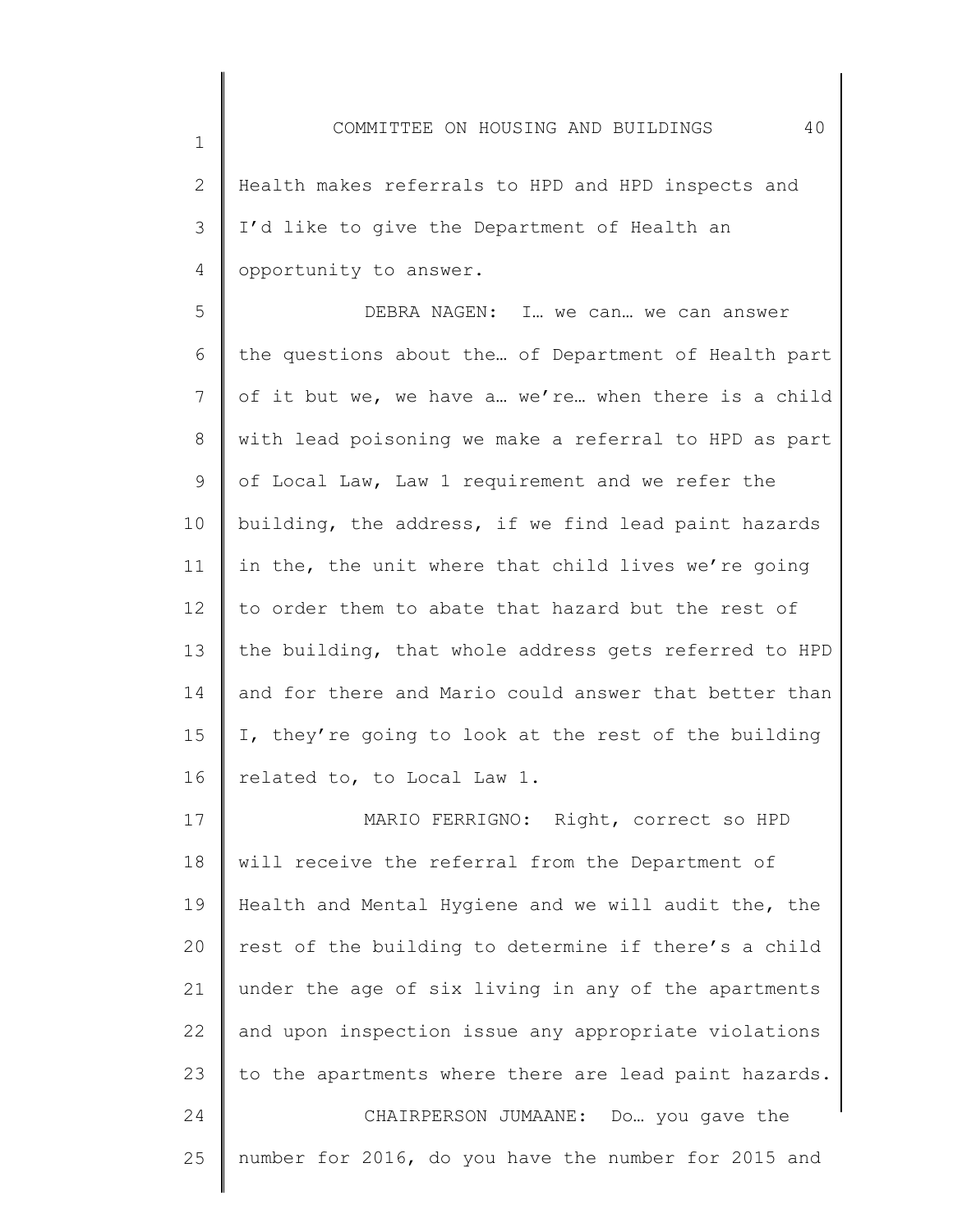1 2 3 4 5 6 7 8 9 10 11 12 13 14 15 16 17 18 19 20 21 22 23 24 25 COMMITTEE ON HOUSING AND BUILDINGS 41 how many violations in both years were the result of complaints? MARIO FERRIGNO: So, that information I do not have with me but we can provide it. CHAIRPERSON JUMAANE: Based on your testimony seemed to be opposition to Council Member Dromm's bill was primarily about how much time… how much additional time the Department would have to add in terms of staffing, office space, equipment, is that correct or is it something else? MARIO FERRIGNO: We're, we're concerned... LOUISE CARROLL: So, I think operationally there may be some issues we need to work out but primarily we are concerned that maybe the definition of residency is not todays issue whereas it might have been the issue back… [crosstalk] CHAIRPERSON JUMAANE: Say that again, the definition of residency… LOUISE CARROLL: The definition of residency may not be today's issue in terms of prevention and dealing with lead paint. It was an issue then for that case but it's not the issue that we're seeing today and so we want to be able to sit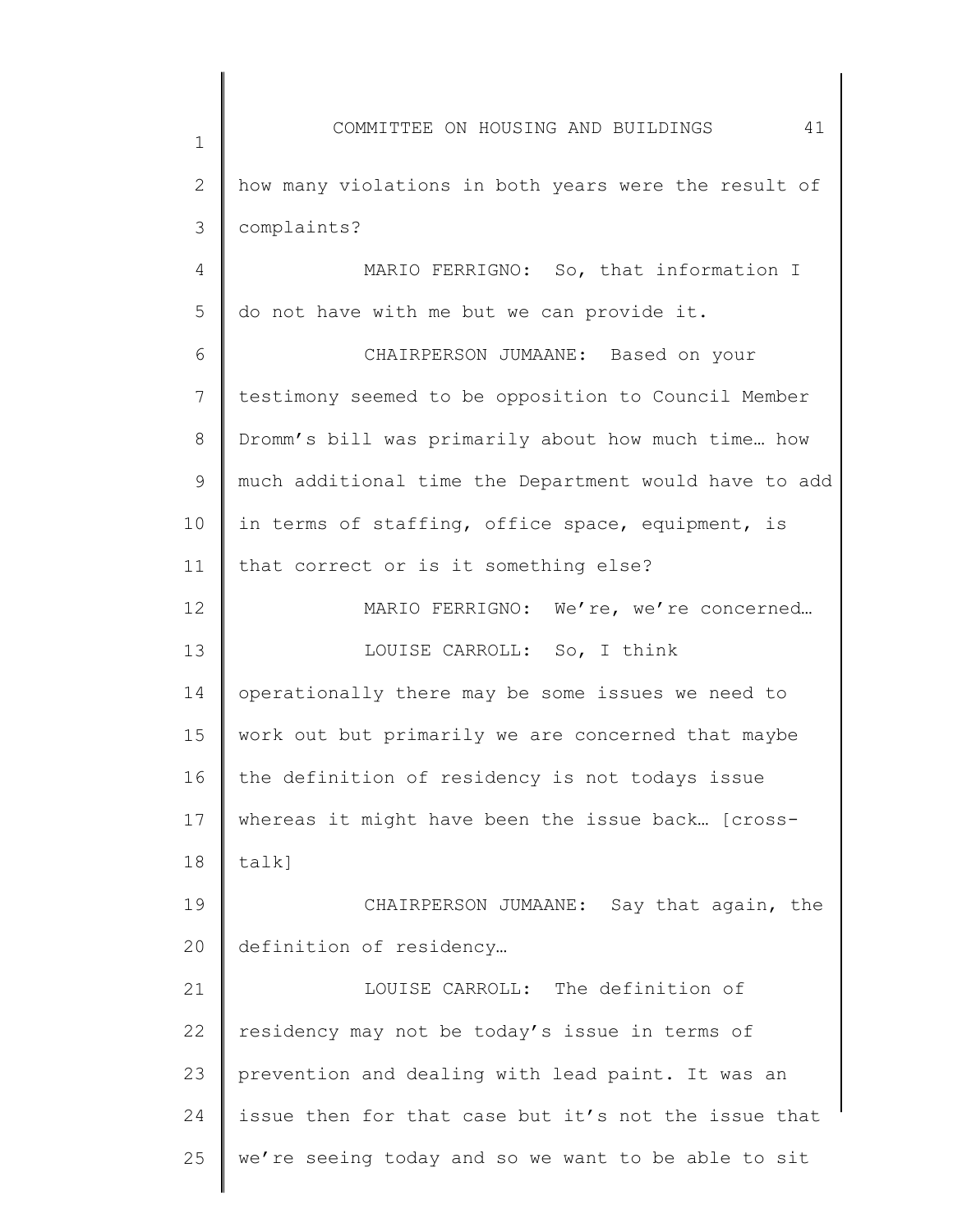1 2 3 4 5 6 7 8 9 10 11 12 13 14 15 16 17 18 19 20 21 22 23 24 25 COMMITTEE ON HOUSING AND BUILDINGS 42 with the council and try to work through a bill that would address the issues from the HPD, Department of Health and the council's perspective and just the discussion of additional staffing is just an addition to that. What would be… [cross-talk] CHAIRPERSON JUMAANE: What, what are the issues… [cross-talk] LOUISE CARROLL: …appropriate, who would be… [cross-talk] CHAIRPERSON JUMAANE: …What are the issues… [cross-talk] LOUISE CARROLL: …appropriate… [crosstalk] CHAIRPERSON JUMAANE: …you're seeing now? LOUISE CARROLL: So, we have two of the experts from the division, we think that it would be better after the hearing for HPD and DOHMH and the council to get together to discuss this more thoroughly, I myself am not an expert on, on this issue. CHAIRPERSON JUMAANE: So, just for clarity you're saying the, the hours that the law says you have… in this case, 50 hours wasn't enough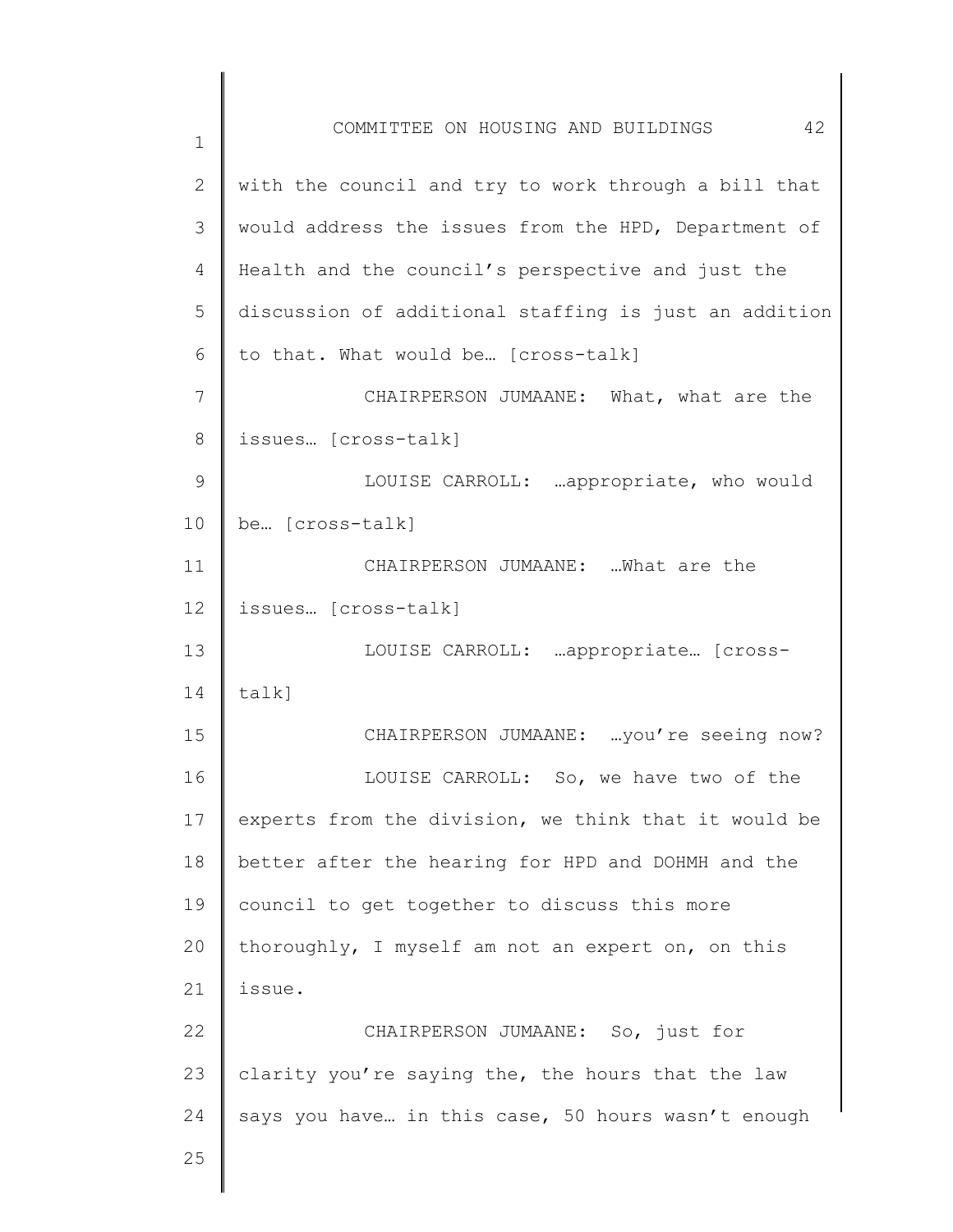| 2           | for the property owner to have to make any changes   |
|-------------|------------------------------------------------------|
| 3           | that's not an issue that you see come up often?      |
| 4           | LOUISE CARROLL: No, today if a question              |
| 5           | if the question comes through 311 or a complaint     |
| 6           | comes through 311 about paint HPD would say does a   |
| 7           | child reside there and there's no hours, there's no  |
| $8\,$       | minimum threshold, if someone, a grandmother, a      |
| $\mathsf 9$ | caregiver says yes HPD will go out and will do the   |
| 10          | inspections, if they find peeling paint they will do |
| 11          | the test and they will send the lead team out and so |
| 12          | it's a broader blanket [cross-talk]                  |
| 13          | CHAIRPERSON JUMAANE: Did that change                 |
| 14          | after this case?                                     |
| 15          | MARIO FERRIGNO: No, it's been that way.              |
| 16          | CHAIRPERSON JUMAANE: So, what happened               |
| 17          | during that case?                                    |
| 18          | MARIO FERRIGNO: I don't know what                    |
| 19          | happened in that case, I don't know, the law hasn't  |
| 20          | changed, it's been the same.                         |
| 21          | CHAIRPERSON JUMAANE: It seems a bit                  |
| 22          | strange if, if we're saying there's no minimum       |
| 23          | threshold and the Council Member put the bill in     |
| 24          | because of a particular case where threshold was     |
| 25          | used.                                                |
|             |                                                      |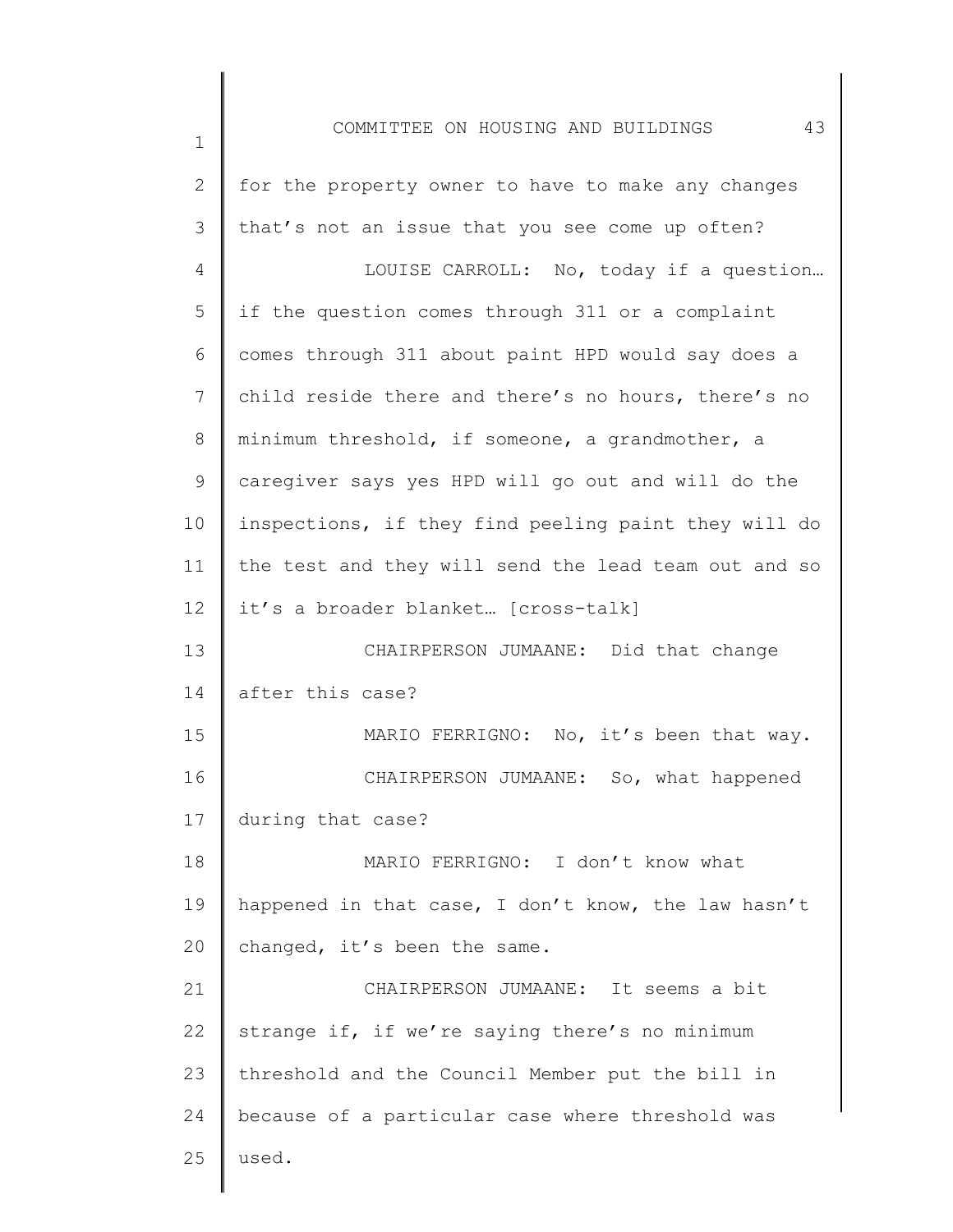| $\overline{2}$ | MARIO FERRIGNO: As was explained if a, a              |
|----------------|-------------------------------------------------------|
| 3              | call is comes into 311 the question is asked about    |
| 4              | whether a child under the age of six resides in the   |
| 5              | apartment, if the answer's in the affirmative there's |
| 6              | no follow up question with respect to the [cross-     |
| 7              | talk]                                                 |
| $8\,$          | LOUISE CARROLL: So [cross-talk]                       |
| $\mathsf 9$    | MARIO FERRIGNO: number of hours.                      |
| 10             | LOUISE CARROLL: I think in this case                  |
| 11             | what we're talking about is prevention and with DOHMH |
| 12             | its cure, right, so with prevention you know in the   |
| 13             | case where you have someone who's already had lead    |
| 14             | poisoning and the question to the landlord is whether |
| 15             | the child resided here the progression of that case   |
| 16             | is unusual because one, HPD on the prevention mode    |
| 17             | wouldn't be asking the landlord how many hours, we    |
| 18             | wouldn't get to how many hours the child lives there, |
| 19             | HP the landlord would have to do the work or HPD      |
| 20             | would do it and bill them or on the DOHMH side if     |
| 21             | they found lead poisoning they would then in send a   |
| 22             | referral to HPD and also inspect other areas where    |
| 23             | the child may spend time and its and it's not 50      |
| 24             | hours, its five hours so the way DOHMH is working     |
| 25             | with HPD [cross-talk]                                 |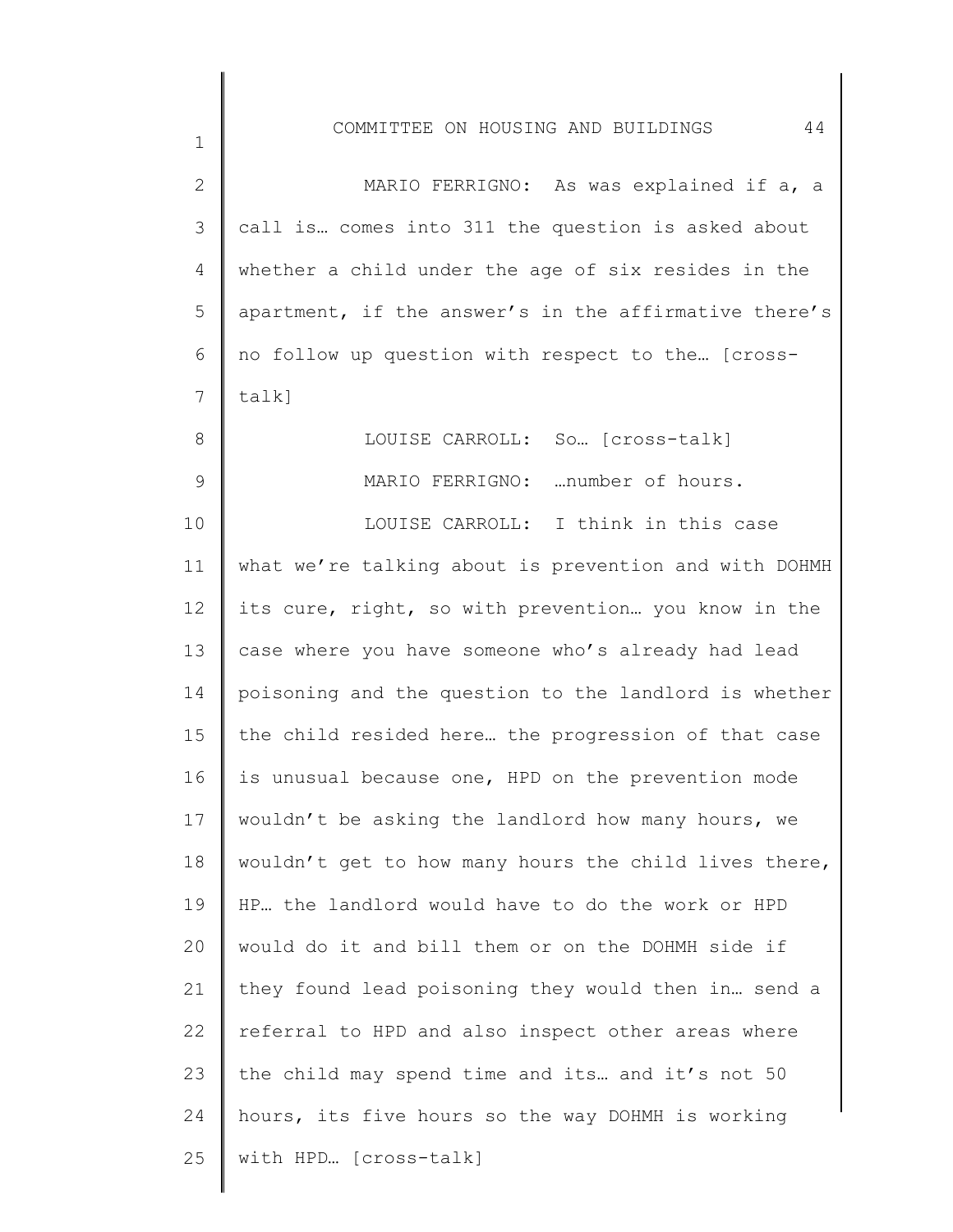| $\mathbf 1$     | 45<br>COMMITTEE ON HOUSING AND BUILDINGS              |
|-----------------|-------------------------------------------------------|
| $\overline{2}$  | CHAIRPERSON JUMAANE: I under I                        |
| 3               | understand what you're saying I just want to  were    |
| 4               | you aware that this was the case that the Council     |
| 5               | Member used to when he put the bill forward?          |
| 6               | LOUISE CARROLL: I, I understand that                  |
| $\overline{7}$  | this is the case but it the fact pattern of the case  |
| 8               | does [cross-talk]                                     |
| 9               | CHAIRPERSON JUMAANE: No, I'm, I'm                     |
| 10              | [cross-talk]                                          |
| 11              | LOUISE CARROLL:  not [cross-talk]                     |
| 12 <sup>°</sup> | CHAIRPERSON JUMAANE: understanding but                |
| 13              | I'm just saying if we were aware I'm just surprised   |
| 14              | that you can't tell me what happened in that          |
| 15              | particular case then because if this is the case      |
| 16              | that's being used and you're saying that the law it   |
| 17              | doesn't match up with what the law is but now you     |
| 18              | can't tell me why that happened in that case.         |
| 19              | LOUISE CARROLL: It was it was a                       |
| 20              | different law and the progression of the way the      |
| 21              | agencies work this wouldn't happen today. So, under a |
| 22              | different law [cross-talk]                            |
| 23              | CHAIRPERSON JUMAANE: I didn't I'm                     |
| 24              | sorry [cross-talk]                                    |
| 25              | LOUISE CARROLL:  years ago [cross-talk]               |
|                 |                                                       |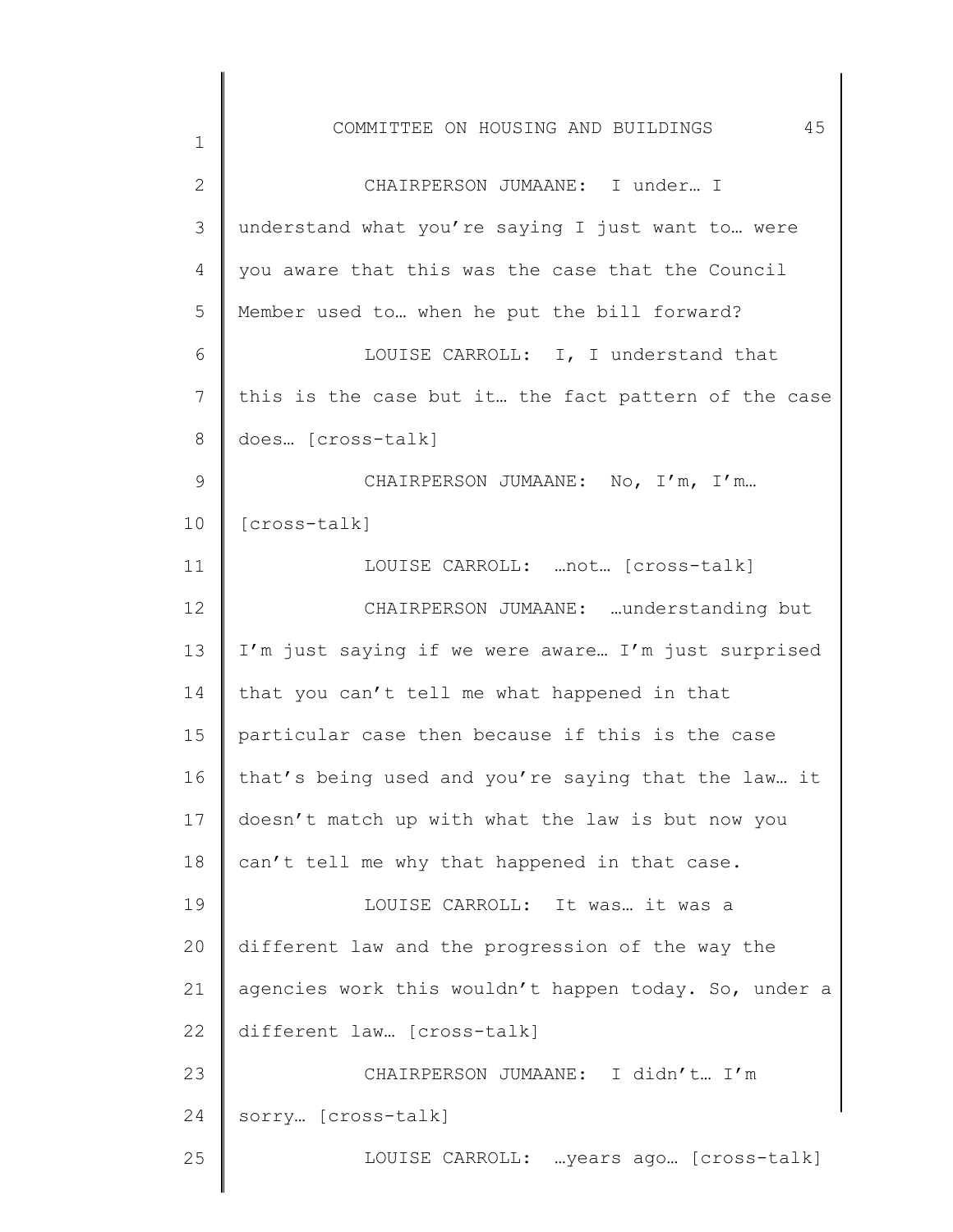| 1              | 46<br>COMMITTEE ON HOUSING AND BUILDINGS             |
|----------------|------------------------------------------------------|
| $\overline{2}$ | CHAIRPERSON JUMAANE:  repeat that again?             |
| 3              | LOUISE CARROLL: Number one it was a                  |
| 4              | different law and to and number two the way [cross-  |
| 5              | $talk$ ]                                             |
| 6              | CHAIRPERSON JUMAANE: What, what was a                |
| 7              | different law?                                       |
| 8              | LOUISE CARROLL: The Local Law 1 back in,             |
| 9              | I think it was 2000 [cross-talk]                     |
| 10             | CHAIRPERSON JUMAANE: Four [cross-talk]               |
| 11             | LOUISE CARROLL: Was it 82? Okay,                     |
| 12             | actually let me let the Department of Health.        |
| 13             | DEBRA NAGEN: So, that [cross-talk]                   |
| 14             | CHAIRPERSON JUMAANE: Alright, sorry just             |
| 15             | really quickly I want to shout out we've been joined |
| 16             | by the Bronx Academy of Letters, is this the high    |
| 17             | school? Middle school, you guys look grown, welcome  |
| 18             | very much, welcome, hope it's a lot of fun. Sorry,   |
| 19             | please continue.                                     |
| 20             | DEBRA NAGEN: I mean I think this is                  |
| 21             | applying to the original Local Law 1, this emanates  |
| 22             | Local Law 1 of 1982 now the Local Law 1 of 2004 as   |
| 23             | you well know has a whole different provision for    |
| 24             | identifying children [cross-talk]                    |
| 25             | CHAIRPERSON JUMAANE: I see [cross-talk]              |
|                |                                                      |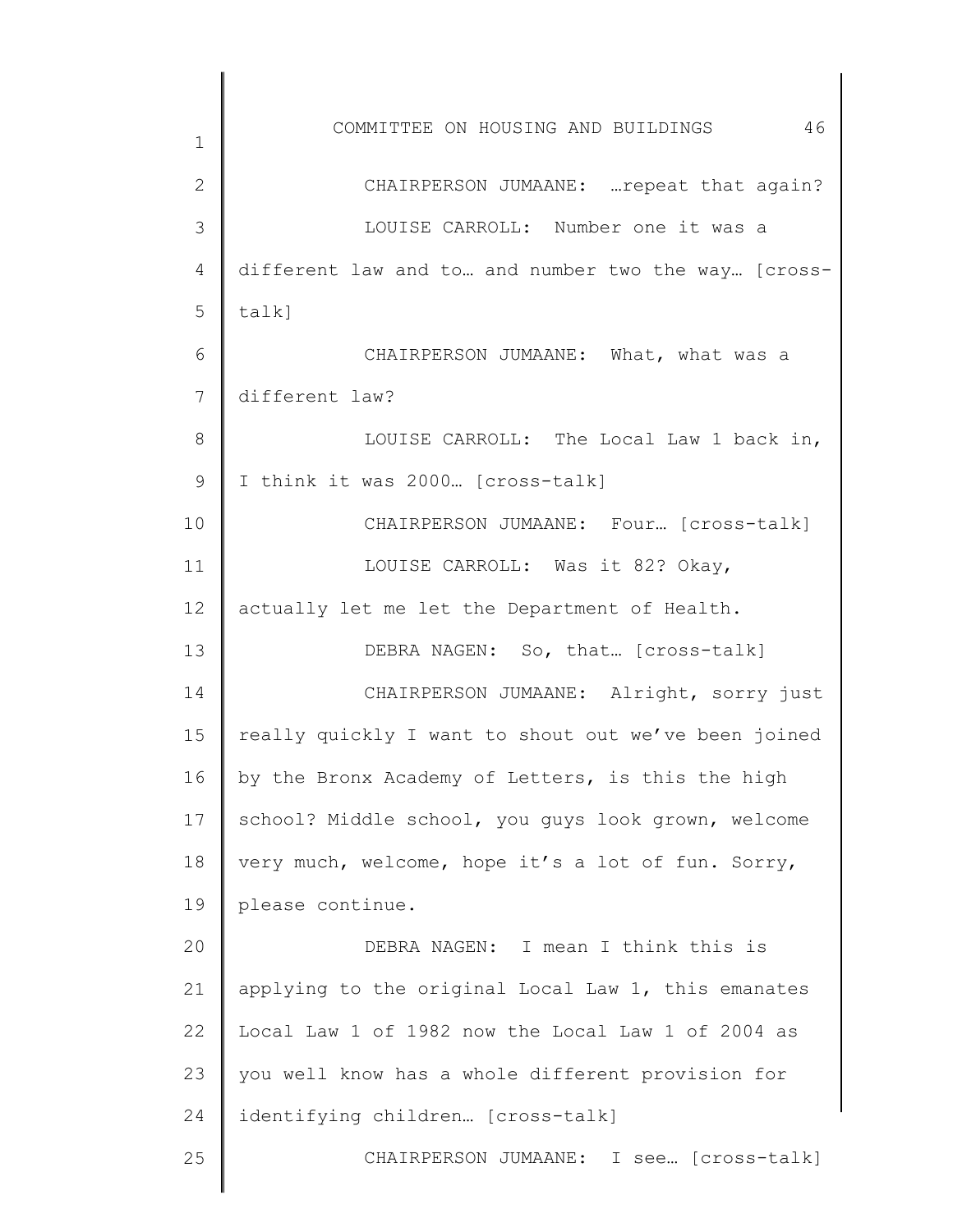1 2 3 4 5 6 7 8 9 10 11 12 13 14 15 16 17 18 19 20 21 22 23 24 25 COMMITTEE ON HOUSING AND BUILDINGS 47 DEBRA NAGEN: …who are high risk living in pre-1960… [cross-talk] CHAIRPERSON JUMAANE: So, you're saying this case was before 2004? DEBRA NAGEN: Exactly. CHAIRPERSON JUMAANE: Okay, alright. DEBRA NAGEN: It… at… it was just decided. Yes, and the case… and the case was related to a child with lead poisoning. CHAIRPERSON JUMAANE: So, it happened before '04 but decided after '04? DEBRA NAGEN: Yes. CHAIRPERSON JUMAANE: Okay. Alright, well hopefully you can sit down with Council Member Dromm and, and figure out what the actual needs are, if this doesn't match up but I appreciate all of the work that you're doing on all of these areas even with affordable housing even though we've got to push a little further but thank you very much for your testimony. And we have three people signed up for public testimony. I'm going to call everybody up at the same time, I know everybody's going to get along even though one person I'm assuming is going to be in opposition, I don't know for sure… oh no, he's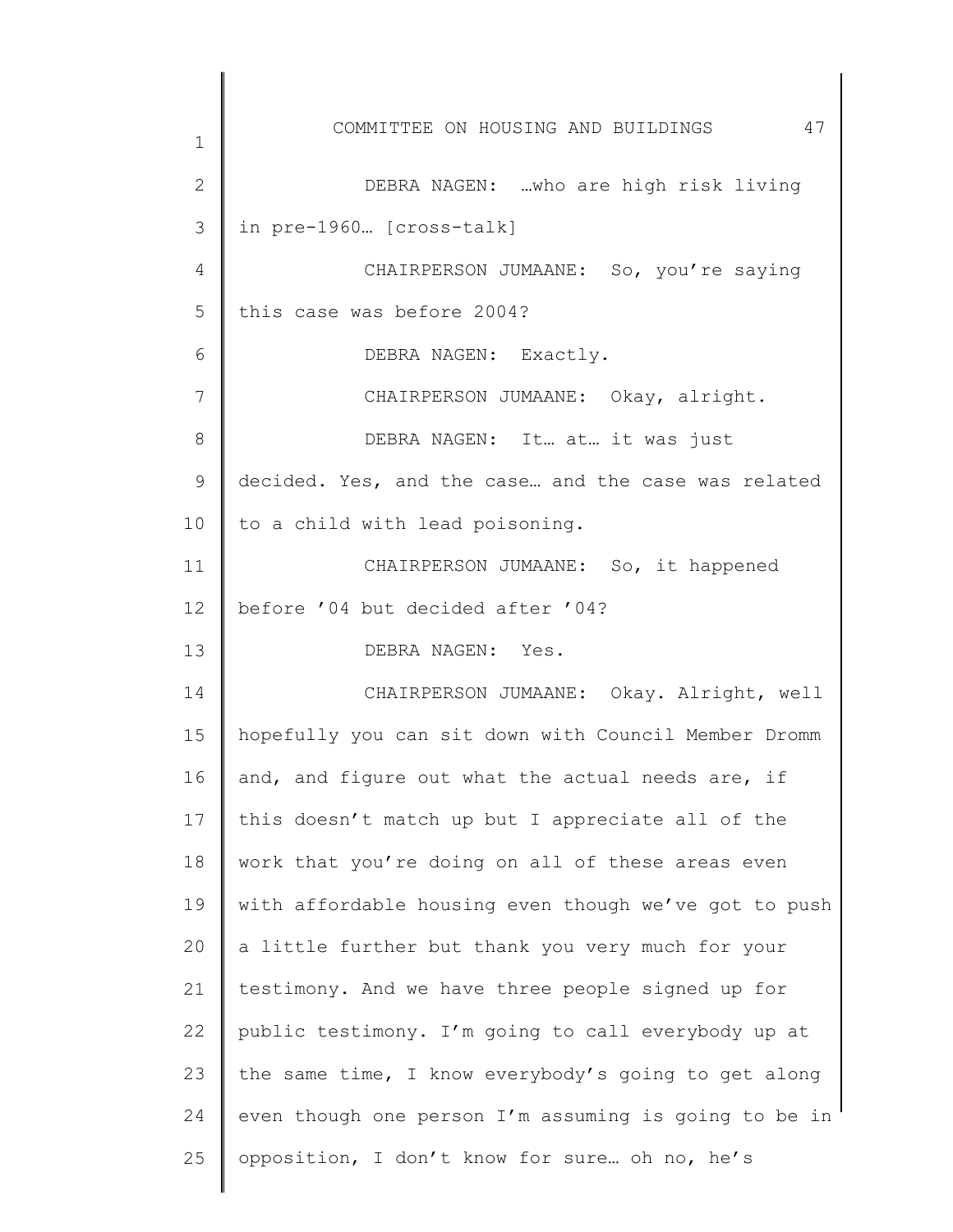| 2             | checking opposition, okay. Matthew Chachere, Northern |
|---------------|-------------------------------------------------------|
| $\mathcal{S}$ | Manhattan Improvement Corp.; Paula Segal, Community   |
| 4             | Development, Project with the Urban Justice and Frank |
| 5             | Ricci, Rent Stabilization Association. Bye Bronx      |
| 6             | Academy of Letters, hope it was all your hoped and    |
| 7             | dreamed. Can you please raise your right hand? Do you |
| $8\,$         | affirm to tell the truth, the whole truth and nothing |
| $\mathsf 9$   | but the truth in your testimony before this committee |
| 10            | and to respond honestly to council member questions?  |
| 11            | MATTHEW CHACHERE: Yes.                                |
| 12            | CHAIRPERSON JUMAANE: You'll each have                 |
| 13            | two minutes and you can begin your testimony in the   |
| 14            | order of your preference.                             |
| 15            | MATTHEW CHACHERE: Thank you Mr. Chair.                |
| 16            | My name is Matthew Chachere, I'm summarizing a much   |
| 17            | longer testimony which I'm putting it on the record.  |
| 18            | I'm with Northern Manhattan Improvement Corporation,  |
| 19            | I'm also Council for the Long for with the New York   |
| 20            | City Coalition to End Lead Poisoning and in this      |
| 21            | capacity, I've been involved in a lot of litigation   |
| 22            | over the failure of city agencies to implement the    |
| 23            | city's lead laws as well as I submitted a friend of   |
| 24            | the court brief in the Yaniveth case before the court |
| 25            | of appeals which is the basis upon which Council      |
|               |                                                       |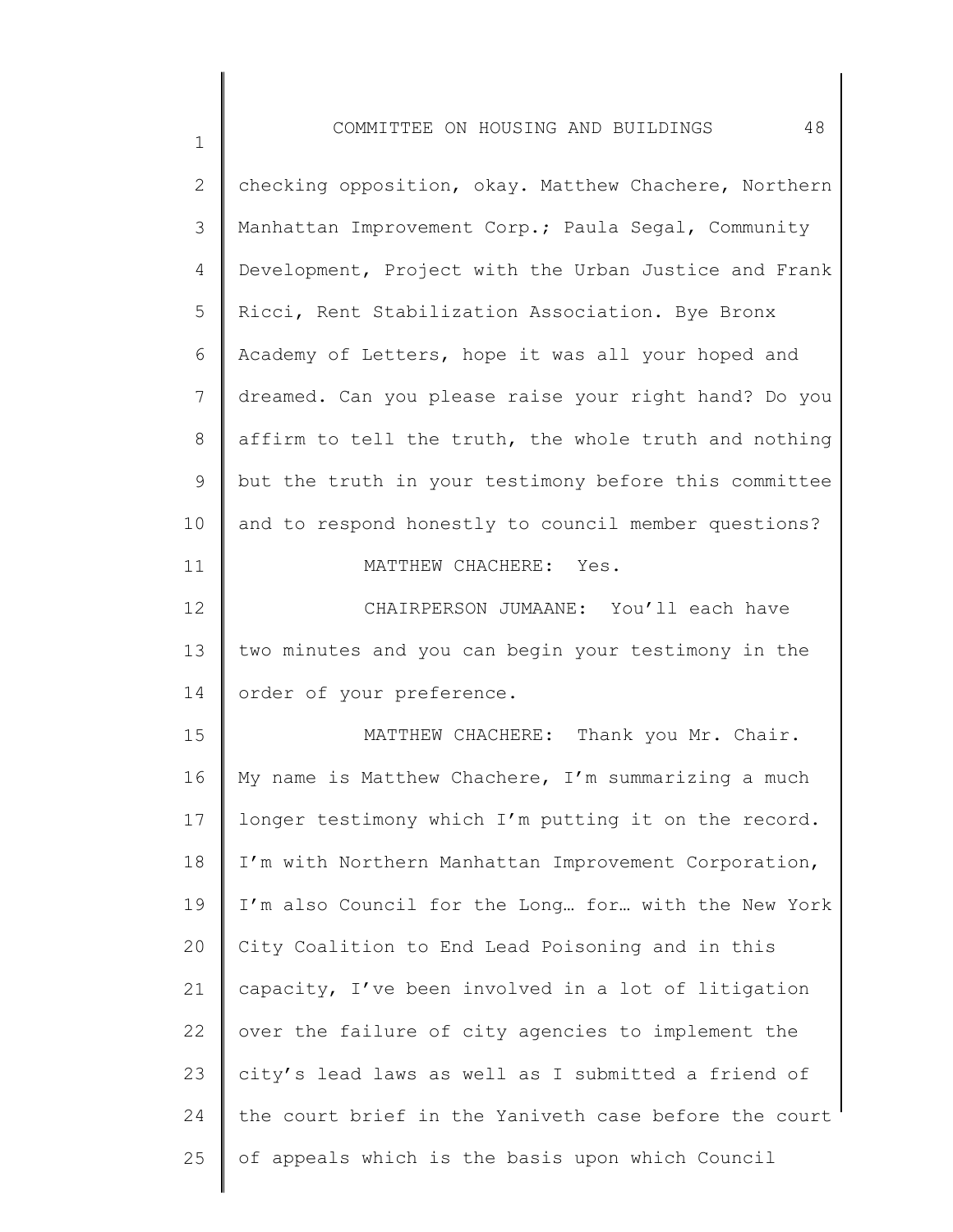1

2 3 4 5 6 7 8 9 10 11 12 13 14 15 16 17 18 19 20 21 22 23 24 25 Member Dromm's bill has been proposed. I submit these comments also on behalf of UJC. In 2003, in the New York City Coalition to End Lead Poisoning versus Vallone the court of appeals declared that the dangers of exposure to lead paint especially young children are well documented and propose… and poses serious public health risks. While the city was on the cutting edge of preventing policy in 2004 when it adopted Local Law 1 the medical science makes it clear we need to do even more now to prevent children from the… protect children from the intellectual, emotional, and physical damage that exposure to lead does… causes of even vanishing low amounts. Thus in 2008 the federal EPA issued rules that require the use of safe work practices in child occupied facilities and noteworthily the child occupied facilities definition in the federal regs is a location visited at least two days a week for a minimum of three hours each visit in a combined weekly total of six hours and a combined annual visit of 60 hours. This is far more stringent than what's been proposed in, in this legislation and assumedly the federal standard was, was carefully analyzed. I see no reason why any city standard should be less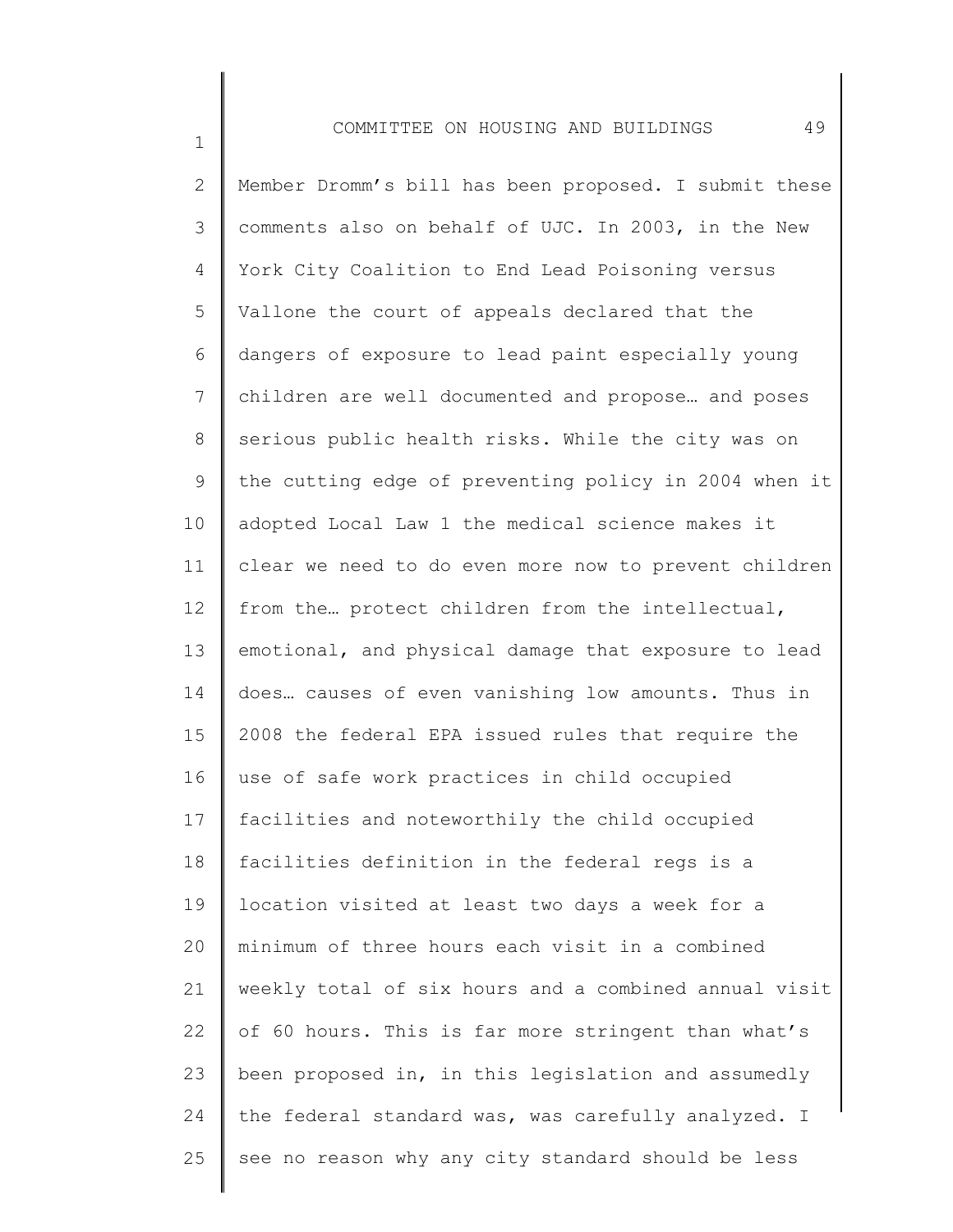1

2 3 4 5 6 7 8 9 10 11 12 13 14 15 16 17 18 19 20 21 22 23 24 25 protective than the federal standard. The realities that young children spend significant amount of times in multiple homes in a given week such as when parents live in separate residences and from a child's health perspective the damage that can be done from ingesting lead from dust or deteriorate paint can be just as devastating regardless of whether the child resides in the dwelling or frequently visits. I would suggest however the more significant issue for this council is the lack of enforcement by the city with broad aspects of the current law and although the council asked the, the representatives from the agencies earlier if the city conducts audits, I can tell you that the city conducts virtually no enforcement of three key aspects of the city's law. One, the requirement that at vacancy lead paint on specified surfaces, window frames and door frames be permanently abated and that record be certified to the tenant and documented, the city does not enforce that, period. Number two, the requirement that landlords annually inspect the apartments for lead hazards and document that in writing, the city conducts no enforcement of that provision either except where there's a lead poisoned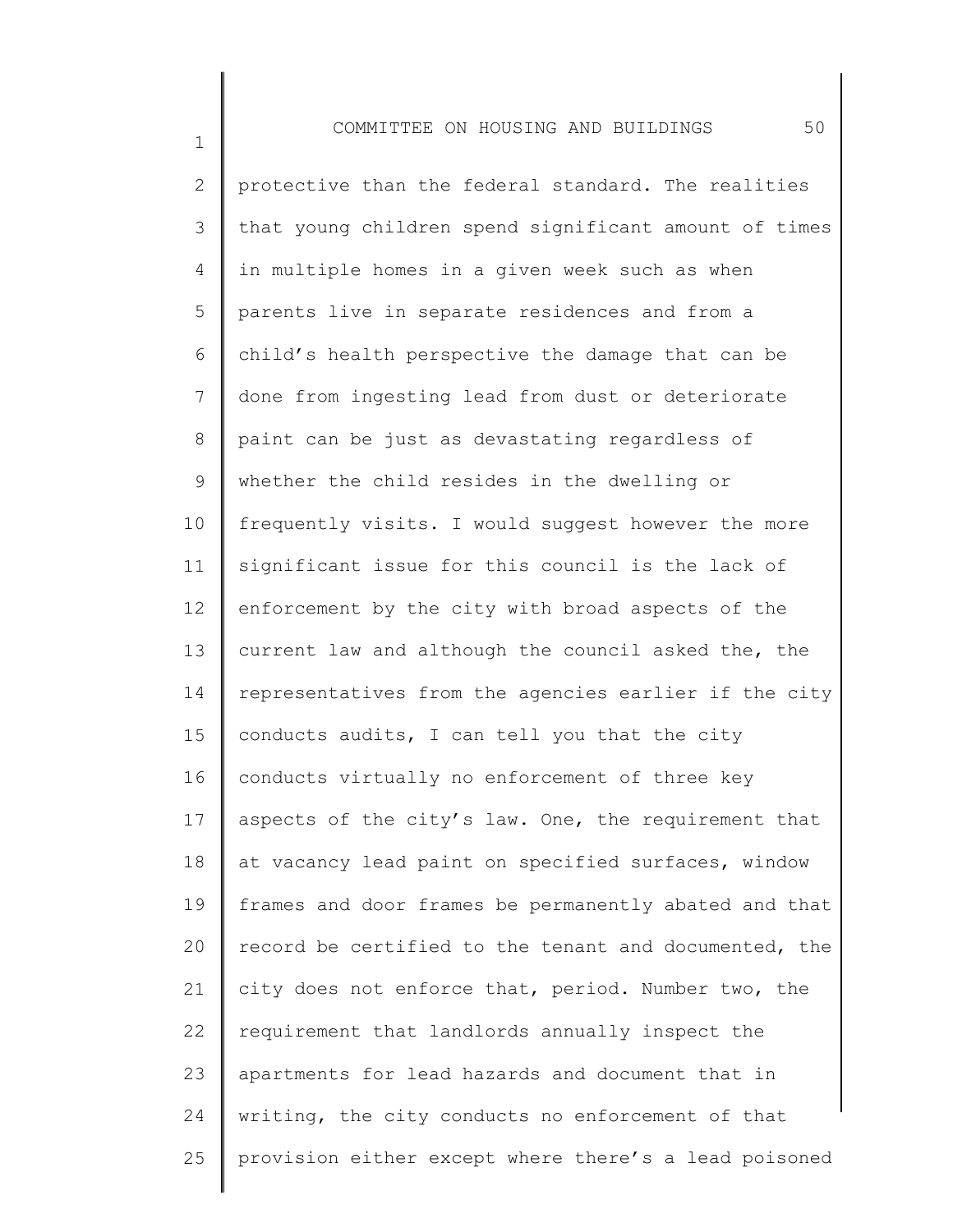1 2 3 4 5 6 7 8 9 10 11 12 13 14 15 16 17 18 19 20 21 22 23 24 25 COMMITTEE ON HOUSING AND BUILDINGS 51 child. Three, the requirement that safe work practices be used at all times when disturbing either lead paint or paint of unknown lead content regardless of whether it's a violation, the city does not enforce that and I think those are key issues that should be followed up. CHAIRPERSON JUMAANE: Thank you… [crosstalk] MATTHEW CHACHERE: Thank you. PAULA SEGAL: Thank you. I want to thank my colleague for testifying on behalf of the Urban of the Urban Justice Center. I am also testifying on behalf of the Urban Justice Center's Community Development Project. I'm a Senior Staff Attorney in our Equitable Neighborhoods Unit, I submitted testimony about the bills as written and I… its short and I encourage you to read it, there's a bunch of technical tweaks but I want to respond to a couple of things that the agency staff said under oath up here that I think need to be addressed directly. It's wonderful that they are putting material on the open data portal, the open data portal is a technical tool, its, its spreadsheets, giant ones since they're putting that data in the portal asking them to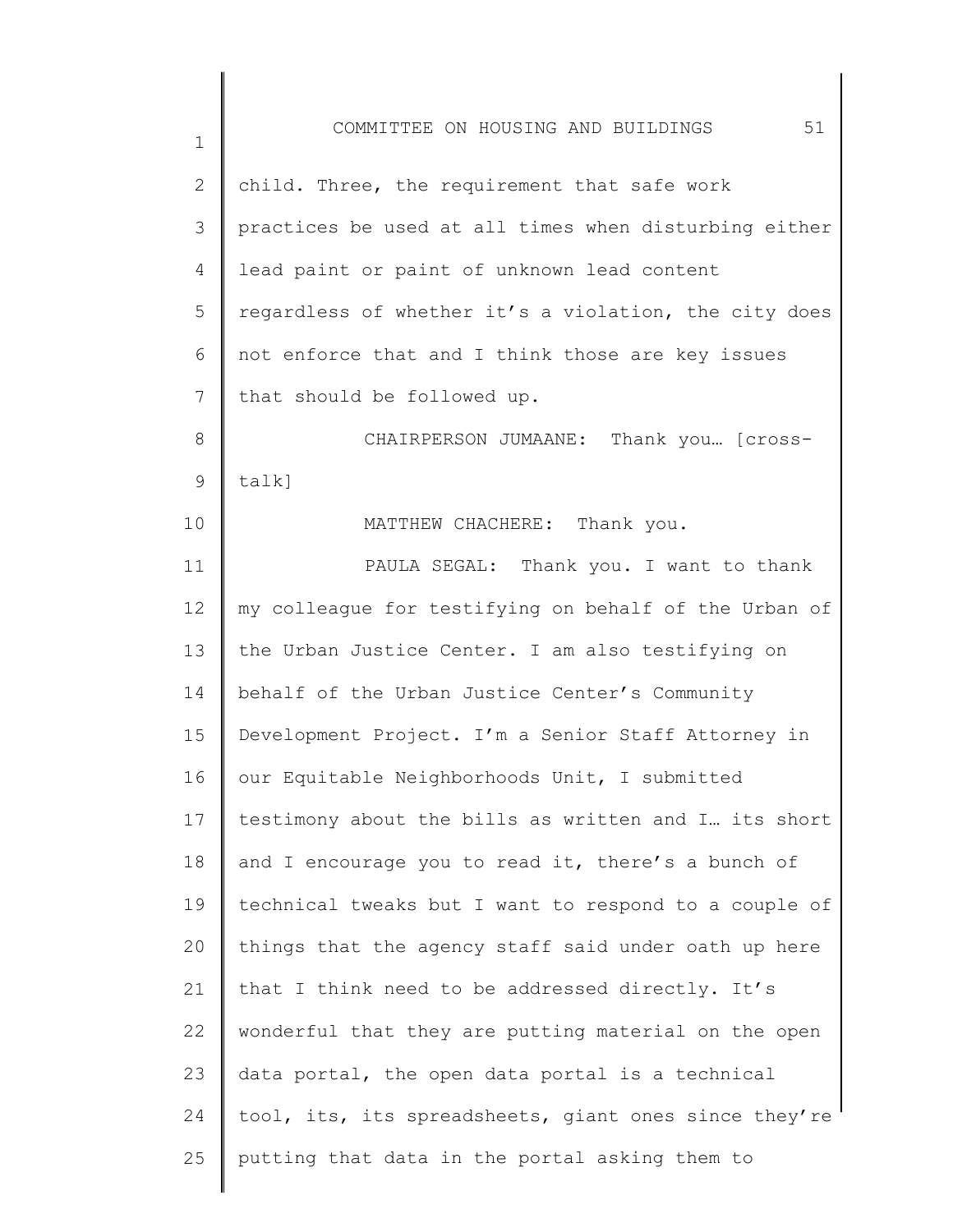1

2 3 4 5 6 7 8 9 10 11 12 13 14 15 16 17 18 19 20 21 22 23 24 25 produce a report from that data should be a nobrainer and HPD has staff that can do that, the community boards don't, the Community Advocacy Organization's don't. so, the annual reports would serve a different purpose and they would address a different audience and they would make the material that they're already putting on the open data portal accessible to a much broader swath of people who are impacted by the policies that they're apparently reporting on, the information's not transparent if its presented in a format that can't be read. So, I really want to drive home to the council that you can ask for annual reports of the same information that they're already publishing in English instead of spreadsheets, that's fine. The other bill that the… I was very surprised to hear the agency opposed was the transparency on the MIH fund, the language in the zoning text simply says that HPD and I quote, "will issue a public report on the use of such fund", nowhere in the text are the words the use defined. The Manhattan borough board when they submitted their comments on the MIH text amendment requested standards that include for transparency and again I quote, "eliminating the possibility that future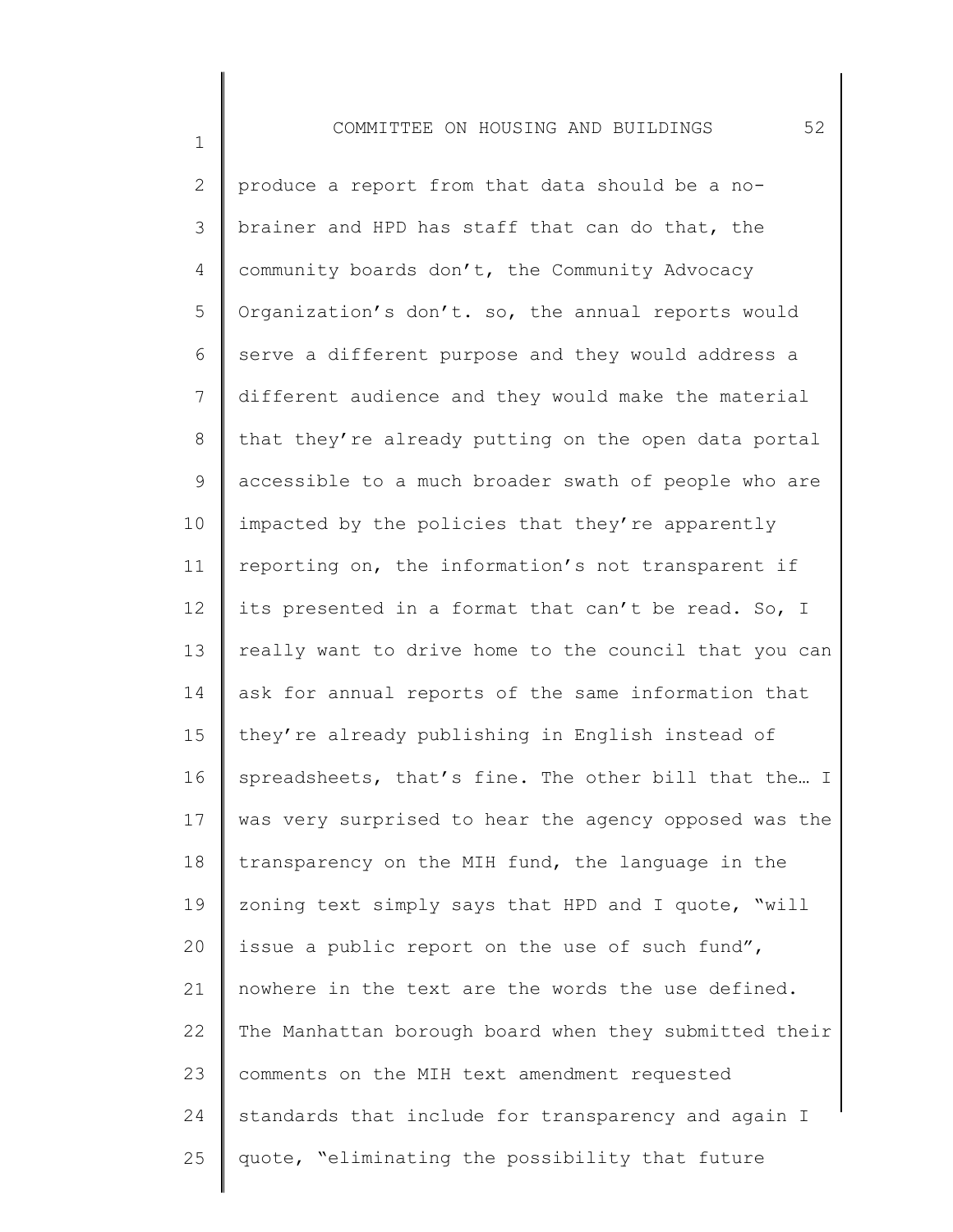2 3 4 5 6 7 8 9 10 11 12 13 14 15 16 17 18 19 20 21 22 23 24 administrations may have different priorities and can unilaterally change the nature of the fund". The city planning commission in making its determination to approve the MIH text stated and I quote, "HPD will track in lieu payment… in lieu fee deposits as they are received and report annually about funds generated, programmed, and spent. That would be great but that is not what made it into the text, I don't know why the legislation is necessary because right now HPD is simply told to report on the use of such a fund and there's nothing to tell advocates what's actually been deposited in each district's account, there's nothing to actually make real transparency possible other than nice people who work at HPD who feel like it, that's not good enough. So, I really want to draw your attention to the fact that this fund is really needed and it's something that advocates have been asking about in the last year since MIH has been passed. CHAIRPERSON JUMAANE: Thank you. PAULA SEGAL: Thank you. FRANK RICCI: Thank you Mr. Chairman... [cross-talk]

25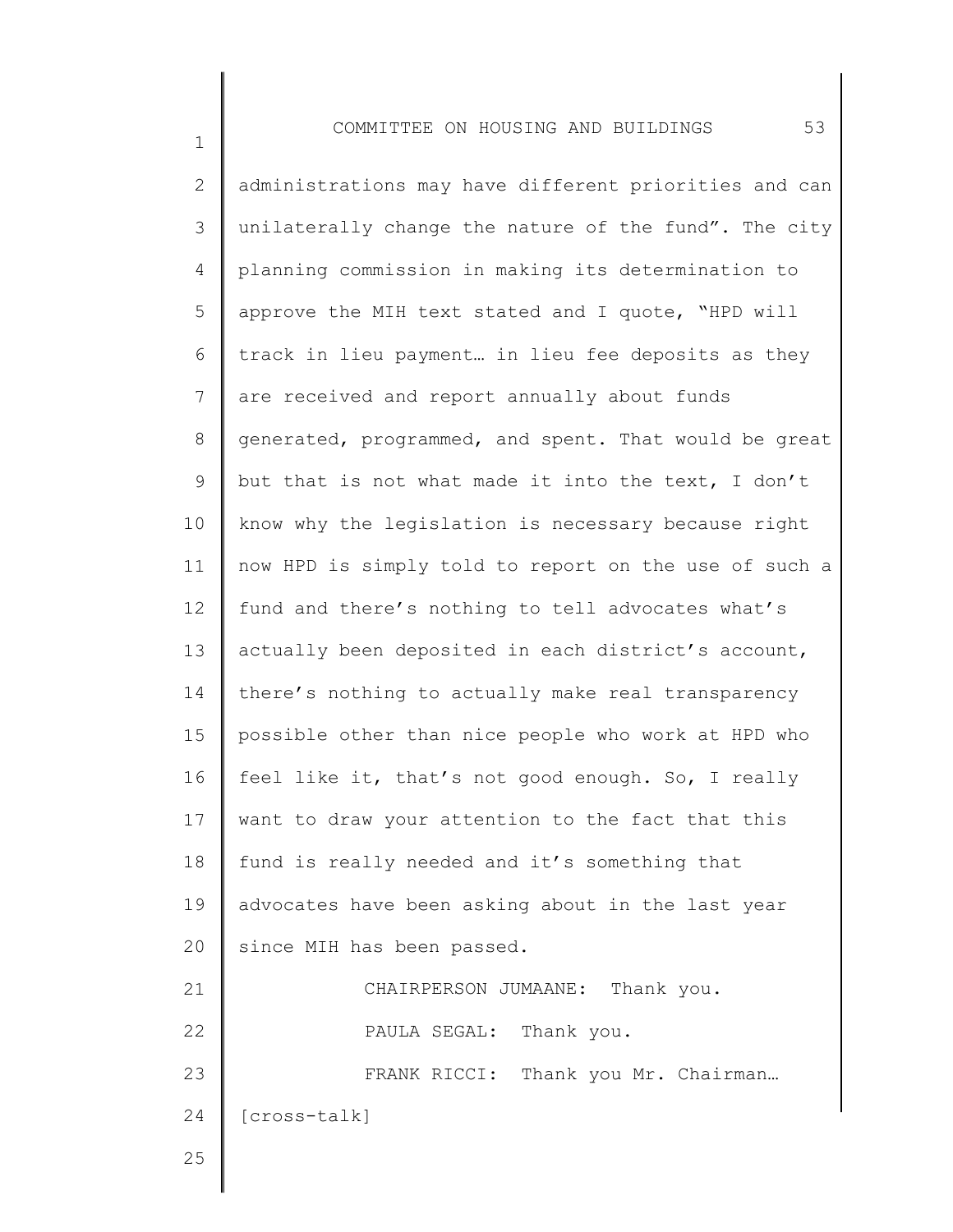|                | 54<br>COMMITTEE ON HOUSING AND BUILDINGS              |
|----------------|-------------------------------------------------------|
| $\mathbf 1$    |                                                       |
| $\mathbf{2}$   | CHAIRPERSON JUMAANE: Just going to agree              |
| 3              | with everything they said.                            |
| $\overline{4}$ | FRANK RICCI: No, not today.                           |
| 5              | CHAIRPERSON JUMAANE: Okay                             |
| 6              | FRANK RICCI: My name's Frank Ricci, I'm               |
| 7              | the Director of Government Affairs for the Rent       |
| 8              | Stabilization Association. I'm here today to oppose   |
| $\mathsf 9$    | Intro 1427 for many of the same reasons that you      |
| 10             | heard HPD say but as a practical matter, one of the   |
| 11             | services that we provide to our members and we send   |
| 12             | out hundreds of thousands if not millions of these    |
| 13             | notices a year are the annual lead paint and window   |
| 14             | guard notice asking tenants if they have a child      |
| 15             | under ten or under six which would trigger if it's    |
| 16             | under six it would trigger the owner to do an         |
| 17             | inspection of the apartment to see if there's any     |
| 18             | peeling paint, the biggest problem we have is tenants |
| 19             | responding so we have a, a procedure we go through a  |
| 20             | second notice, a third notice and then a, a reminder  |
| 21             | to the owner and go knock on the door just to get the |
| 22             | tenant to respond but the I think the bill on for     |
| 23             | the hearing today is totally unnecessary because even |
| 24             | if a tenant is watching a child, a grandchild, a      |
| 25             | neighbor's kid whatever for two hours a week or three |

∥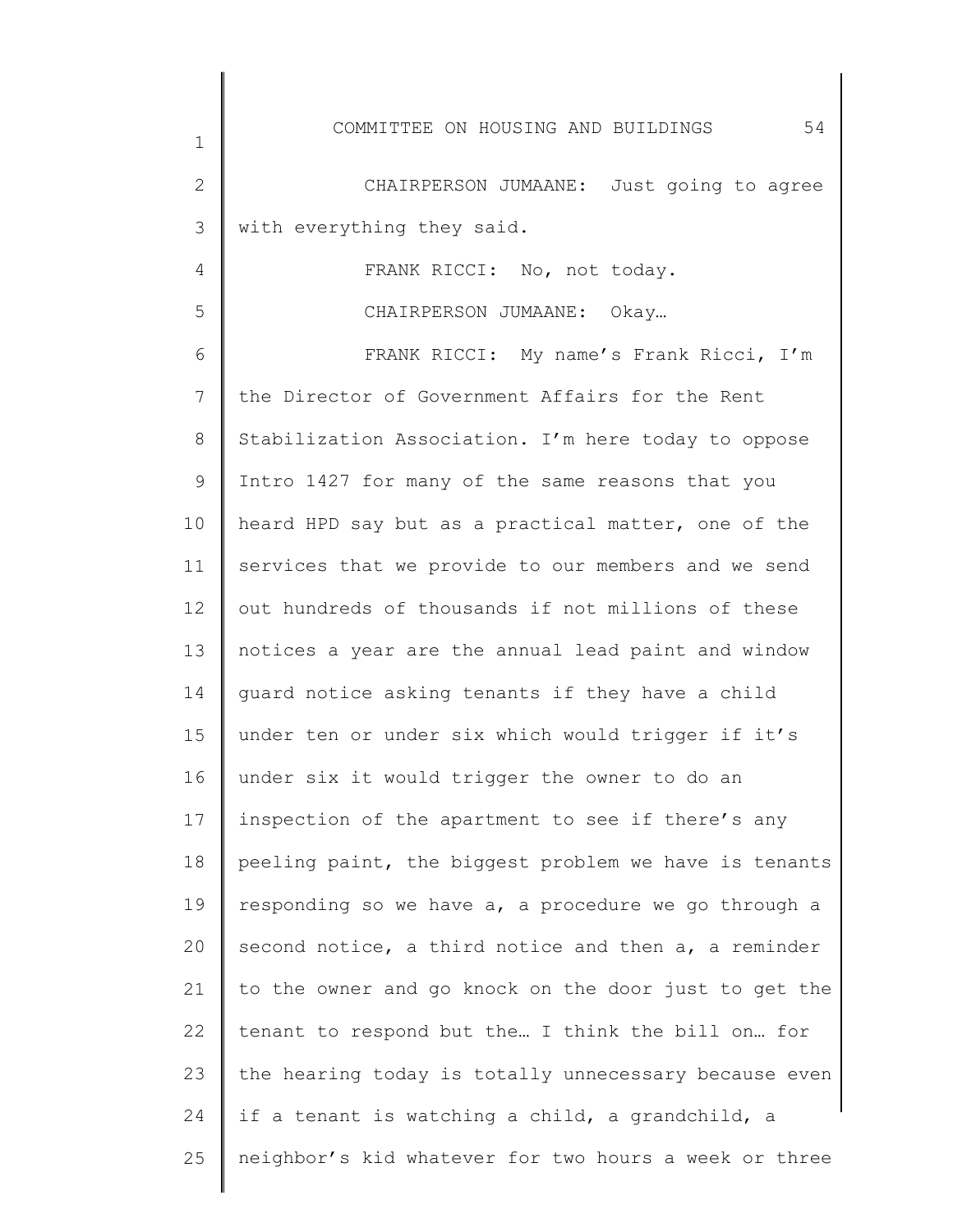1

2 3 4 5 6 7 8 9 10 11 12 13 14 15 16 17 18 19 20 21 22 23 24 25 hours a week all they have to do is say yes and that's going to make the owner go in and inspect for peeling paint and then he has to correct that condition. If there's… as you heard HPD say if there's a call to 311 about peeling paint and a child under six they take it a step further they go and do an inspection they bring their XRF machine which is… many of them are flawed because the default on many of the XRF machines is the same number, it's, it's 1.0 which triggers a lead paint abatement when in reality it could be something much less than that. Most of the violations you see and hear about today are in doorframes and door… metal doors because there is an ambient level of lead in, in the alloys that make up a lot of these metals but… so there's a lot of… and I would argue there's a needless abatement going on in some of these apartments but the fact of the matter is the bill for the hearing today is totally unnecessary because it doesn't matter if the child's there two hours or 15 hours or 50 hours, the inspection's going to get done either by HPD or the owner for peeling paint to correct the condition. And the final thing I'd like to point out is that you heard them and I, I didn't hear any discussion on it,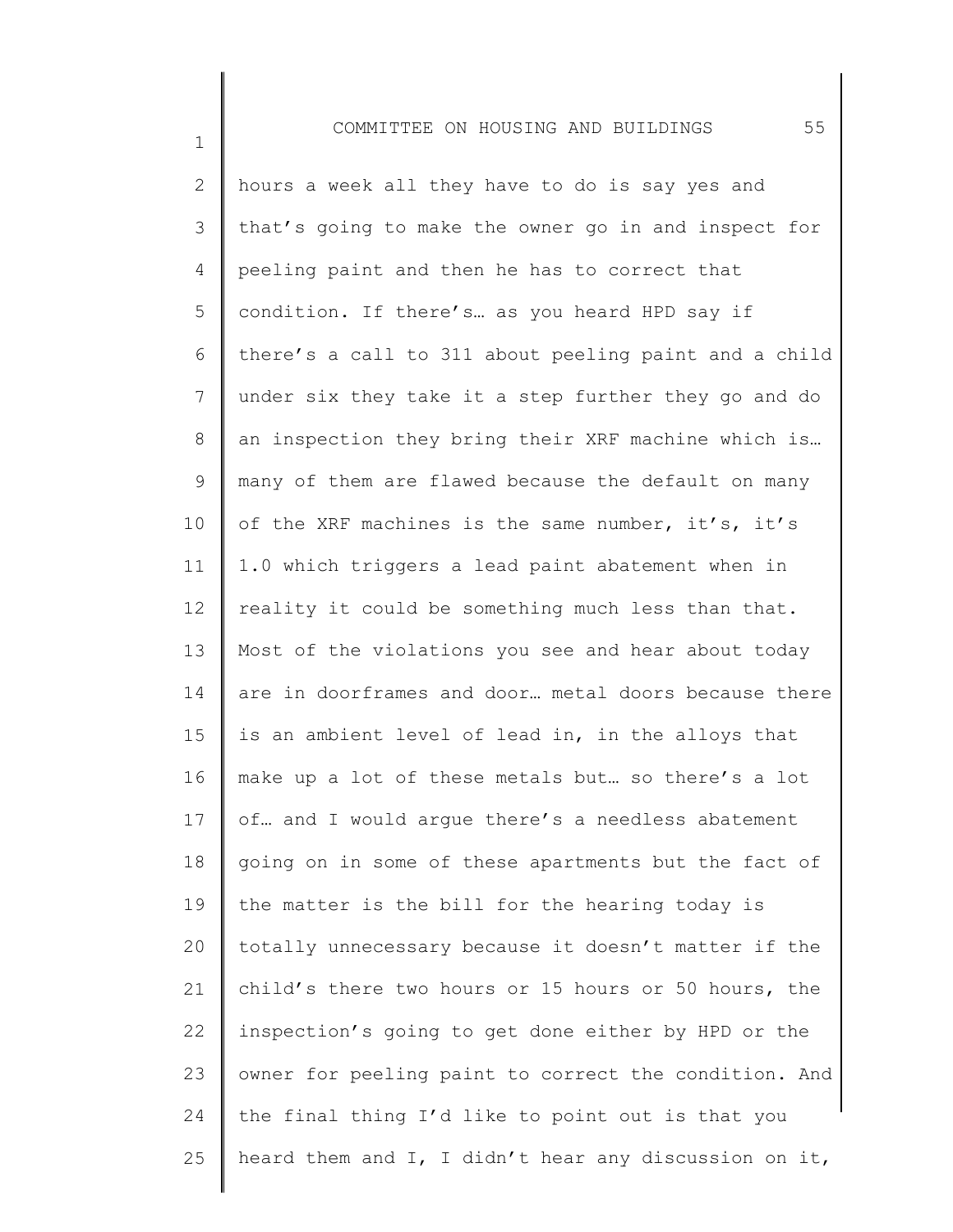| 2               | since the lead law was passed in 2004 there's been an |
|-----------------|-------------------------------------------------------|
| 3               | 86 percent reduction in the incidents of poisonings   |
| 4               | in the city and that's with them lowering the         |
| 5               | standard from 15 to 10 and now the action level is    |
| 6               | between five and ten so by lowering the bar, the      |
| $7\phantom{.0}$ | threshold every few years the number incidents of     |
| 8               | lead poisoning has dropped dramatically which is a    |
| 9               | big success story. Thank you.                         |
| 10              | CHAIRPERSON JUMAANE: Thank you very                   |
| 11              | much. Did I just did I hear you say that there        |
| 12              | should be we should do something that includes        |
| 13              | additional notices?                                   |
| 14              | FRANK RICCI: No, I said that right now                |
| 15              | what happens is the Health Department requires        |
| 16              | owners if the tenant doesn't respond on the first     |
| 17              | notice [cross-talk]                                   |
| 18              | CHAIRPERSON JUMAANE: I see  [cross-talk]              |
| 19              | FRANK RICCI: which a lot of tenants                   |
| 20              | don't they have an obligation to go back two and      |
| 21              | three times [cross-talk]                              |
| 22              | CHAIRPERSON JUMAANE: I see [cross-talk]               |
| 23              | FRANK RICCI:  we as the service we do                 |
| 24              | it for our members, we will send a second notice, we  |
| 25              | will do a third notice and we'll even do a phone call |
|                 |                                                       |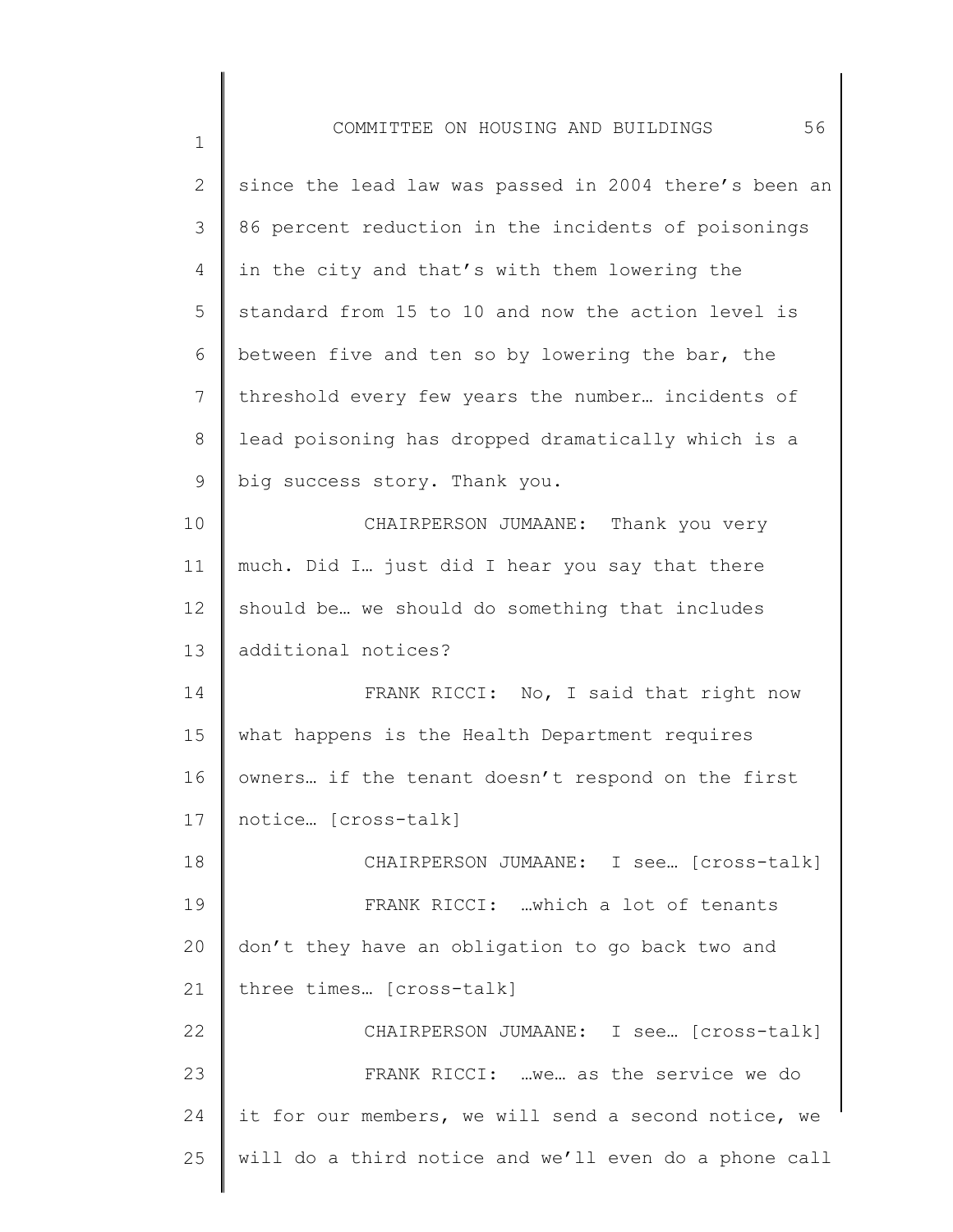1 2 3 4 5 6 7 8 9 10 11 12 13 14 15 16 17 18 19 20 21 22 23 24 25 COMMITTEE ON HOUSING AND BUILDINGS 57 to the tenant just to get them to say… ask if there's a child under six or ten. CHAIRPERSON JUMAANE: May… I, I want to… because it did… there was some logic to… I, I hear what you're saying about what the federal guidelines are but what Frank and, and HPD was saying is that their… the guide… the guidelines doesn't matter because it could be half an hour or an hour right now, are you saying that that, that that's not true? MATTHEW CHACHERE: Well… Mr. Williams I, I… what, what HPD testified to with respect to their policy and practices is what I understand has always been HPD's practice ever since Local Law 1 of 2004 went into effect and this may be one of the rare times that Frank Ricci and I in public have ever agreed on anything… [cross-talk] FRANK RICCI: You say the same thing to me all the time… MATTHEW CHACHERE: Right… but… see I think what's important to understand here is, is Yaniveth the, the, the issue in Yaniveth is… it was a liability standard and, and it was brought… it, it, it was… it was brought under the old Local Law 1 of, of 1982 and the issue was and, and this has always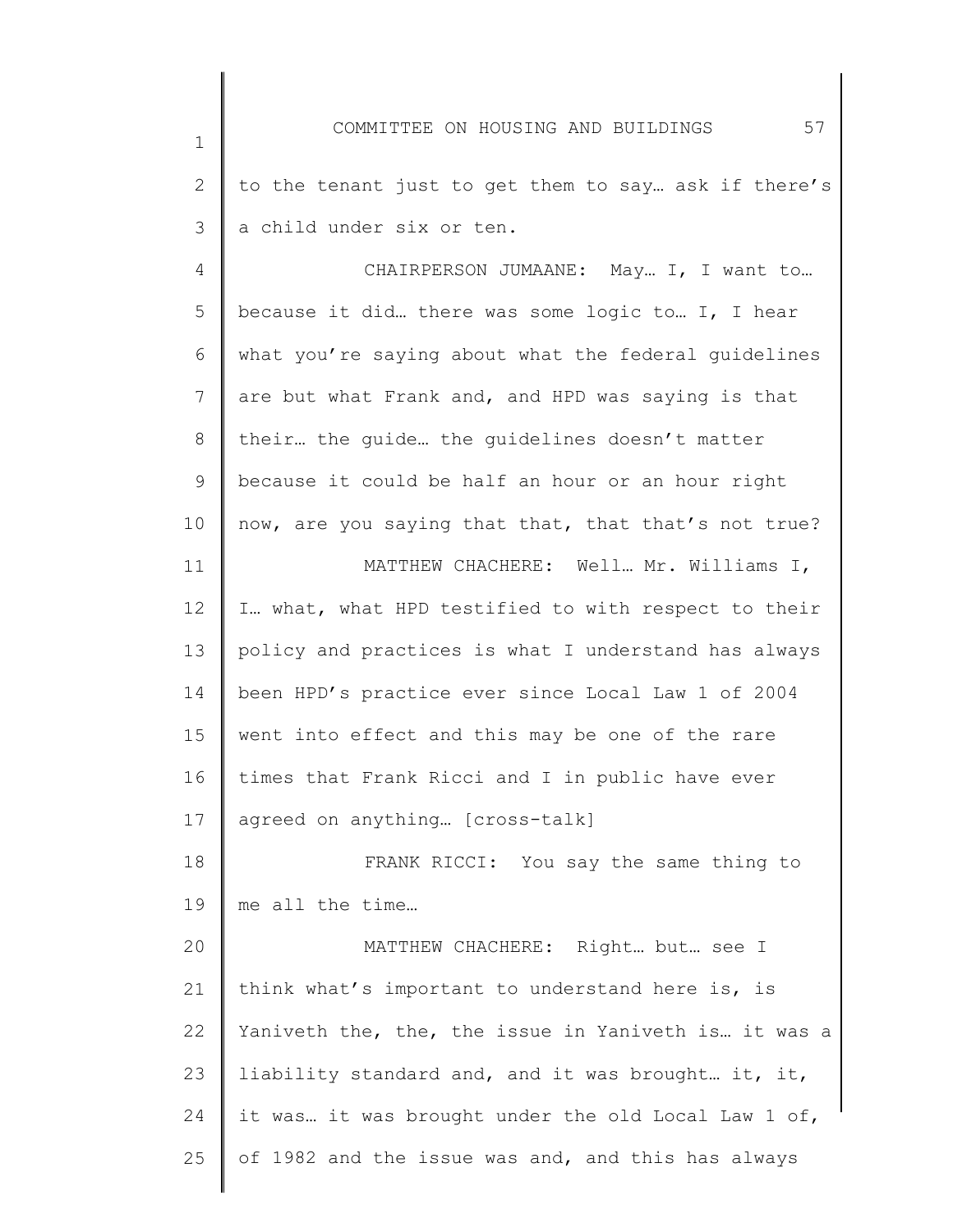1

2 3 4 5 6 7 8 9 10 11 12 13 14 15 16 17 18 19 20 21 22 been the critical issue before a, a leading case in 1986 called Juarez versus Wavecrest Management is whether or not the owner had notice of the presence of a child and that triggered all sorts of obligations and I think the court was very divided on that issue in terms of the duty to abate being triggered by the quote, unquote "residence" of the child and in fact it was not a unanimous court decision Judge Fahey dissented. It may be… and again I think this bill is probably going to go through revisions from what I'm hearing, it may be that the, the remedy here is to codify something with respect to owners liability being triggered by residents of a certain minimal amount of time but I, I would certainly agree that there's no reason to impose a minimum amount of time requirement to trigger HPD inspections or… and certainly not the Health Department inspections, I mean it's, it's pretty well understood that a child could be there five minutes and ingest enough lead in the right circumstances to be lead poisoned.

23 24 25 CHAIRPERSON JUMAANE: Alright, thank you very much and Miss Segal, thank you for driving some of those points home particularly the audiences of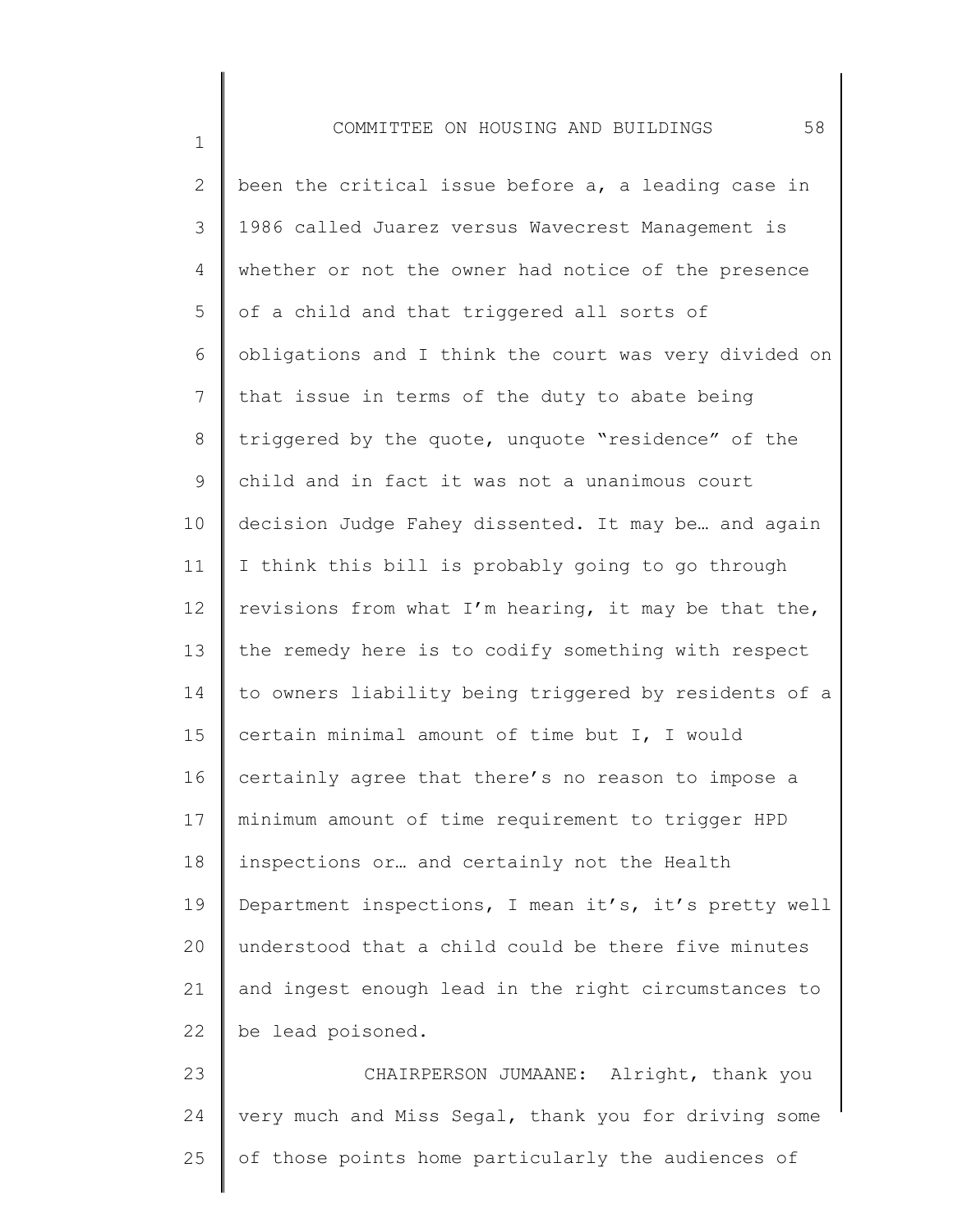| $\mathbf 1$    | 59<br>COMMITTEE ON HOUSING AND BUILDINGS              |
|----------------|-------------------------------------------------------|
| $\mathbf{2}$   | who the reports were for, I think that's $a$ , a key  |
| $\mathfrak{Z}$ | part. Well thank you very much for all your           |
| 4              | testimony, I greatly appreciate it is this for the    |
| 5              | record or something we also were joined by Council    |
| 6              | Member Torres of the Bronx, for the record we have    |
| $7\phantom{.}$ | testimony from the Associated Buildings and Owners of |
| $\,8\,$        | Greater New York and Public Advocate Tish James and   |
| $\mathsf 9$    | seeing no one else who wants to testify this hearing  |
| 10             | is now closed.                                        |
| 11             | [gavel]                                               |
| 12             |                                                       |
| 13             |                                                       |
| 14             |                                                       |
| 15             |                                                       |
| 16             |                                                       |
| $17$           |                                                       |
| 18             |                                                       |
| 19             |                                                       |
| 20             |                                                       |
| 21             |                                                       |
| 22             |                                                       |
| 23             |                                                       |
| 24             |                                                       |
| 25             |                                                       |
|                |                                                       |